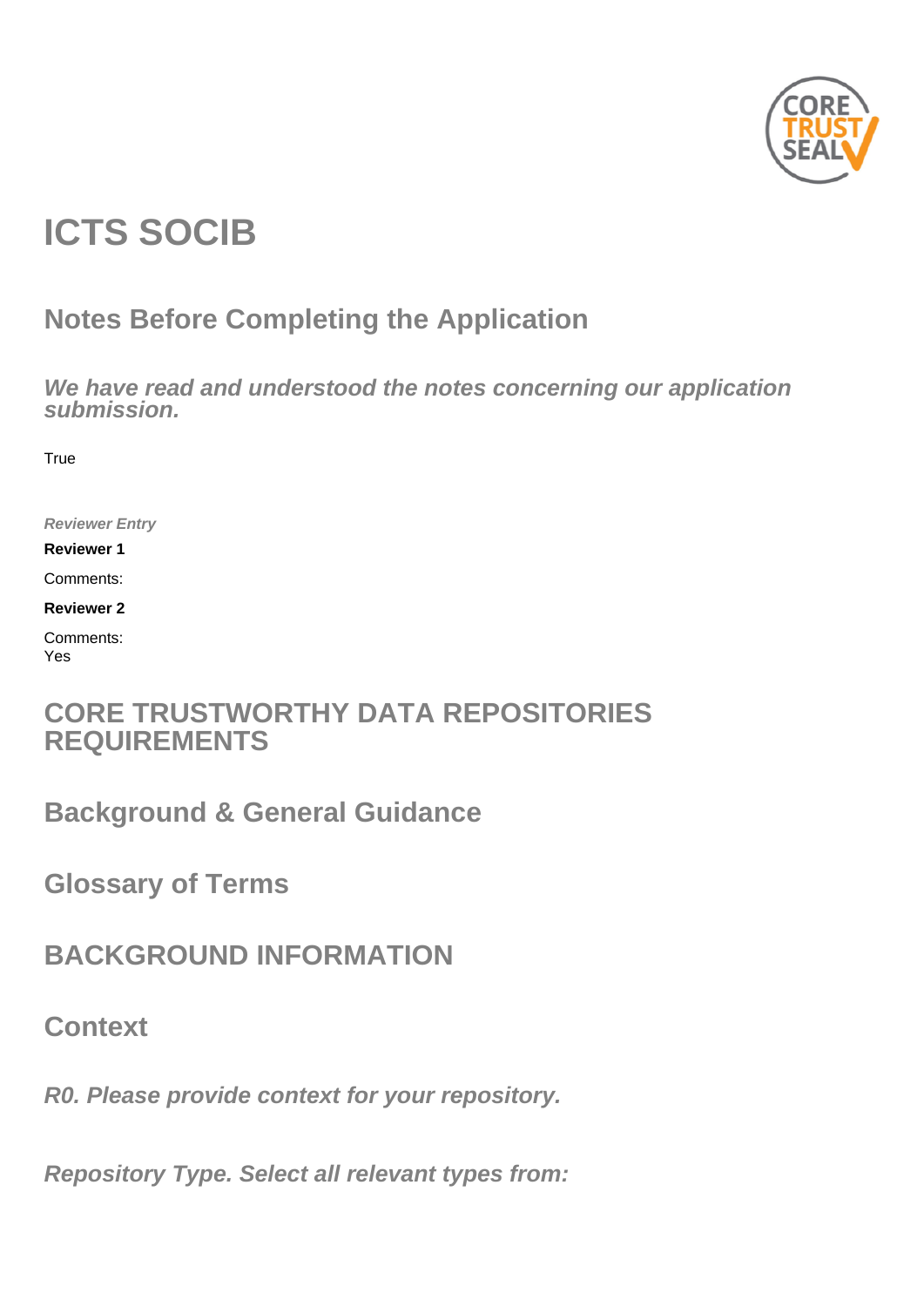Domain or subject-based repository, Research project repository

**Reviewer Entry Reviewer 1** Comments: Approved. **Reviewer 2** Comments: okay

# **Brief Description of Repository**

The Sistema d'Observació i predicció Costaner de les Illes Balears (SOCIB) ([https://www.socib.es/\)](https://www.socib.es/) hosts the SOCIB Data Repository ( [https://socib.es/data\)](https://socib.es/data), which is a national marine research infrastructure included in the Spanish Large Scale Infrastructures (ICTS, Infraestructuras Científicas y Técnicas Singulares) Map, updated in November 2018.

The repository contains oceanographic and coastal data, which are collected from various observing platforms (e.g., high frequency radar, gliders, drifters, buoys, etc.) and forecasting services (numerical models). Ocean and coastal communities mainly determine the development and objectives of the repository, along with national or European marine directives.

In addition to SOCIB's observation programs and projects, the repository also includes data from research projects within the Spanish National Research Plan (MOCCA, MUSA, Pre-SWOT, etc.), and from European (Jerico-S3, EuroSea, Euro Argo RISE, etc.) and international research projects (eg. Calypso\_ONR). The metadata included in the files provides specific information about each dataset. The SOCIB repository is used in these projects as an archiving tool for current and future research projects requiring long-term legacy data input.

**Reviewer Entry**

**Reviewer 1** Comments: Approved.

### **Reviewer 2**

Comments: Good description

# **Brief Description of the Repository's Designated Community.**

Ocean and coastal research communities continually share data and information. The SOCIB's repository contains all of its data assets from its observing and forecasting facilities.

Heslop et al. (2019) (<https://www.tandfonline.com/doi/full/10.1080/1755876X.2019.1582129> ) identify 10 ocean and coastal sectors and associated communities that use the SOCIB Data Repository: marine and coastal research, maritime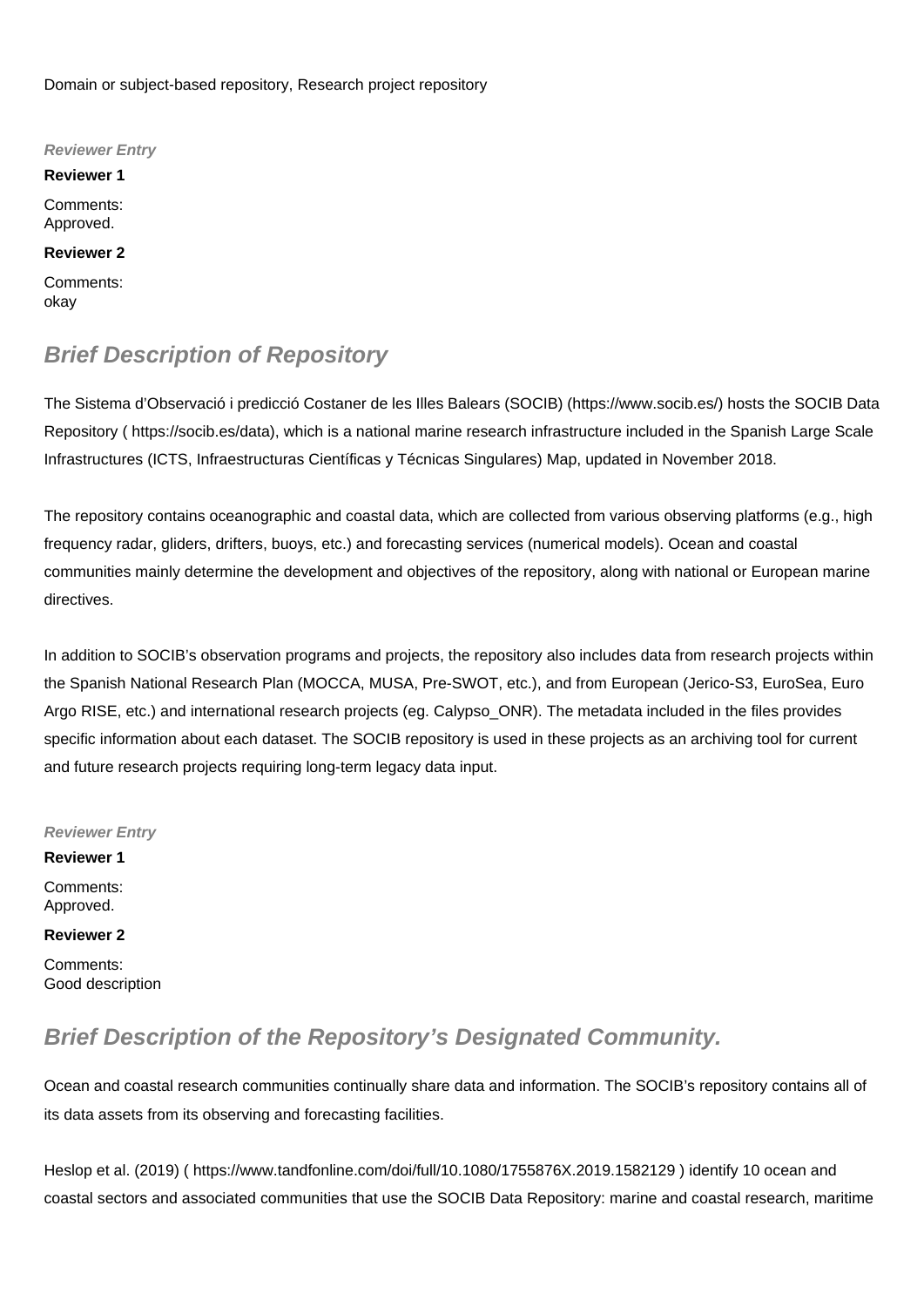safety, marine sports, beach and coastal communities, coastal protection and planning governance, sustainable marine ecosystems, ports and shipping, ocean management, sustainability of islands and climate change, and education. These users access the repository to query the data rather than modifying it, i.e., they are not depositors. As mentioned, SOCIB's observing and forecasting facilities are the principal depositors.

Thus, the Designated Community is composed as follows:

- Depositors: SOCIB's observing and forecasting facilities
- Consumers:
- + SOCIB itself (data exploitation, research, etc.)
- + Ocean and coastal research communities
- + Other ocean and coastal sectors and associated communities

### **Reviewer Entry**

**Reviewer 1** Comments: Approved.

### **Reviewer 2**

Comments: breadth of users and communities fully explained

# **Level of Curation Performed. Select all relevant types from:**

C. Enhanced curation – e.g. conversion to new formats; enhancement of documentation, D. Data-level curation – as in C above; but with additional editing of deposited data for accuracy

**Reviewer Entry**

**Reviewer 1** Comments: Approved.

**Reviewer 2**

Comments: okay

# **Comments**

The SOCIB data policy ( <https://socib.es/?seccion=dataCenter&facility=accessPolicy> ) explains that the repository constitutes "D. Data-level curation". The generation of metadata follows interoperable and international standards and can thus facilitate data discovery, while adopting the European Directive INSPIRE (European Commission 2007, <https://inspire.ec.europa.eu/>). All of the variables in the repository must comply with common policies for naming scientific parameters and data curation. Automatic curation is executed where possible. Aggregated data products are automatically built.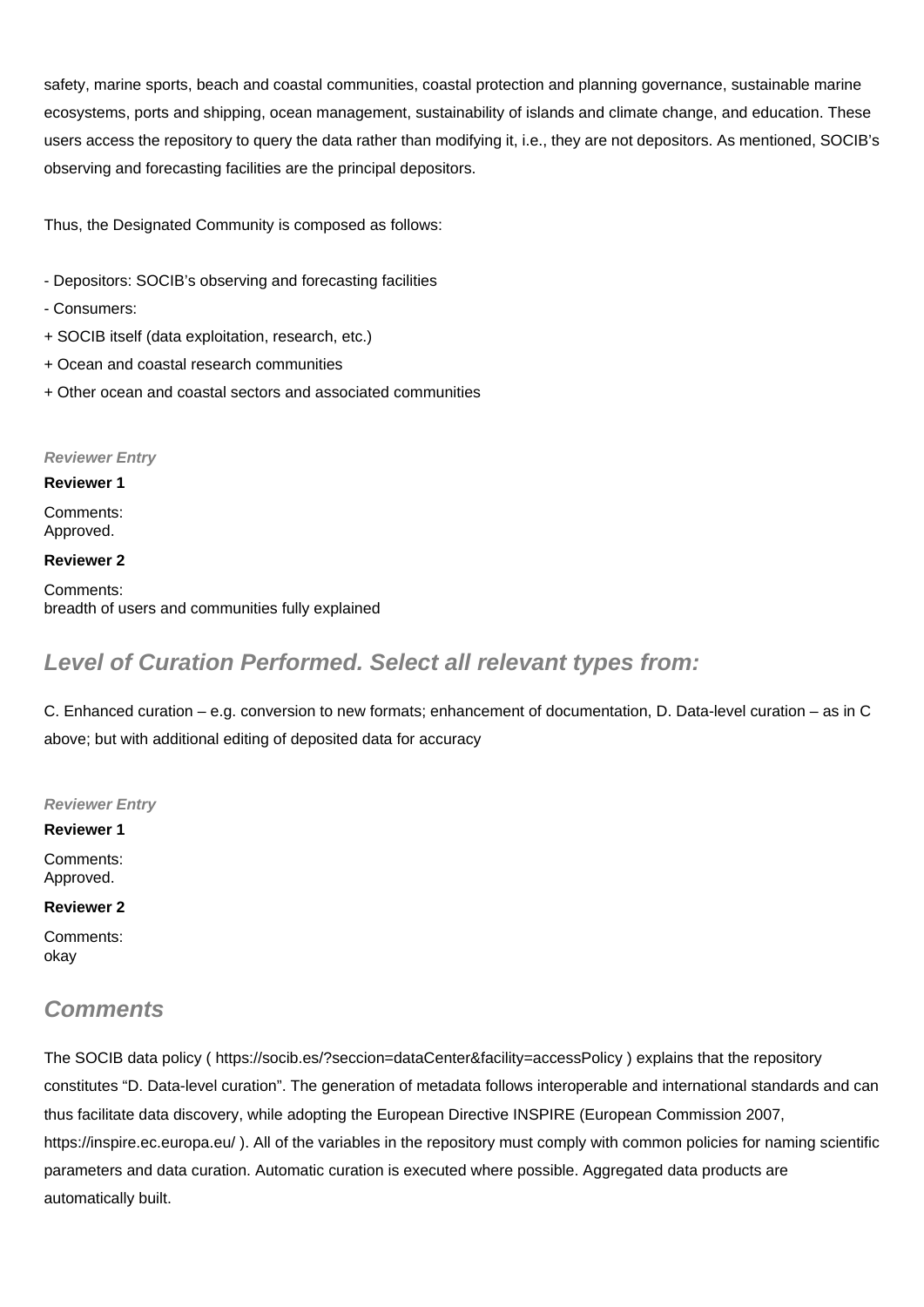The levels of curation in the datasets are as follows:

- 95% of the data contain enhanced curation (C). All datasets included in the SOCIB repository are derived from raw data (typically but not exclusively ASCII or binary) transmitted in near-real time or after mission/campaign completion. All datasets are in NetCDF format and include rich metadata and links to related documentation (eg., quality user manuals).

- 5% of the data are curated (D) and include scientific post-processing, such as through gliders and research vessel instruments with corrections.

#### **Reviewer Entry**

**Reviewer 1**

Comments: Approved.

### **Reviewer 2**

Comments: good description of levels

**Insource/Outsource Partners. If applicable, please list them.**

**Reviewer Entry**

**Reviewer 1**

Comments:

**Reviewer 2**

Comments: not applicable

**Summary of Significant Changes Since Last Application (if applicable).**

**Reviewer Entry**

**Reviewer 1** Comments:

**Reviewer 2**

Comments: not applicable

**Other Relevant Information.**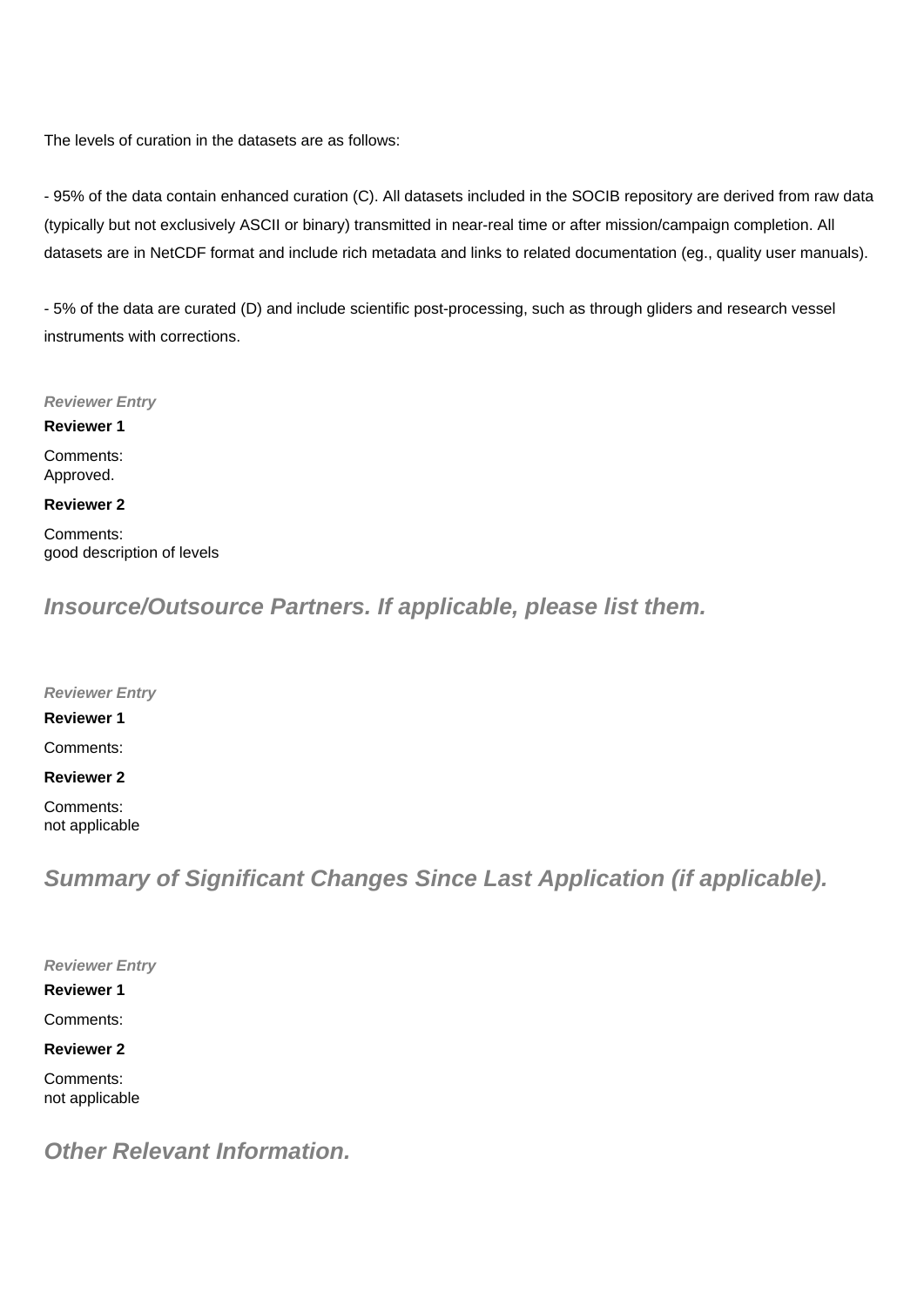SOCIB offers an essential Open Access Data Repository for oceanographic research. The repository contains a wide range of Essential Ocean Variables (EOVs,

[https://www.goosocean.org/index.php?option=com\\_content&view=article&layout=edit&id=283&Itemid=441](https://www.goosocean.org/index.php?option=com_content&view=article&layout=edit&id=283&Itemid=441) ) from physical (sea water temperature, sea water salinity, currents, sea surface height, etc.) to biochemical (nutrients, oxygen, turbidity, etc.) to biological (chlorophyll mass concentration, etc.). Meteorological variables (atmospheric pressure, wind velocity, and direction, air temperature, humidity, etc.) are also obtained for some platforms.

These data are either reported by observing facilities (oceanographic buoys, drifters, profilers, gliders, high-frequency radars, etc.) or as outputs from hydrodynamical numerical (WMOP,

[https://www.socib.es/?seccion=modelling&facility=forecast\\_system\\_description](https://www.socib.es/?seccion=modelling&facility=forecast_system_description) ), wave (SAPO,

<https://www.socib.es/?seccion=modelling&facility=sapo> ), or meteorological (BRIFS,

<https://www.socib.es/?seccion=modelling&facility=rissagaforecast>) models, and facilitate the monitoring and forecasting of the ocean state and variability through projects and observation programmes that focus on the Western Mediterranean Sea.

Protocols and applications following the FAIR principles (Findable; Accessible; Interoperable; Re-usable) for scientific data management have been set up so users can access the SOCIB Data Repository. In addition, the data are also available through the DIGITAL.CSIC repository ( <https://digital.csic.es/handle/10261/228358>).

These data, either reported by observing facilities (oceanographic buoys, drifters, profilers, gliders, high-frequency radars, etc.) or output by hydrodynamical numerical models (WMOP,

[https://www.socib.es/?seccion=modelling&facility=forecast\\_system\\_description](https://www.socib.es/?seccion=modelling&facility=forecast_system_description) ), wave (SAPO,

<https://www.socib.es/?seccion=modelling&facility=sapo> ), or meteorological (BRIFS,

<https://www.socib.es/?seccion=modelling&facility=rissagaforecast>), facilitates the monitoring and forecasting of the ocean state and variability in the frame of a number of projects and observation programmes with a particular focus on the Western Mediterranean Sea.

Following the FAIR principles (Findable; Accessible; Interoperable; Re-usable) for scientific data management, a number of protocols and applications have been set up for users to access the SOCIB Data Repository. In addition, the data are also exposed through the DIGITAL.CSIC repository ( <https://digital.csic.es/handle/10261/228358>).

## **Reviewer Entry**

### **Reviewer 1**

Comments: Accept

### **Reviewer 2**

Comments: Not needed but a good opportunity to expand upon description of the repository if needed.

# **ORGANIZATIONAL INFRASTRUCTURE**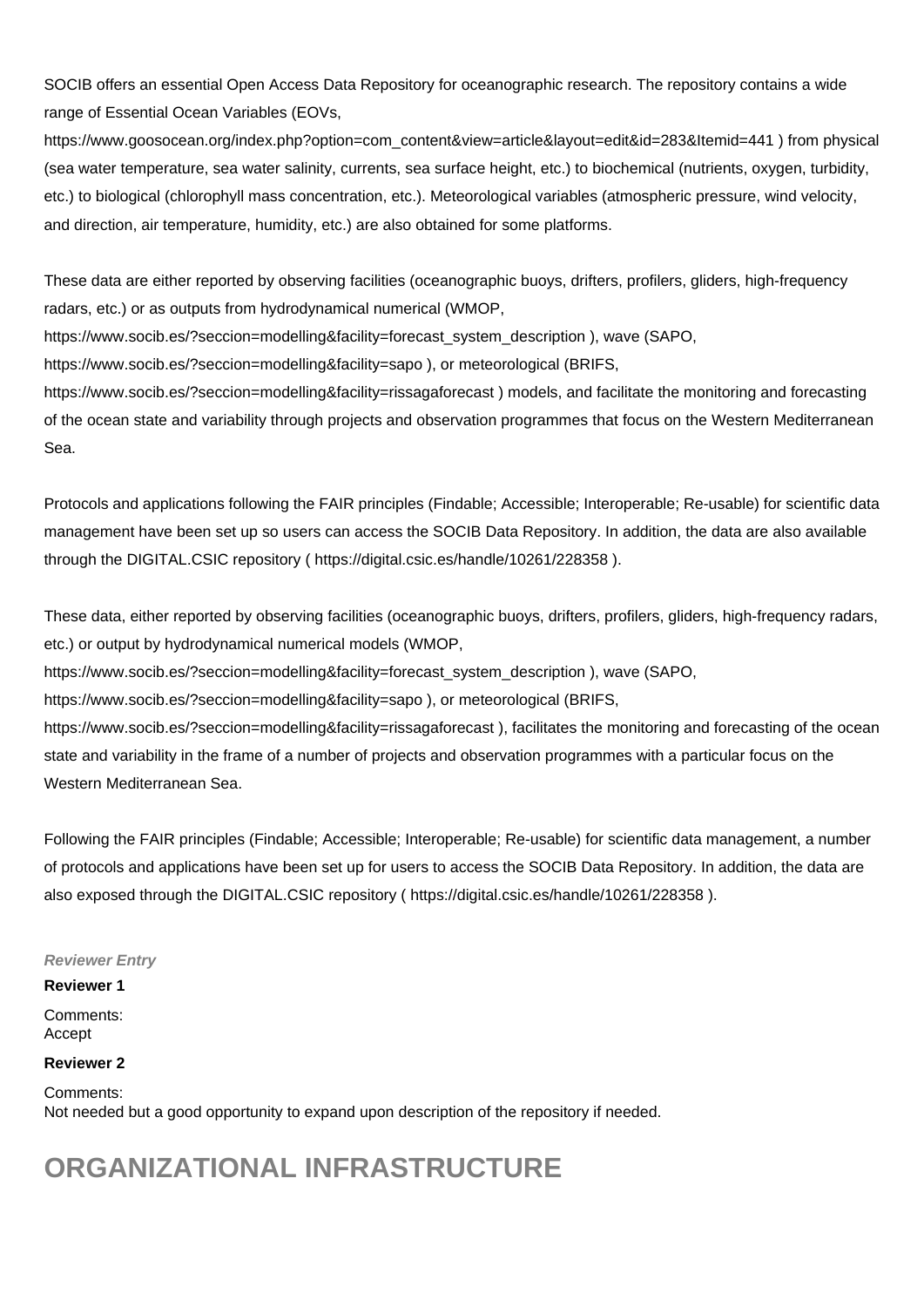# **1. Mission/Scope**

# **R1. The repository has an explicit mission to provide access to and preserve data in its domain.**

# **Compliance Level:**

4 – The guideline has been fully implemented in the repository

## **Reviewer Entry**

**Reviewer 1** Comments: 4 – The guideline has been fully implemented in the repository

## **Reviewer 2**

Comments: 4 – The guideline has been fully implemented in the repository good description agreed with Level 4

# **Response:**

The mission of SOCIB ( [https://socib.es/?seccion=historia&id\\_textotextes=historia](https://socib.es/?seccion=historia&id_textotextes=historia) ) is to operate a coastal ocean observing and forecasting system, a scientific and technological infrastructure that provides free, open, quality controlled and timely streams of oceanographic data, in addition to data stewardship and long-term preservation, in order to:

- Support research and innovation development on key internationally established topics such as the role of the ocean in the climate system at an inter-annual scale, the interaction between currents and eddies, vertical exchanges in physical and ecosystem variability, the variability in nearshore morpho-dynamics, and sea-level variability in response to climate change.

- Support (over the longer-term) the strategic needs of society in the context of global change: sustainable management, science-based mitigation, and adaptation strategies, along with policy development and operational tools for decision support.

- Consolidate operational oceanography in the Balearic Islands, in Spain, and Europe, thus contributing to the establishment of a well-structured centre of excellence in an international framework.

The main goal of the SOCIB Data Repository is to ensure that all data is (1) discoverable and accessible; (2) freely available; and (3) interoperable and standardised. The SOCIB Data Products Catalog (<http://apps.socib.es/data-catalog/>) is a browser-like interface built on top of the services rooted in the SOCIB API ( <http://api.socib.es/home/> ). It provides an easy and friendly gateway through which regular users can find, download and plot the data available at SOCIB. It is also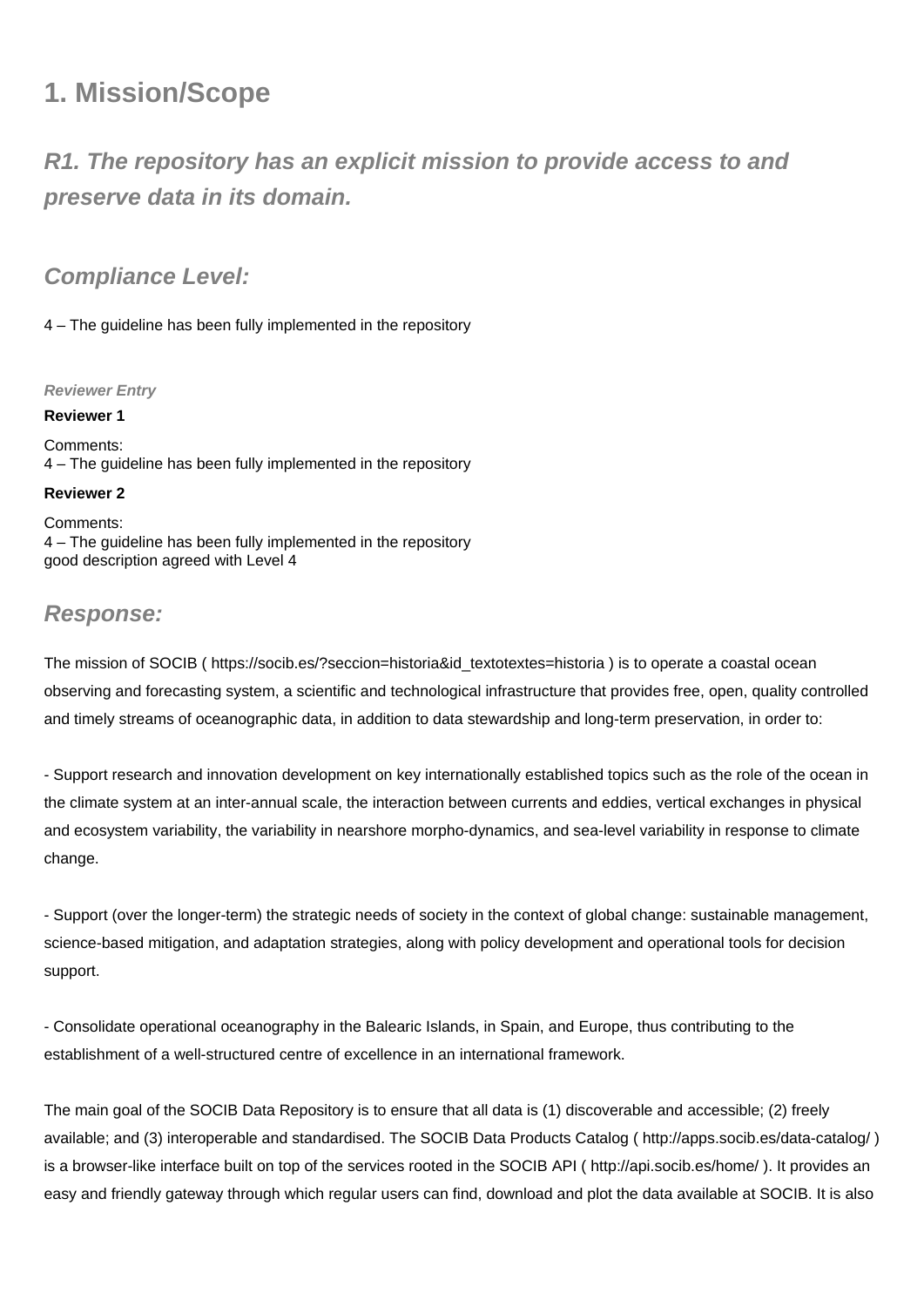an example of how SOCIB API services can be interrogated and exploited, which developers can then reproduce and customise.

The SOCIB Data Management System (DMS) is the set of processes, services and documents aiming to effectively manage the SOCIB data assets lifecycle. The SOCIB Data Management Program is the framework in which the SOCIB DMS is managed, assessed and improved. The SOCIB Data Management Program is implemented based on the Data Management Maturity model ( DMM model,<https://www.cmmiinstitute.com/dmm>), and provides a best-practice roadmap and framework for improving the SOCIB data management function, including data strategy, governance, operations, quality and preservation.

The SOCIB Data Repository is framed in the SOCIB Data Management Program to ensure it complies with international quality assurance and interoperability standards. SOCIB manages its own Digital Object Identifiers (DOI) through a DataCite account ( <https://search.datacite.org/members/csic?data-center-id=csic.socib>) for datasets and documents.

Long-term preservation is also a key goal for SOCIB, and so various initiatives have been implemented and documented as the following requirements, and particularly Requirement 10 (Preservation plan), indicate.

The management of the High Frequency Radar historical time series illustrates this. The SOCIB High Frequency Radar Facility (<http://www.socib.eu/?seccion=observingFacilities&facility=radar>) has led to guidelines on how to sync High Frequency Radar data with the European node (more information is provided here: [http://www.socib.eu/index.php?seccion=detalle\\_noticia&id\\_noticia=413](http://www.socib.eu/index.php?seccion=detalle_noticia&id_noticia=413) ).

The SOCIB mission statement has been endorsed by its funders (Ministry of Science and Balearic Government) through the Board of Trustees approved in 2014 and revised in 2021.

**Reviewer Entry Reviewer 1** Comments: Accept **Reviewer 2** Comments:

# **2. Licenses**

**R2. The repository maintains all applicable licenses covering data access and use and monitors compliance.**

**Compliance Level:**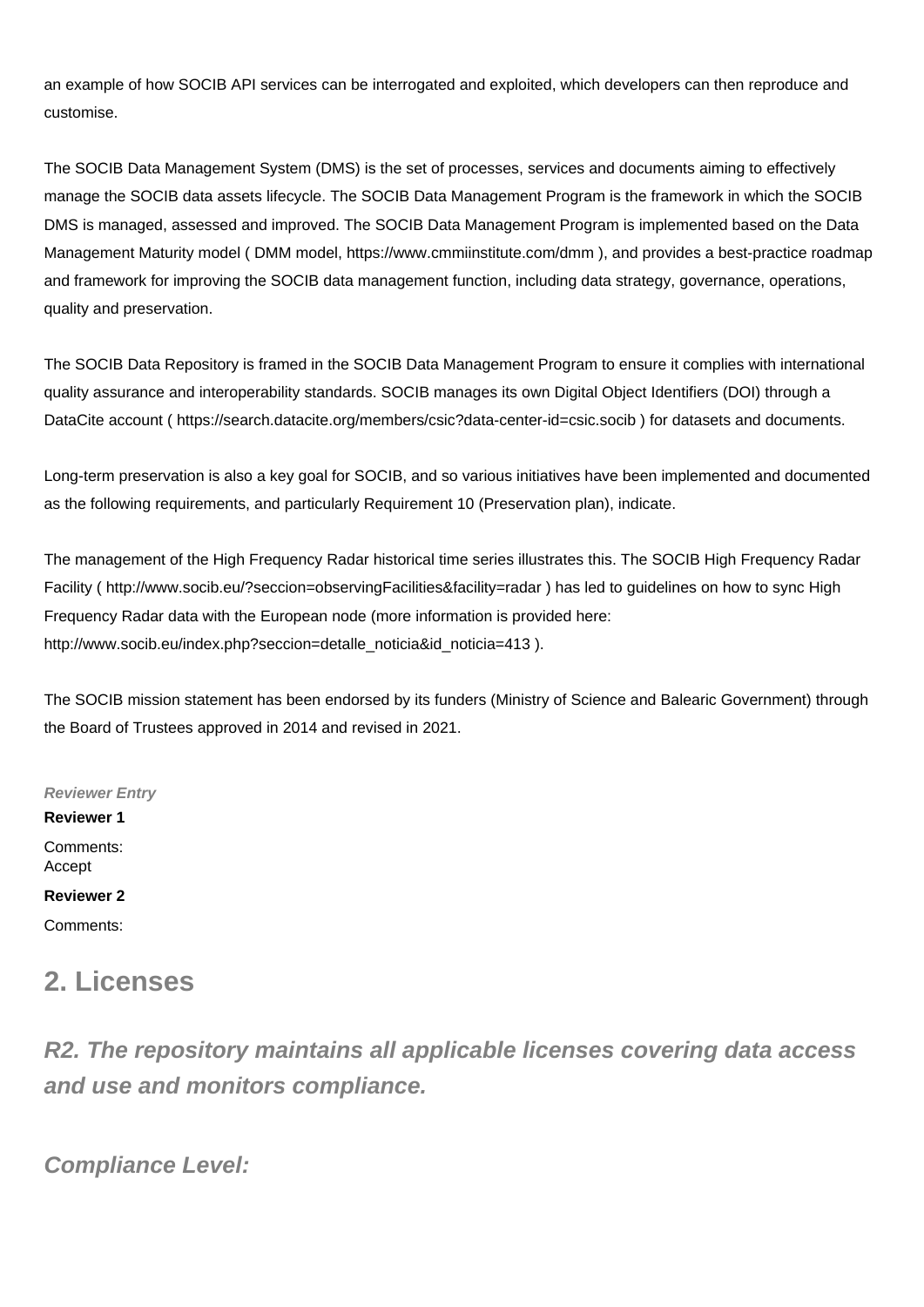4 – The guideline has been fully implemented in the repository

### **Reviewer Entry**

#### **Reviewer 1**

Comments: 4 – The guideline has been fully implemented in the repository

### **Reviewer 2**

Comments: 4 – The guideline has been fully implemented in the repository Extra supplied text demonstrates compliance level 4

# **Response:**

Most of the data contained in the SOCIB Data Repository are produced internally by SOCIB's Observing facilities and the Modelling and Forecasting facility, as detailed in Requirement 5. The various Agreements and Data Management Plans clearly state that the transfer of custody and any responsibility are handed over to the depositor and the repository from the various projects or observing networks. SOCIB has the right to preserve the data to ensure it remains accessible, usable and understandable over time by the designated community.

SOCIB data derived from permanent observing and forecasting SOCIB systems are "Free, open and quality controlled data streams, with data in adherence to scientific community standards", following SOCIB founding principles and the original Implementation Plan of 2010 (page 13, [https://socib.es/?seccion=textes&id\\_textotextes=planEstrategico](https://socib.es/?seccion=textes&id_textotextes=planEstrategico) ).

The repository's Terms of Use can be found online (<https://www.socib.es/data/data-terms-of-use> ) on the landing page. They include use licences, any statement of restriction to the open access policy, and the legal framework and regulations. SOCIB applies the Creative Commons Attribution License (CC BY 4.0) ( <https://creativecommons.org/licenses/by/4.0/>) to its open data.

The Open Access policy is fully aligned with data policies from leading organisations such as IMOS ( <http://imos.org.au/facilities/aodn/imos-data-management/imos-data-policy/>), SeaDataNet (<http://www.seadatanet.org/Data-Access/Data-policy>), EMODNet ( <https://www.emodnet.eu/> ), and CMEMS ( <https://marine.copernicus.eu/user-corner/service-commitments-and-licence>), and is reinforced by Spanish and European regulations such as:

- The Water Framework Directive ( [https://ec.europa.eu/environment/water/water-framework/index\\_en.html](https://ec.europa.eu/environment/water/water-framework/index_en.html) ) that grants open and free access to fresh and coastal monitoring data to all citizens.

- The Inspire Directive (<https://inspire.ec.europa.eu/inspire-directive/2>), which encourages the creation of metadata (data description and discovery) and grants access to environmental data.

- The Marine Framework Strategy Directive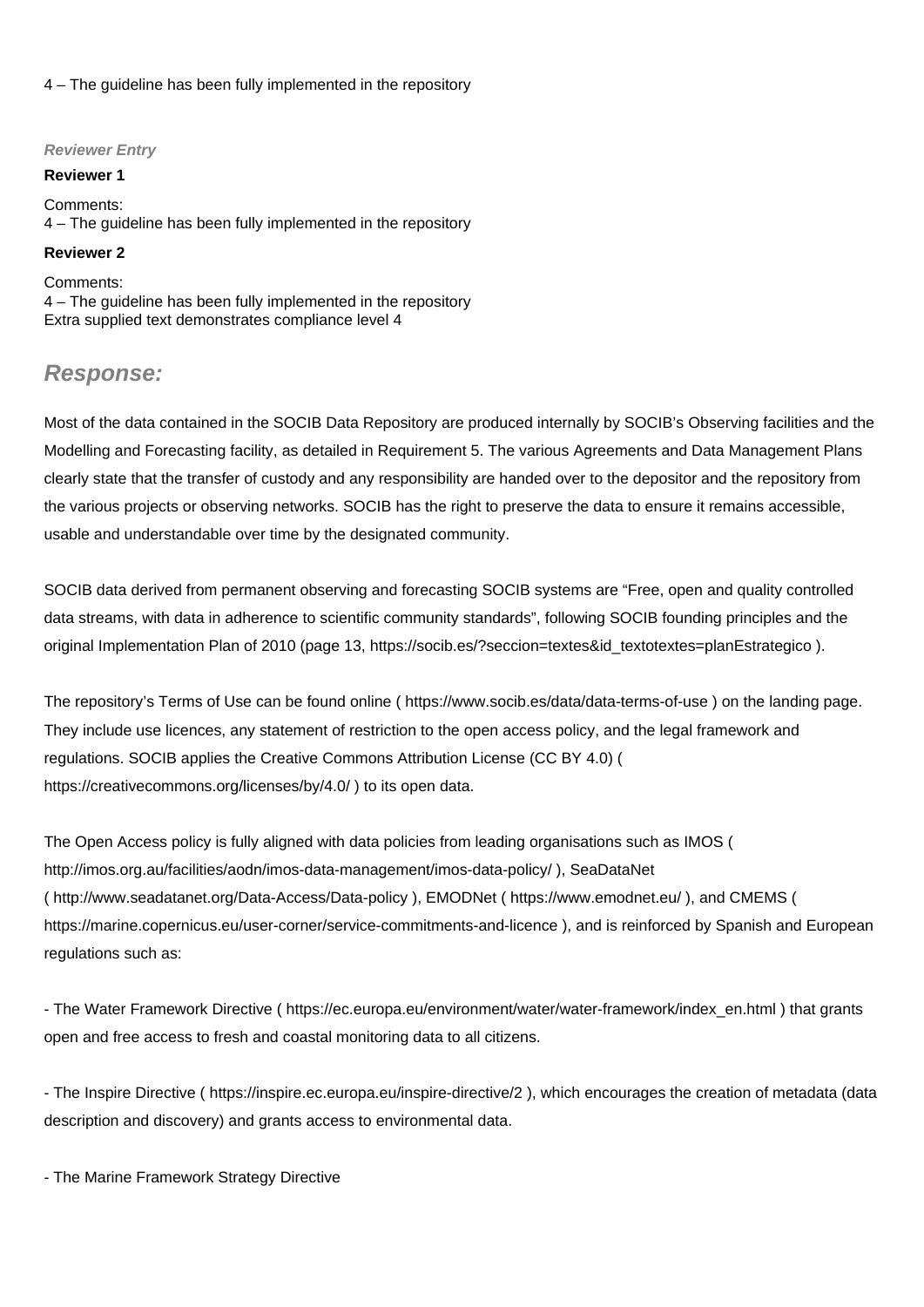( [https://ec.europa.eu/environment/marine/eu-coast-and-marine-policy/marine-strategy-framework-directive/index\\_en.htm](https://ec.europa.eu/environment/marine/eu-coast-and-marine-policy/marine-strategy-framework-directive/index_en.htm) ) that covers access to marine environment monitoring data.

The European regulations and national directives also promote open and free access to all research data ("Open Research Data").

However, in some cases the scientific data managed by the SOCIB repository may be subject to temporary or permanent restricted access. The aims of these restrictions are listed in the Terms of Use.

Access to this "restricted data" will be managed as stated in Requirement 16, either by guest users providing their credentials or through dedicated platforms with authentication protocols.

The current levels of data access can be summarised as follows:

- Moorings (<https://thredds.socib.es/thredds/catalog/mooring/catalog.html>): fully open for most platforms but only open by request for some wave recorders

- Drifters ( <https://thredds.socib.es/thredds/catalog/drifter/catalog.html>): fully open

- Gliders (<https://thredds.socib.es/thredds/catalog/auv/catalog.html>): fully open except for the specific international projects (available through request)

- HF-Radar ( [https://thredds.socib.es/thredds/catalog/hf\\_radar/catalog.html](https://thredds.socib.es/thredds/catalog/hf_radar/catalog.html) ): fully open

- Research Vessel

( [https://thredds.socib.es/thredds/catalog/research\\_vessel/catalog.html](https://thredds.socib.es/thredds/catalog/research_vessel/catalog.html) ): usually fully open except for some specific research projects (available through request)

- Operational models of three different types:

+ hydrodynamical WMOP (surface and 3D)

#### (

[https://thredds.socib.es/thredds/catalog/operational\\_models/oceanographical/hydrodynamics/wmop\\_surface/catalog.html](https://thredds.socib.es/thredds/catalog/operational_models/oceanographical/hydrodynamics/wmop_surface/catalog.html) and [https://thredds.socib.es/thredds/catalog/operational\\_models/oceanographical/hydrodynamics/wmop\\_3d/catalog.html](https://thredds.socib.es/thredds/catalog/operational_models/oceanographical/hydrodynamics/wmop_3d/catalog.html) ): fully open

+ waves SAPO (

Islas Baleares:

[https://thredds.socib.es/thredds/catalog/operational\\_models/oceanographical/wave/sapo\\_ib/catalog.html](https://thredds.socib.es/thredds/catalog/operational_models/oceanographical/wave/sapo_ib/catalog.html) Pitiuses:

[https://thredds.socib.es/thredds/catalog/operational\\_models/oceanographical/wave/sapo\\_pitiuses/catalog.html](https://thredds.socib.es/thredds/catalog/operational_models/oceanographical/wave/sapo_pitiuses/catalog.html)

Mallorca: [https://thredds.socib.es/thredds/catalog/operational\\_models/oceanographical/wave/sapo\\_mallorca/catalog.html](https://thredds.socib.es/thredds/catalog/operational_models/oceanographical/wave/sapo_mallorca/catalog.html) and Minorca:

[https://thredds.socib.es/thredds/catalog/operational\\_models/oceanographical/wave/sapo\\_menorca/catalog.html](https://thredds.socib.es/thredds/catalog/operational_models/oceanographical/wave/sapo_menorca/catalog.html) ): fully open

Details about the preservation of the data included in the SOCIB repository, and therefore subject to free access, are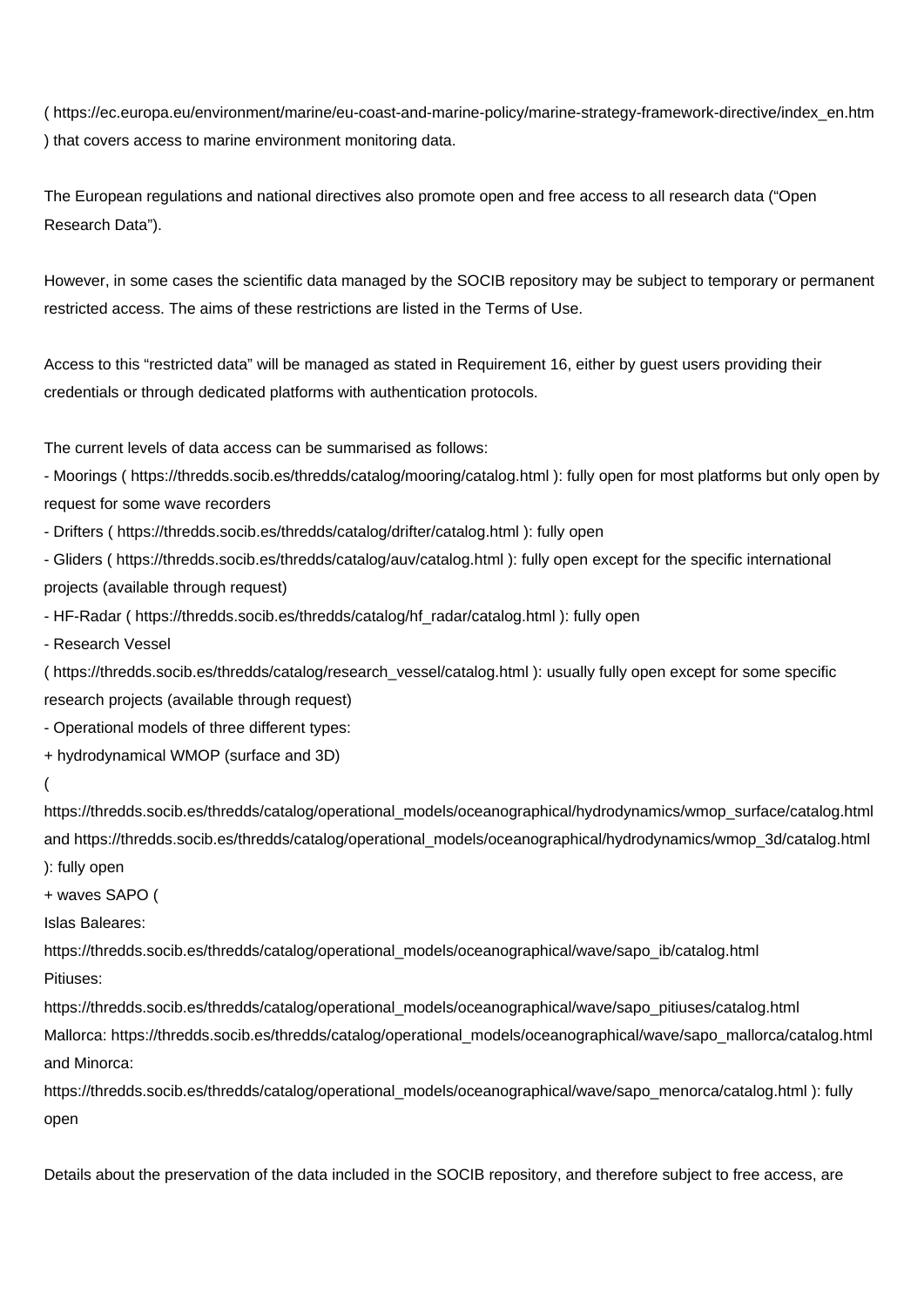provided in Requirement 10.

**Reviewer Entry**

**Reviewer 1**

Comments: Accept

## **Reviewer 2**

Comments: New pages off web page most useful in demonstrating compliance at level 4

# **3. Continuity of access**

**R3. The repository has a continuity plan to ensure ongoing access to and preservation of its holdings.**

# **Compliance Level:**

3 – The repository is in the implementation phase

## **Reviewer Entry**

### **Reviewer 1**

Comments: 3 – The repository is in the implementation phase Agreed since no formal written agreement for handover in case of service discontinuity.

### **Reviewer 2**

Comments: 3 – The repository is in the implementation phase Agreed, some planned activities underway currently and yet to be delivered but underway.

## **Response:**

SOCIB is the main and only depositor, and also the only custodian of the SOCIB Data Repository. SOCIB ensures the continuity of access and preservation in the data repository currently and in the future.

The data is published in the NetCDF format ( <https://www.unidata.ucar.edu/software/netcdf/>), which is a well-established, de-facto standard in the scientific community and has long-term support. Metadata generation follows interoperable and international standards to facilitate data discovery, while adopting the European Directive INSPIRE ( European Commission 2007, <https://inspire.ec.europa.eu/> ). In addition, CF vocabularies (standard names, feature type) ( <http://cfconventions.org/>) are part of the metadata offered by the repository. Some data sets have a Digital Object Identifier (DOI) managed by DataCite (<https://datacite.org/> ).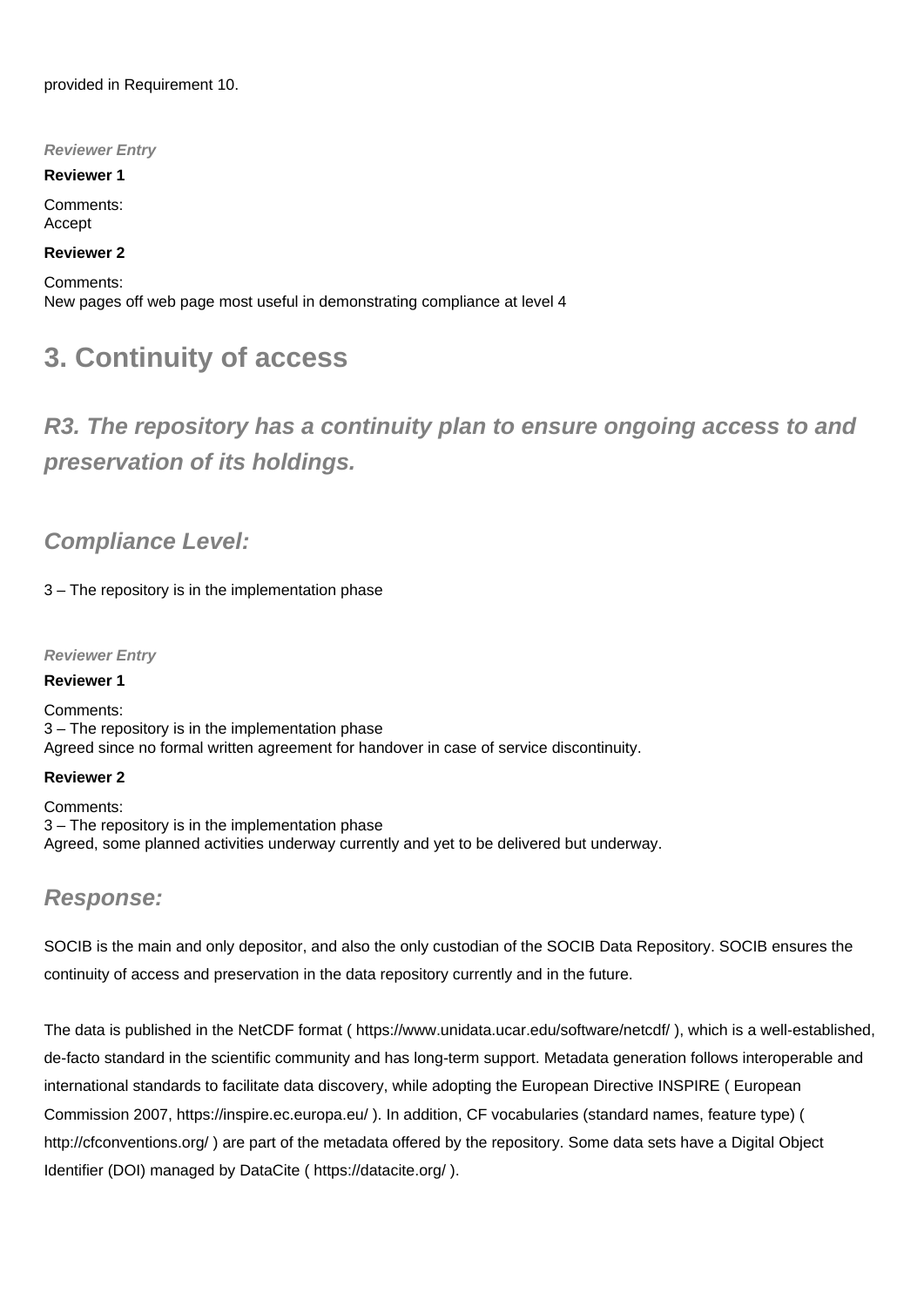The maintenance and evolution of the data in the repository is ensured by following these standards and best practices.

The Data Centre Facility and the Computing and IT Service team (more information in Requirement 5) constantly improve their services to meet the requirements of long-term access and data availability in the repository. The latest developments and technological advancements are closely monitored to ensure long-term preservation by staying informed of the best practices. The funding for the two departments in charge of the repository is sufficient to maintain core operations and activities such as data archiving and dissemination, and providing an information service.

In case of potential damage, a remote backup is stored in the secondary Data Centre (see Requirement 16) that can provide continuity of access to the data. The backup will then be restored to the primary Data Centre as soon as possible.

The SOCIB Strategic Plan for the period 2021-2024 (see R3-D1) separates the continuity business plan and the disaster recovery plan into two phases:

- Phase I (approximate start date Dec. 2021): Deploy a secondary backup environment over a cloud infrastructure, to ensure data availability.

- Phase II (approximate start date Nov. 2022): Deploy a fully replicated on-cloud datacenter infrastructure.

Once Phase II is complete, the SOCIB Data Centre will be able to resume service quickly in the cloud infrastructure, while recovering any data lost due to disruption in the main Data Centre infrastructure.

Several data collections managed by the SOCIB Data Repository have been ingested (replicated) by other international-level repositories, while their master copies remain in SOCIB. This will enable users to access the same data sets if SOCIB Data Repository discontinues its service, on any definite or indefinite timescale. These portals include:

- CMEMS ( <http://www.marineinsitu.eu/partners/socib/> ): In Situ data from SOCIB platforms

- EMODnet Physics (<https://portal.emodnet-physics.eu/>): In situ data for SOCIB platforms

- EMODnet Chemistry (SeaDataNet) ( <https://www.emodnet-chemistry.eu/> ): Analysis of laboratory sample data obtained from scientific cruises.

- EGO ( <http://www.red3m.eu/ego-network> ): Glider Near Real Time data

- Coriolis Argo GDAC (<http://www.coriolis.eu.org/Observing-the-Ocean/ARGO>): Profilers floats data in the Argo program (<http://www.argo.ucsd.edu/> )

- ERDDAP NOAA (<http://osmc.noaa.gov/erddap/index.html> ): Surface drifters data (SVP) through the Global Drifter Program ( <https://www.aoml.noaa.gov/phod/gdp/>)

- European HF-Radar node ( [http://150.145.136.27:8080/thredds/HF\\_RADAR/HFR\\_Ibiza/HFR\\_Ibiza\\_catalog.html](http://150.145.136.27:8080/thredds/HF_RADAR/HFR_Ibiza/HFR_Ibiza_catalog.html)) : data from the Ibiza radar network.

As Requirement 6 indicates, SOCIB is a member of some of the institutions that manage these repositories.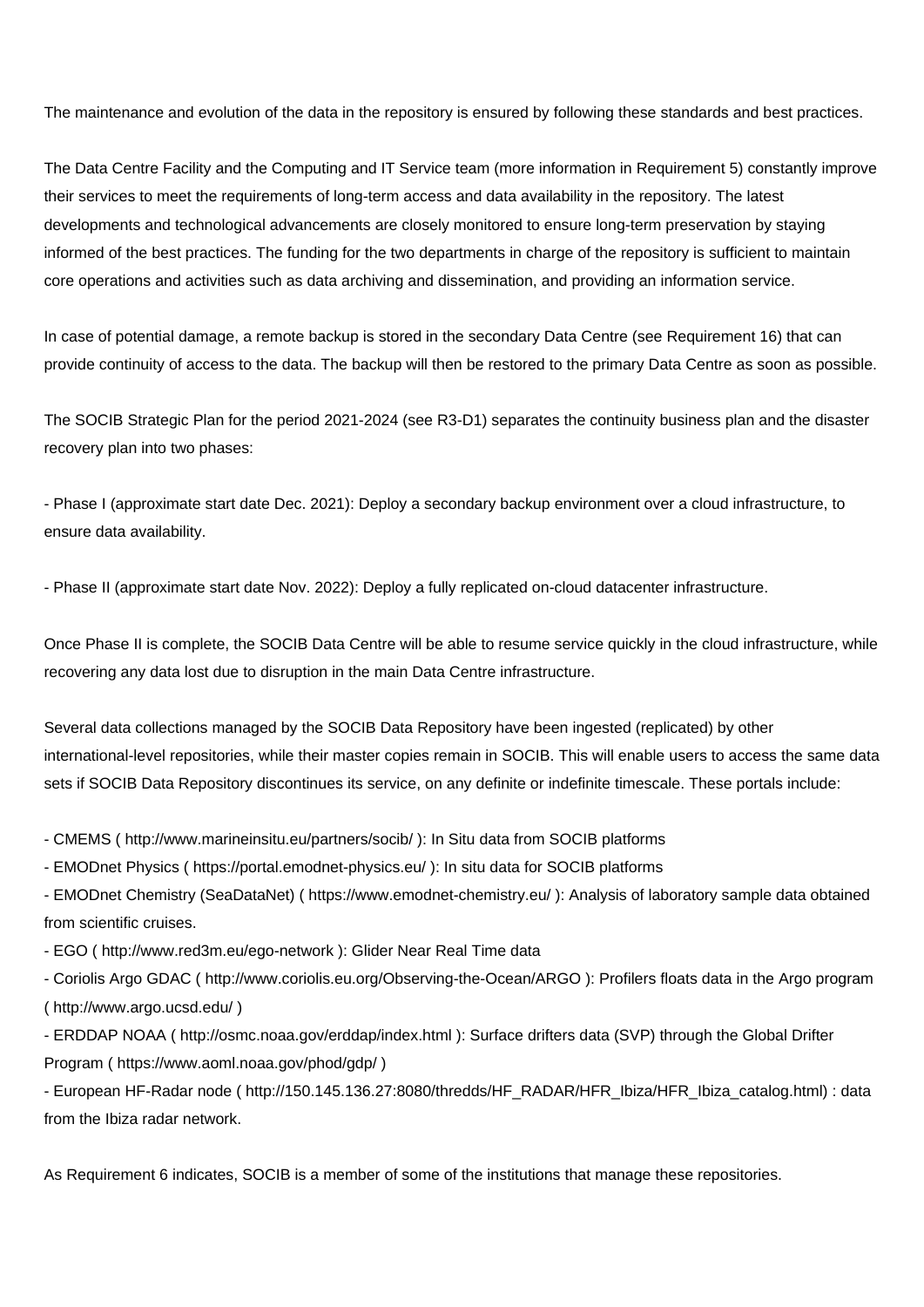The Spanish Council for Scientific Research (CSIC: <https://www.csic.es/>) entered the SOCIB Consortium partnership in December 2020. This will be a major step forward that will guarantee the sustainability of both SOCIB and SOCIB data holdings.

In the unlikely case of a SOCIB closure, Spanish regulations deem that all information and scientific data will be transferred to the most appropriate partner institution, accompanied by any economic obligations (e.g., DIGITAL.CSIC, the institutional repository of the Spanish National Research Council, CSIC,<https://www.re3data.org/repository/r3d100011076> ).

As there is no formal agreement between the repository and the successor organisation, the compliance level is 3.

Linked documents:

R3-D1-SOCIB\_Strategic\_Plan\_2021\_2024 ( <https://repository.socib.es/repository/entry/show?entryid=328e6a1d-7630-4672-a086-0be6ebae5529> )

**Reviewer Entry Reviewer 1** Comments: Approved. **Reviewer 2**

Comments:

# **4. Confidentiality/Ethics**

**R4. The repository ensures, to the extent possible, that data are created, curated, accessed, and used in compliance with disciplinary and ethical norms.**

**Compliance Level:**

4 – The guideline has been fully implemented in the repository

**Reviewer Entry Reviewer 1** Comments: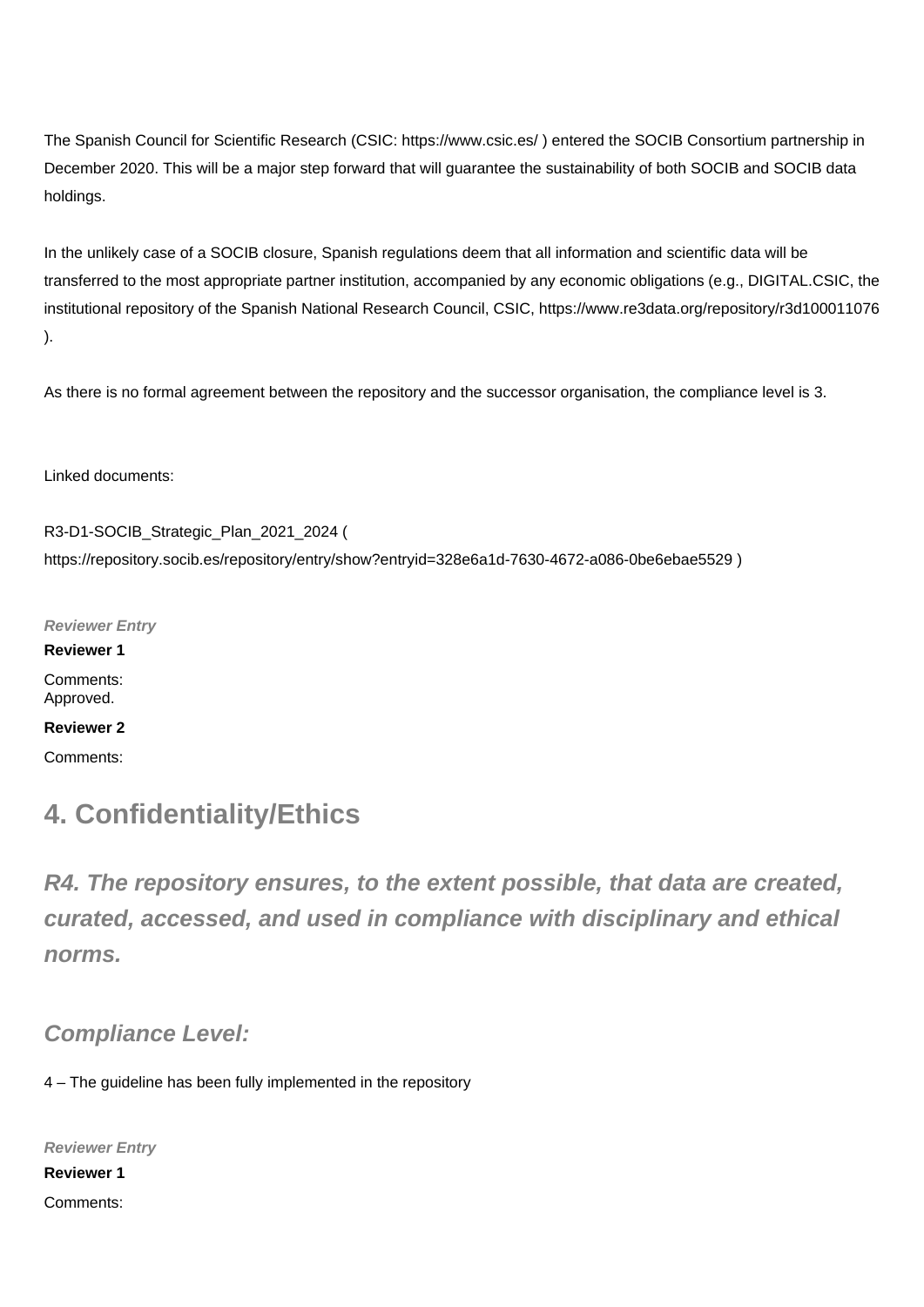4 – The guideline has been fully implemented in the repository

### **Reviewer 2**

Comments: 4 – The guideline has been fully implemented in the repository Agreed

# **Response:**

The Ethics and Confidentiality section of the Data Management web page ( <https://www.socib.es/data/data-management> ) explains the SOCIB policy in this regard.

All the data stored in the SOCIB repository is focused on oceanographic and coastal science and follows international Marine Research Infrastructure

( [https://ec.europa.eu/info/research-and-innovation/research-area/oceans-and-seas/marine-research-infrastructures\\_en](https://ec.europa.eu/info/research-and-innovation/research-area/oceans-and-seas/marine-research-infrastructures_en) ) norms and common practices (e.g., the profiling floats data included in the SOCIB repository are part of the Euro Argo ERIC of the European Research Infrastructure Consortium).

Since the beginning of 2020, the ethical dimension of all SOCIB activities has been reinforced through the new Responsible Research and Innovation Service, in which open access and ethics are among the six key dimensions (Public Engagement, Gender Equality, Science Education, Open Access, Ethics, Governance), and SOCIB also actively contributes to the Responsible Research and Innovation in Ocean Observing and Forecasting Factsheet from the EuroSea project ( [https://www.eurosea.eu/wp-content/uploads/2020/04/EuroSea\\_Factsheet\\_RRI.pdf](https://www.eurosea.eu/wp-content/uploads/2020/04/EuroSea_Factsheet_RRI.pdf) ).

The SOCIB Data Repository follows the ethical key points related to ocean observing, as Barbier et al., 2018 ( [https://www.researchgate.net/publication/329128255\\_Ethical\\_recommendations\\_for\\_ocean\\_observation](https://www.researchgate.net/publication/329128255_Ethical_recommendations_for_ocean_observation) ) and McMahon, Clive R. et al., 2021 ( <https://www.frontiersin.org/articles/10.3389/fmars.2021.751840/full#h8> ) note.

The datasets are open access and are disseminated to portals such as CMEMS ( <http://www.marineinsitu.eu/>), EMODnet (<https://www.emodnet.eu/en>) and JCOMMOPS ( <https://www.ocean-ops.org/board> ). To optimise integration in these portals, the data in the repository are continuously adapted in terms of the criteria of interoperability, data quality, standardisation and best practices, where available.

As mentioned in Requirement 2, the SOCIB Data Repository follows an open data policy, but this can be limited in terms of confidentiality or special treatment of the data by the Principal Investigators. The SOCIB will then follow the Ethics in Research Criteria at CSIC ( <https://www.csic.es/en/csic/scientific-integrity-and-ethics-csic> ), which focuses on the moral perspective of research activity. This considers ethical aspects, characteristics and objectives (respect for the dignity of people, their autonomy of will in terms of data protection and privacy and confidentiality, the well-being of animals and environmental preservation).

Some datasets are not published or require authorization for access. The reasons for restricting the access to a given dataset are given in Requirement 2.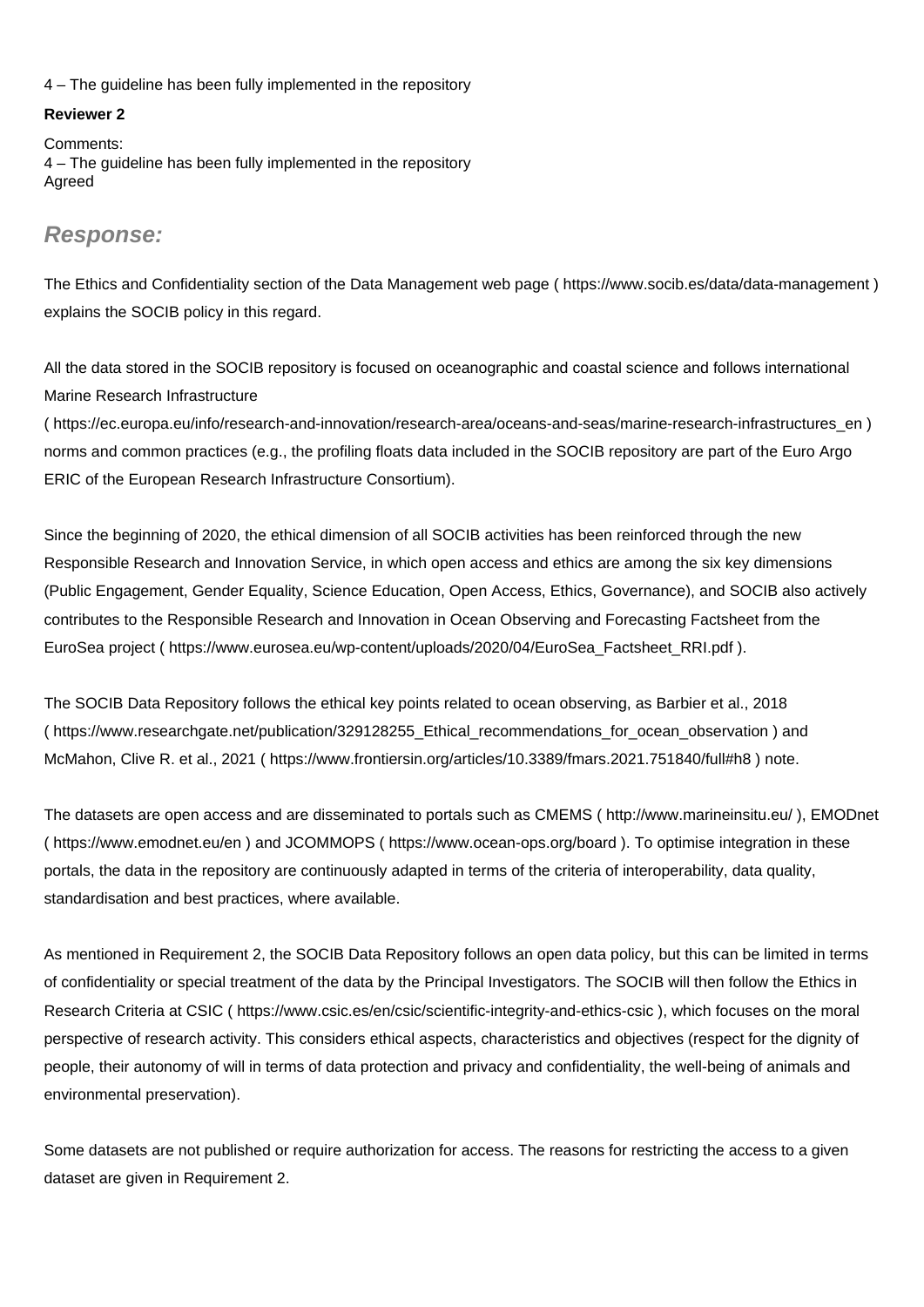In terms of protected marine species, SOCIB has been tracking sea turtles through the use of tags since 2009. The registered trajectory in the repository is public but not the data itself. This project constitutes a consortium of research institutions, conservation organisations and public agencies (Oceanographic Turtles, <https://www.socib.es/?seccion=siasDivision&facility=oceanographic-turtles>). Importantly, such programmes have clear biologically oriented objectives and consider welfare and ethical issues ( March et al., 2019, <https://doi.org/10.1111/gcb.14902> ).

There are plans to apply anonymization or aggregation to some datasets, but currently these datasets are not published (animal tracking) or not yet included in the repository (ship data from the Automatic Identification System (AIS) environmental repository). The AIS database contains vessels' names and unique vessel identifiers (e.g., MMSI or call sign number). This information has the potential risk of being linked to external databases with personal data (e.g., ship owners). In 2012 the European Data Protection Supervisor issued an opinion on the use of AIS and VMS data (European Data Protection Supervisor, Opinion of the European Data Protection Supervisor on the Commission Implementing Regulation (EU) No 404/2011, which provides detailed rules for the implementation of Council Regulation (EC) No 1224/2009. This establishes a Community control system for ensuring compliance with the rules of the common fisheries policy. 2012/C 37/01 2012.).

Coastal systems are considered environmentally sensitive areas. Some Beach Monitoring Facility ( <https://www.socib.eu/?seccion=observingFacilities&facility=beachMonitoring>) products are public but a formal request through emailing (info@socib.es) is required.

SOCIB Data Centre staff are trained in the management of data with disclosure risk, for example attending courses organised by the Ocean Teacher Global Academy.

**Reviewer Entry Reviewer 1** Comments: Approved. **Reviewer 2** Comments:

# **5. Organizational infrastructure**

**R5. The repository has adequate funding and sufficient numbers of qualified staff managed through a clear system of governance to effectively carry out the mission.**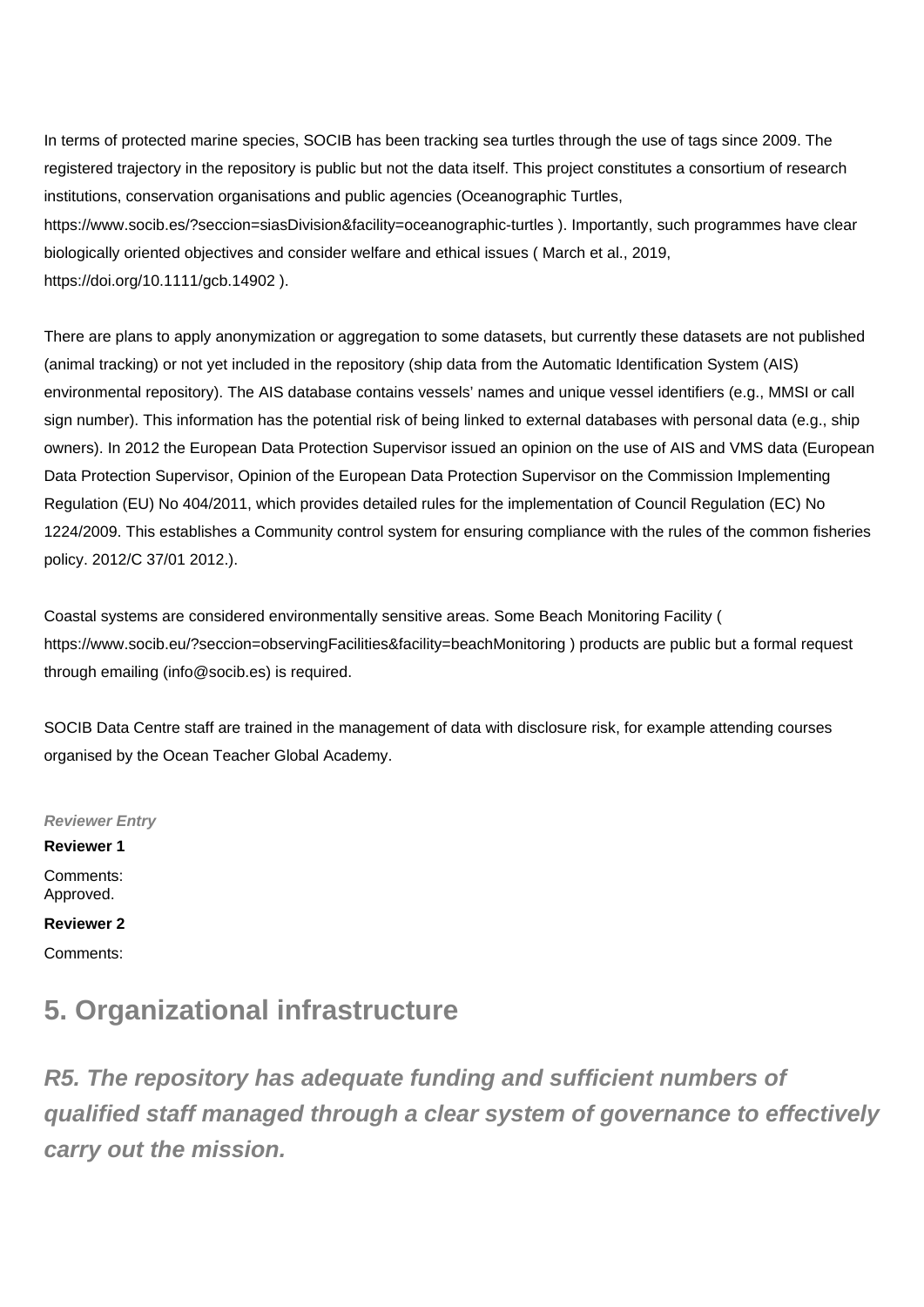# **Compliance Level:**

## 4 – The guideline has been fully implemented in the repository

### **Reviewer Entry**

**Reviewer 1** Comments: 4 – The guideline has been fully implemented in the repository

### **Reviewer 2**

Comments: 4 – The guideline has been fully implemented in the repository

# **Response:**

The repository is hosted by Sistema d'Observació i predicció Costaner de les Illes Balears (SOCIB), which since 2014 has been a national marine research infrastructure included in the Spanish Large Scale Infrastructures Map (ICTS, Infraestructuras Científicas y Técnicas Singulares). An international evaluation of SOCIB activities is conducted every four years, to maintain its inclusion in the ICTS map. It was renewed in 2018.

SOCIB is a public consortium with indefinite duration, and its structural funds can be expressed in terms of 35 FTE numbers. The total annual funding for SOCIB operations is up to two million Euros. The repository has therefore sufficient funding for staff resources, IT resources, and for attending meetings when necessary, over the next 3-5 years.

Additionally, SOCIB also has several partnership agreements

( [https://www.socib.es/?seccion=textes&id\\_textotextes=partners](https://www.socib.es/?seccion=textes&id_textotextes=partners) ) for international, national or regional research projects, and thus has additional project-based funding.

SOCIB organisation:

SOCIB is composed of three divisions plus three horizontal services ( [https://socib.es/?seccion=textes&id\\_textotextes=organizacion](https://socib.es/?seccion=textes&id_textotextes=organizacion) ) that provide central support to the divisions in achieving their objectives:

- The Systems Operation and Support Division (SOS Division) is responsible for establishing the ocean observing and forecasting network. The SOS Division is composed of three main subsystems (facilities):

- + an observing sub-system (Observing Facilities)
- + a forecasting and modelling sub-system (Forecasting and Modelling Facility)
- + a data management sub-system (Data Centre Facility)

The Engineering and Technology Development Division (ETD Division) provides the engineering and technical basis for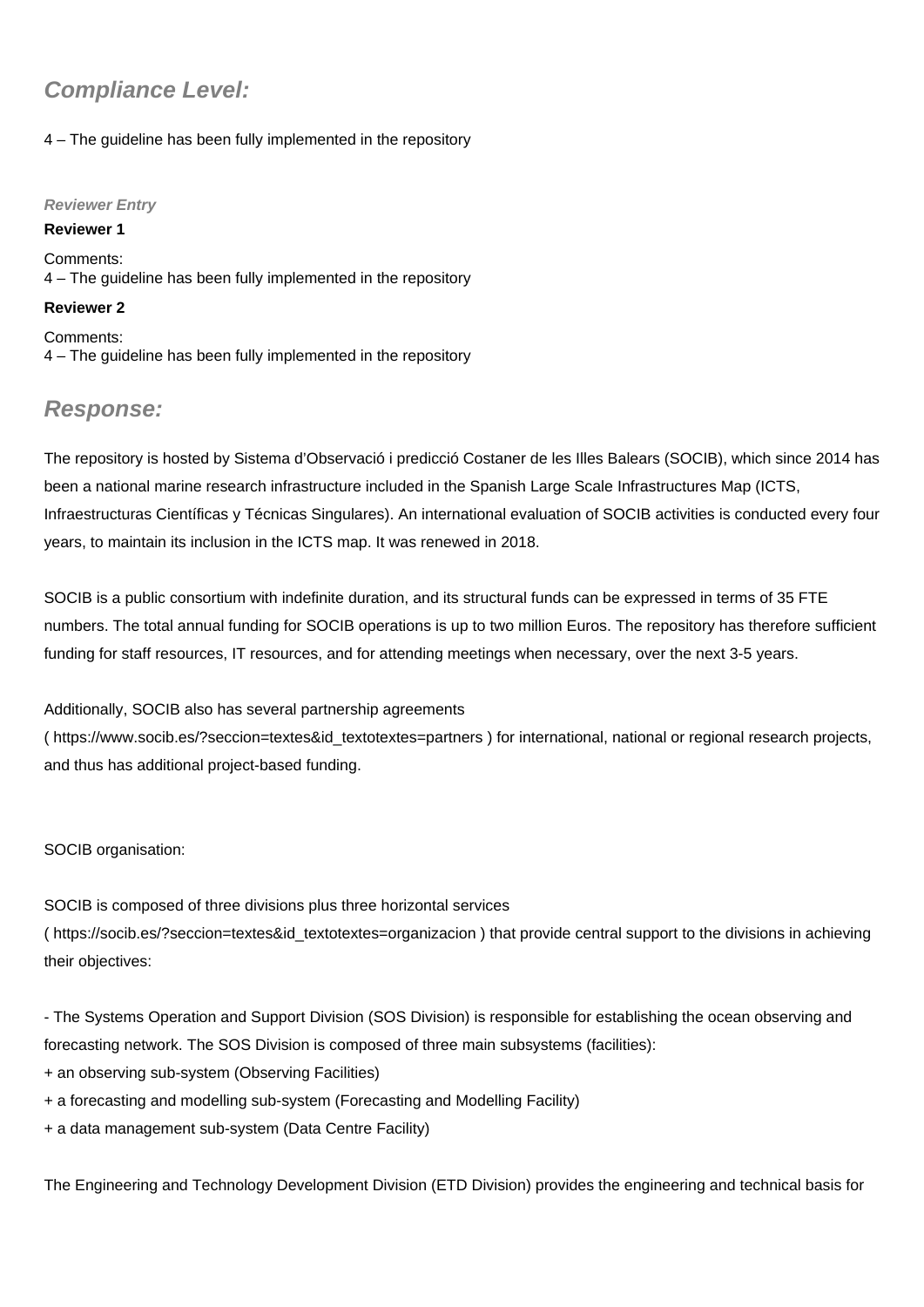developing and operating the facilities of the SOS Division.

- The Strategic Issues and Applications for Society (SIAS Division) is designed to develop applications and operational tools for the science-based management of the coastal and marine environment. This division thus supports the development and transfer of strategic knowledge to meet the needs of society in the context of global change.

The three horizontal services are essential elements that support SOCIB activities:

- Management & Finance
- Computing & IT
- Outreach, Education, Training & Mobility (OETM)

Repository management:

As mentioned in Requirement 0 above, the data ingested by the SOCIB Data Repository comes from the SOS Division. The Observing Facilities (<https://socib.es/?seccion=observingFacilities>) and the Forecasting and Modelling Facility ( <https://socib.es/?seccion=modelling>) produce raw data in many different file formats. The Data Centre Facility ( <https://www.socib.es/?seccion=dataCenter> ) then processes these data and transforms them into NetCDF files (in most cases) and applies quality control checks, resampling, and any other necessary operations. The resulting processed files are typically introduced into the SOCIB Data Repository automatically using appropriate processing software, or in some cases manually by Data Centre staff with the proper credentials.

The Data Centre Facility has developed a general data management system that is continually being improved to guarantee international standards, quality assurance and interoperability. The combination of sources and types of information requires appropriate methods for ingesting, cataloguing, displaying, distributing and preserving this information.

The Computing & IT Service team is responsible for providing the major computing infrastructure to support SOCIB Observing Facilities, Data Centre, Modelling and Forecasting, and general operations. This team also ensures that the SOCIB Data Repository, as a key asset, is protected and that SOCIB complies fully with the requirements of Data Protection and Data Storage regulations. All technical processes, such as security changes, hardware upgrades and the service desk, are managed and operated by Computing & IT Service employees.

Thus, the SOCIB Data Repository is mainly managed by two teams: the Data Centre Facility and the Computing & IT Service, which each have their own duties and staff. They jointly provide the IT infrastructure and computing services to acquire, maintain, access, distribute and preserve data of interest and develop visualisation tools. Both teams are ensured long-term sustainability and stability. The specific achievements of each team are described in the SOCIB Strategic Plan 2021-2024 (see R3-D1).

Staff involved in the Data Centre Facility are as follows: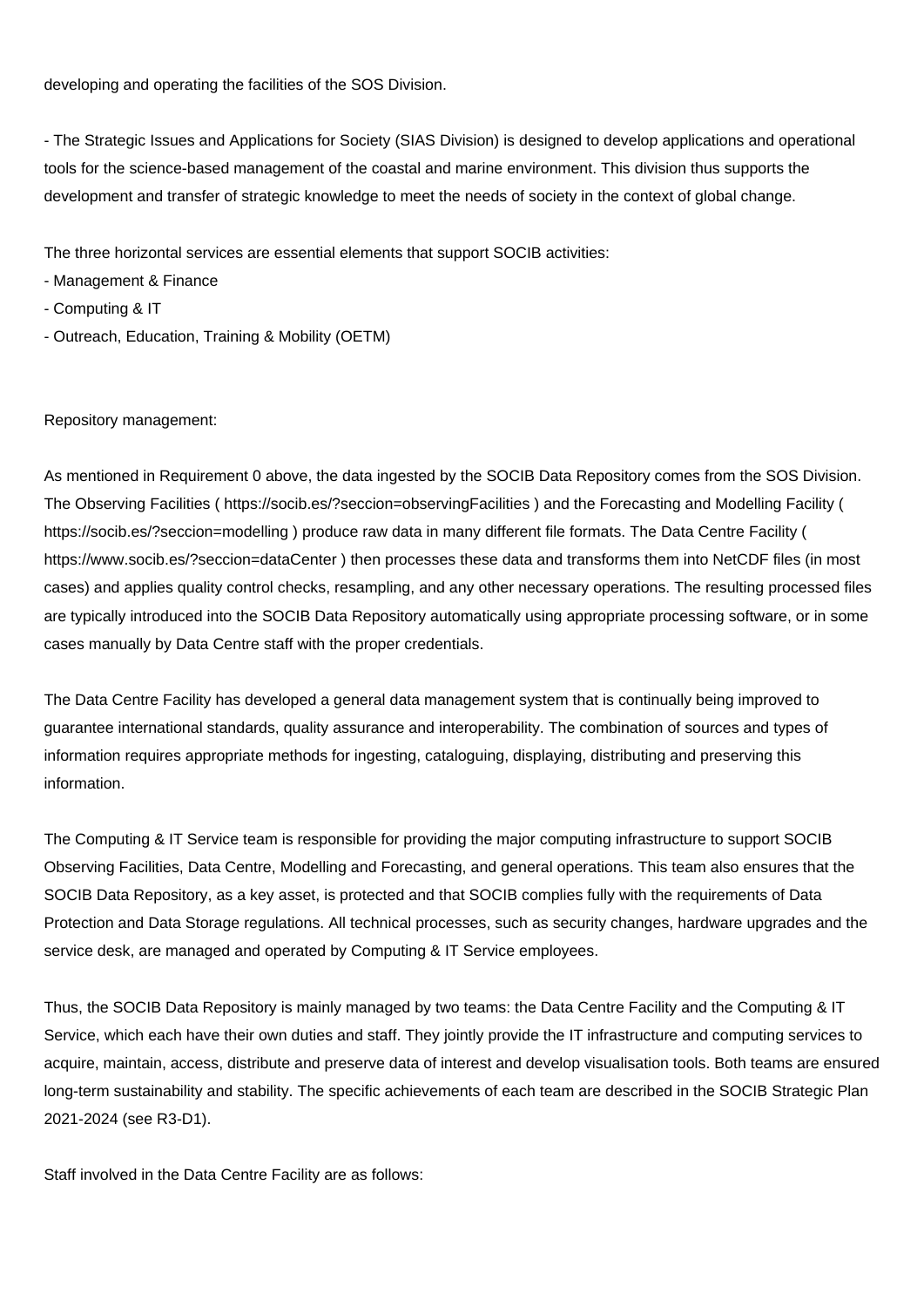- Permanent Staff:
- + Data Centre Facility Manager
- + 3 Software Engineers
- + 1 Web Engineer
- + Data Manager, Quality Control and Oceanographic Data
- + Data Steward and Oceanographic Data Specialist
- Non-permanent staff:
- + Web Engineer and Oceanographic Data Specialist
- + 1 Software Engineer
- + 1 Software Engineer/Data Analyst

Staff involved in the Computing & IT Service are:

- Permanent Staff: Computing & IT Service Manager
- Non-permanent and partial-time staff shared with the Data Centre: Computing & IT Technician

## Staff training:

The SOCIB training program has two general objectives:

- To improve the performance of tasks in the daily work.
- To facilitate the professional development and career progression of SOCIB staff.

As a general rule, SOCIB is taking into account all the training proposals made by the staff. Particularly, SOCIB is providing training regarding languages, project management, hardware and software tools, occupational health and safety, and technical instrumentation.

The academic backgrounds of the Data Centre staff are deliberately diverse. They include oceanographers, mathematicians and software engineers, but all have mixed experience. The oceanographers have software development knowledge and the software engineers have acquired knowledge of oceanography. Together, they have the knowledge necessary to fulfil the Designated Community requirements.

The Data Centre staff also receive training ( [https://www.iode.org/index.php?option=com\\_content&view=article&id=546:1](https://www.iode.org/index.php?option=com_content&view=article&id=546:11-september-2017-otga-qmf-iode-quality-management-framework-training-course-11-14-september-2017-oostende-belgium&catid=23&Itemid=115) [1-september-2017-otga-qmf-iode-quality-management-framework-training-course-11-14-september-2017-oostende-belgi](https://www.iode.org/index.php?option=com_content&view=article&id=546:11-september-2017-otga-qmf-iode-quality-management-framework-training-course-11-14-september-2017-oostende-belgium&catid=23&Itemid=115) [um&catid=23&Itemid=115](https://www.iode.org/index.php?option=com_content&view=article&id=546:11-september-2017-otga-qmf-iode-quality-management-framework-training-course-11-14-september-2017-oostende-belgium&catid=23&Itemid=115) ) in how to implement a Quality Management System (QMS) for the SOCIB Data Management System, which is directly related to the repository management. This led to the creation of the SOCIB Data Management Program.

Attached documents: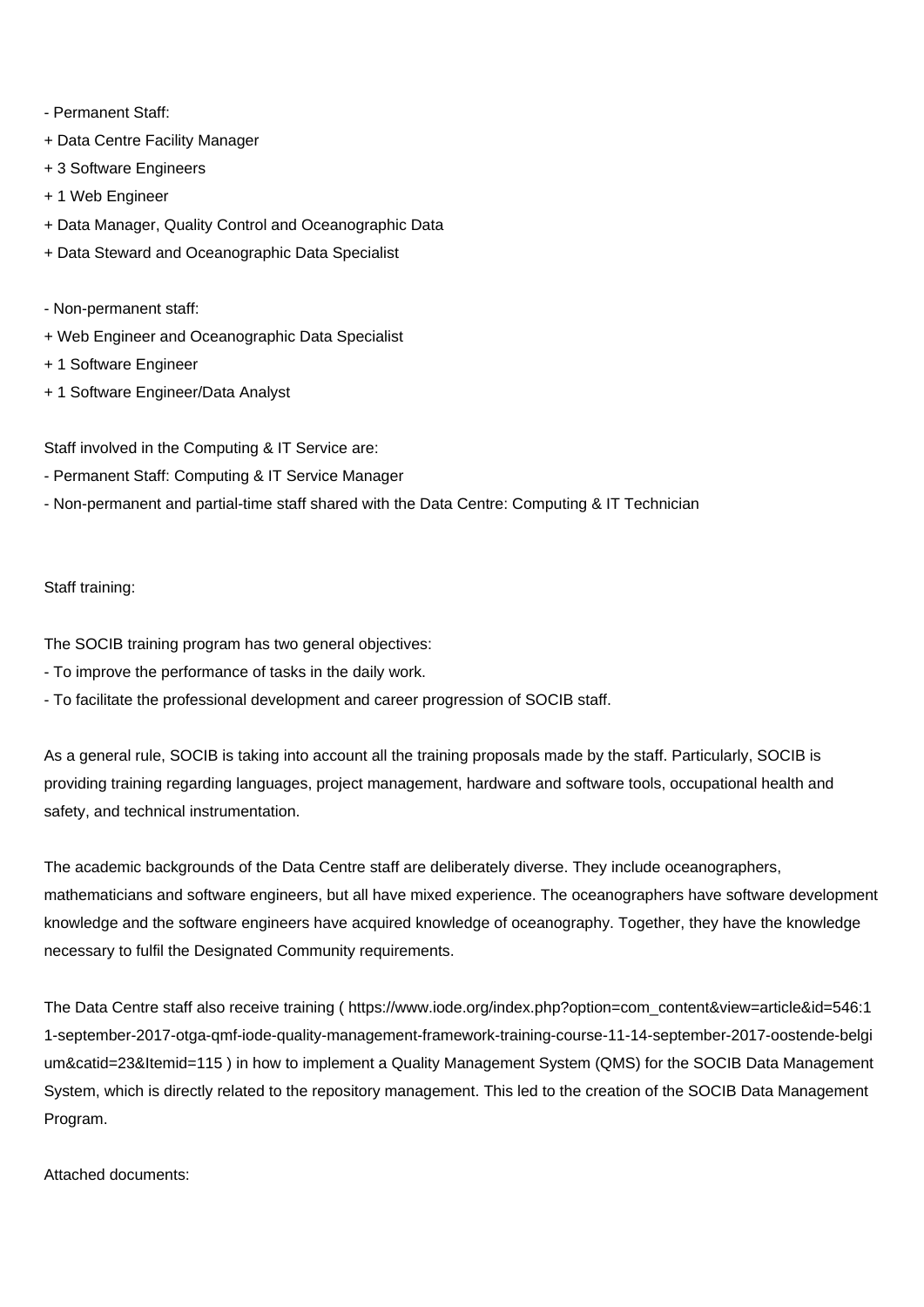R3-D1-SOCIB\_Strategic\_Plan\_2021\_2024 ( <https://repository.socib.es/repository/entry/show?entryid=328e6a1d-7630-4672-a086-0be6ebae5529> )

**Reviewer Entry**

**Reviewer 1**

Comments: Approved.

**Reviewer 2** Comments:

# **6. Expert guidance**

**R6. The repository adopts mechanism(s) to secure ongoing expert guidance and feedback (either inhouse or external, including scientific guidance, if relevant).**

# **Compliance Level:**

4 – The guideline has been fully implemented in the repository

**Reviewer Entry**

**Reviewer 1**

Comments: 4 – The guideline has been fully implemented in the repository

## **Reviewer 2**

Comments: 4 – The guideline has been fully implemented in the repository Agreed. Explanation provided on how expert guidance is fed back to the development, priorities and work plans.

# **Response:**

The SOCIB Data Repository was developed by a team of data scientists and technicians with more than 20 years of international experience. The major principles and objectives of the repository are described in the 2010 Implementation Plan (see R6-D1), which adopts the European Directive Infrastructure for Spatial Information in the European Community (INSPIRE, European Commission 2007) and is aligned with international ocean data initiatives such as the Integrated Marine Observing System (IMOS, <http://imos.org.au/>) in Australia and the Integrated Ocean Observing System (IOOS, <https://ioos.noaa.gov/> ) in the US. In Europe, SOCIB has evolved following major EU oceanographic data initiatives such as SeaDataNet (<https://www.seadatanet.org/>), Copernicus Marine In Situ TAC (Copernicus Marine Environment Monitoring Service In Situ Thematic Centre, <http://www.marineinsitu.eu/>) and EMODnet (European Marine Observation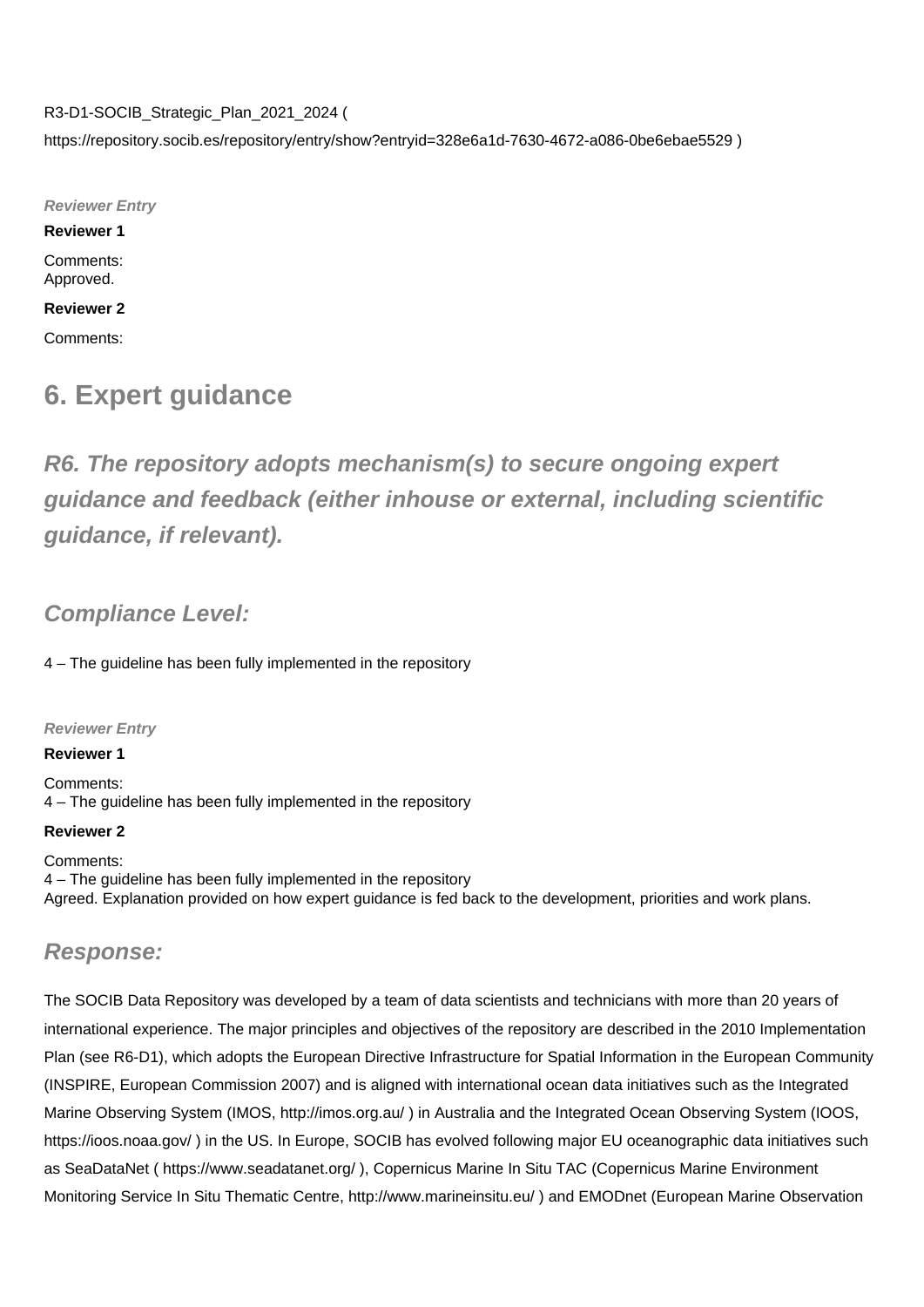and Data Network, <https://www.emodnet.eu/>).

#### In November 2017, the SOCIB International Steering Committee (

[http://www.socib.eu/index.php?seccion=detalle\\_noticia&id\\_noticia=365](http://www.socib.eu/index.php?seccion=detalle_noticia&id_noticia=365) ) reviewed the advances made by SOCIB during the previous Strategic Plan in 2013, and the main scientific, technological and social achievements. Recommendations on future key actions and international priorities were given by the Committee. A further revision from the International Steering Committee was implemented in December 2020.

### SOCIB has been an Associate Data Unit (

[https://www.iode.org/index.php?option=com\\_content&view=article&id=373&Itemid=100089](https://www.iode.org/index.php?option=com_content&view=article&id=373&Itemid=100089) ) of the IOC/IODE framework (Intergovernmental Oceanographic Commission/International Oceanographic Data and Information Exchange, [https://www.iode.org/index.php?option=com\\_content&view=article&id=3&Itemid=33](https://www.iode.org/index.php?option=com_content&view=article&id=3&Itemid=33) ) since 2018, which provides guidelines to the SOCIB Data Management Program that are implicit in the SOCIB repository. SOCIB is also an active member of major European Union data programs, such as the European component of the Global Ocean Observing System (EuroGOOS), EuroArgo (the European contribution to the Argo programme), CMEMS In Situ TAC and EMODnet. Together, these international partners play the role of an external advisory committee.

The repository communicates with experts through regular dedicated meetings that take place in the context of international research projects, such as the Ocean Data Interoperability Platform (ODIP2 , <http://www.odip.eu/>), Jerico-S3 (<https://www.jerico-ri.eu/> ) or EuroSea ( <https://www.eurosea.eu/>), and international conferences and workshops such as the International Conference on Marine Data and Information Systems (IMDIS,<https://imdis.seadatanet.org/> ) and the European Geosciences Union (EGU, <https://www.egu.eu/> ).

Communication between the repository and its designated community (ocean data users) is maintained through periodical meetings with partners such as Puertos del Estado (<http://www.puertos.es/es-es>), Dirección General de Emergencias ( <https://www.caib.es/govern/organigrama/area.do?lang=es&coduo=2464>), ICMAN.CSIC ( <http://www.icman.csic.es/es/>), and news on the web and through social media channels (Twitter: [https://twitter.com/socib\\_icts](https://twitter.com/socib_icts) ).

The robust formal collaboration between SOCIB and the Spanish Maritime Safety and Rescue Agency (SASEMAR, <https://www.centrojovellanos.es/home> ) illustrates the communication and feedback that can occur with the Designated Community through regular meetings. These are convened to assess the results achieved and propose new objectives, through which SOCIB data and knowledge can help optimise SASEMAR operations. The meetings have agendas, minutes, summary key actions, teams and follow-up actions, such as the 3rd Steering Committee meeting between SOCIB-SASEMAR ( [http://www.socib.eu/index.php?seccion=detalle\\_noticia&id\\_noticia=432](http://www.socib.eu/index.php?seccion=detalle_noticia&id_noticia=432) ).

In terms of social media channels, new real-time data available in the repository is communicated to the community. For example, research vessel cruise and lagrangian platform data (

[https://twitter.com/socib\\_icts/status/1325834202584068096](https://twitter.com/socib_icts/status/1325834202584068096) ), or glider data (

[https://twitter.com/socib\\_icts/status/1295635490666876929](https://twitter.com/socib_icts/status/1295635490666876929)) can be communicated, along with announcements of training programmes that may be helpful to SOCIB repository users, such as webinars concerning in-situ observations of the global ocean, or the CMEMS\_EU In Situ TAC ( [https://twitter.com/socib\\_icts/status/1308683448240963584](https://twitter.com/socib_icts/status/1308683448240963584) ).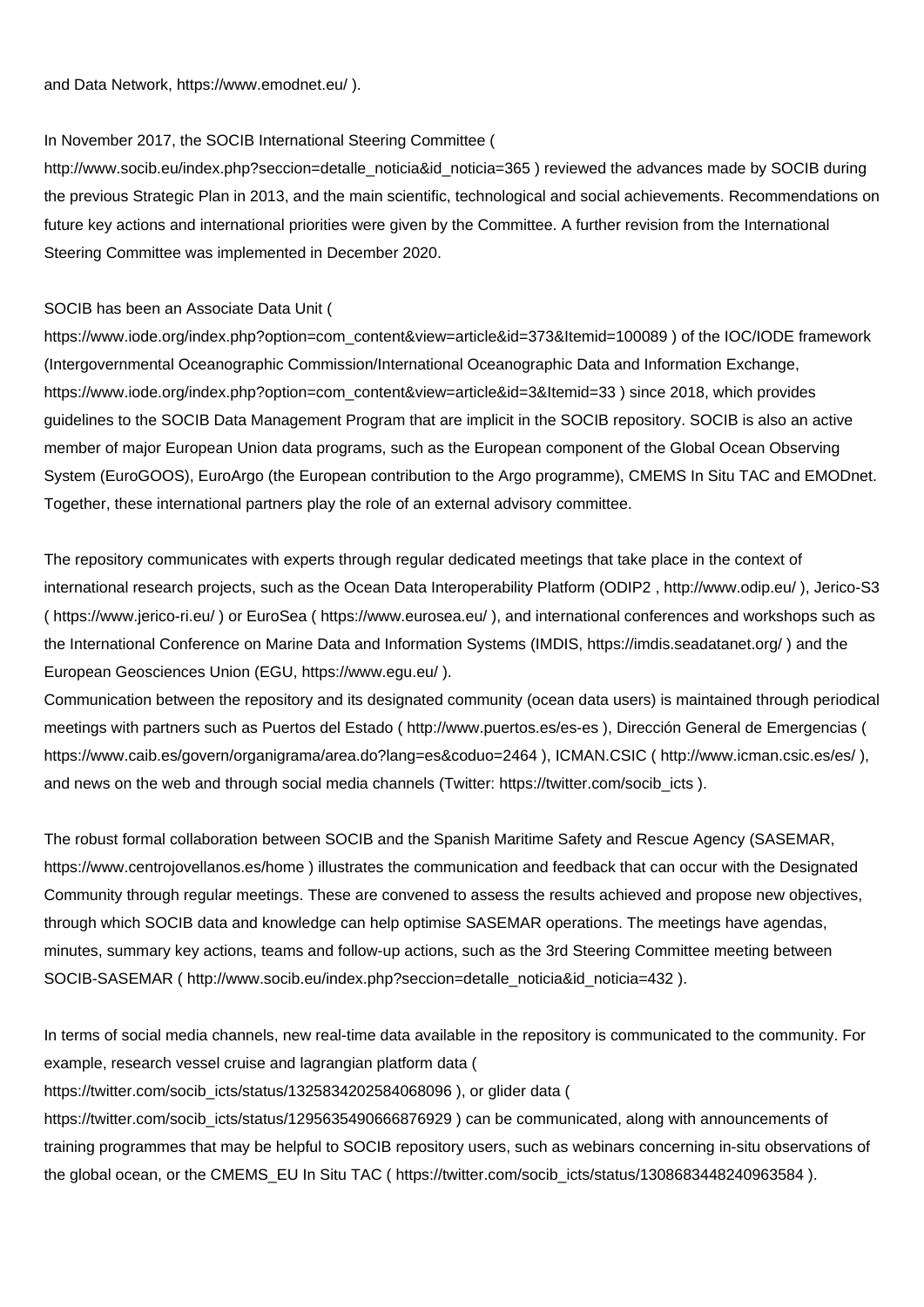The feedback received from these various groups, experts and users is considered by the heads of the SOCIB facilities and the management team (director and subdirector) when planning the work over the following years, and to develop a strategic plan every four years ( [https://socib.es/?seccion=textes&id\\_textotextes=planEstrategico](https://socib.es/?seccion=textes&id_textotextes=planEstrategico) ).

This feedback is a core element of SOCIB. Heslop et al., 2019 (see R6-D2) describes how the data in the repository responds to social requests in terms of data and visualisation. SOCIB applications for modern web browsers and mobile platforms (<https://apps.socib.es>/) include the Lifeguards app (<http://seaboard.socib.es/lifeguard>) and Jellyfish Observations (<https://github.com/socib/grumers>). To create these, SOCIB develops a minimum viable product (MVP, [https://en.wikipedia.org/wiki/Minimum\\_viable\\_product](https://en.wikipedia.org/wiki/Minimum_viable_product) ) and the product manager and relevant developers then organise a session with a cohort of potential users to test it. The team then collects feedback from the users manually and through forms (to extract KPIs). Finally, the information obtained is used in the next steps of the planning and development.

Linked documents:

R6-D1\_SOCIB\_Implementation\_Plan (

[https://repository.socib.es/repository/entry/get/plan\\_socib\\_web.pdf?entryid=4cec9eba-34c4-494a-8bde-4e8caf926060](https://repository.socib.es/repository/entry/get/plan_socib_web.pdf?entryid=4cec9eba-34c4-494a-8bde-4e8caf926060) ) R6-D2\_SOCIB\_integrated multi-platform ocean observing and forecasting (<https://www.tandfonline.com/doi/full/10.1080/1755876X.2019.1582129> )

**Reviewer Entry**

**Reviewer 1**

Comments: Approved.

#### **Reviewer 2**

Comments:

# **DIGITAL OBJECT MANAGEMENT**

# **7. Data integrity and authenticity**

**R7. The repository guarantees the integrity and authenticity of the data.**

# **Compliance Level:**

4 – The guideline has been fully implemented in the repository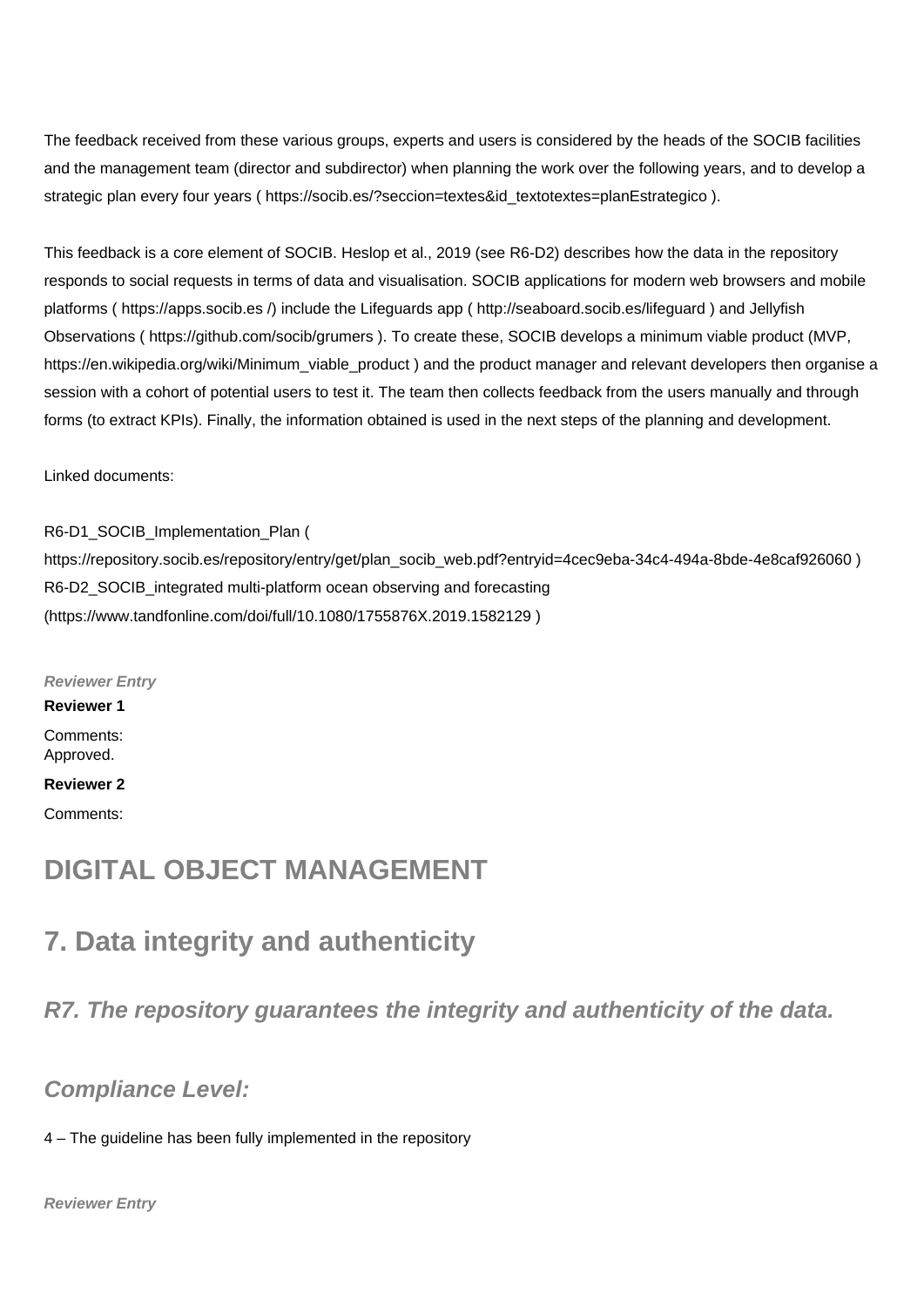### **Reviewer 1**

Comments: 4 – The guideline has been fully implemented in the repository

# **Reviewer 2**

Comments: 4 – The guideline has been fully implemented in the repository Additional information provided to reviewers most help in making this assessment

## **Response:**

NetCDF files (Network Common Data Form, <https://www.unidata.ucar.edu/software/netcdf/> ) are the core digital objects within the SOCIB repository, and are stored in the unified SOCIB storage system. Several conventions are combined for this, such as the NetCDF Climate and Forecast convention (see R7-D1), OceanSITES 1.3 (R7-D2) and IMOS NetCDF (see R7-D3) data format conventions (more information is given in the SOCIB NetCDF user manuals and documentation: <https://repository.socib.es/repository/entry/show?entryid=e998fa9b-caf4-4d30-add4-d96b22214ded> ).

The data managed in the SOCIB repository is derived from its own observation platforms (e.g., high frequency radar, gliders, drifters, moorings) and numerical models, e.g., the Western Mediterranean OPerational forecasting system, (WMOP [https://thredds.socib.es/thredds/catalog/operational\\_models/oceanographical/hydrodynamics/wmop/catalog.html](https://thredds.socib.es/thredds/catalog/operational_models/oceanographical/hydrodynamics/wmop/catalog.html) ). The Data Centre also manages data from external providers.

The data lifecycle processes of the products in the repository are documented in the Data Management Plans (DMP), including metadata, data to be collected and managed, data format and standards, acquisition, assembly, processing, archival, preservation and dissemination, workflow, identity of the depositors and roles (see Requirement 9 for the Data Management Program). An example of the DMP of the high frequency radar can be found in R7-D10.

The web application Instrumentation (controlled by the Data Centre) is used to manage the platforms, instruments, sensors and metadata that link the processing configurations and the data products in the repository. More information can be found in R7-D4.

This information is held in a relational database, called "management". When the raw data is processed to be transformed into a NetCDF file, the processing toolboxes query this database and add the metadata (global or variable attributes).

Only granted processes can perform updates within the files, in terms of machine users and groups. A permission policy document is available on request. For near real-time data, only the processing toolboxes update the data files automatically (typically every 10 minutes). Delayed time processing, delayed mode (i.e., scientific correction) and reprocessing operations are performed by Data Centre technicians in manual mode as per the Principal Investigator's requests.

The NetCDF files included in the repository have two global attributes: "platform\_code" and "instrument\_code," which are stored in an internal "management" database. The name of the file contains the name of the deployment in which the data were collected.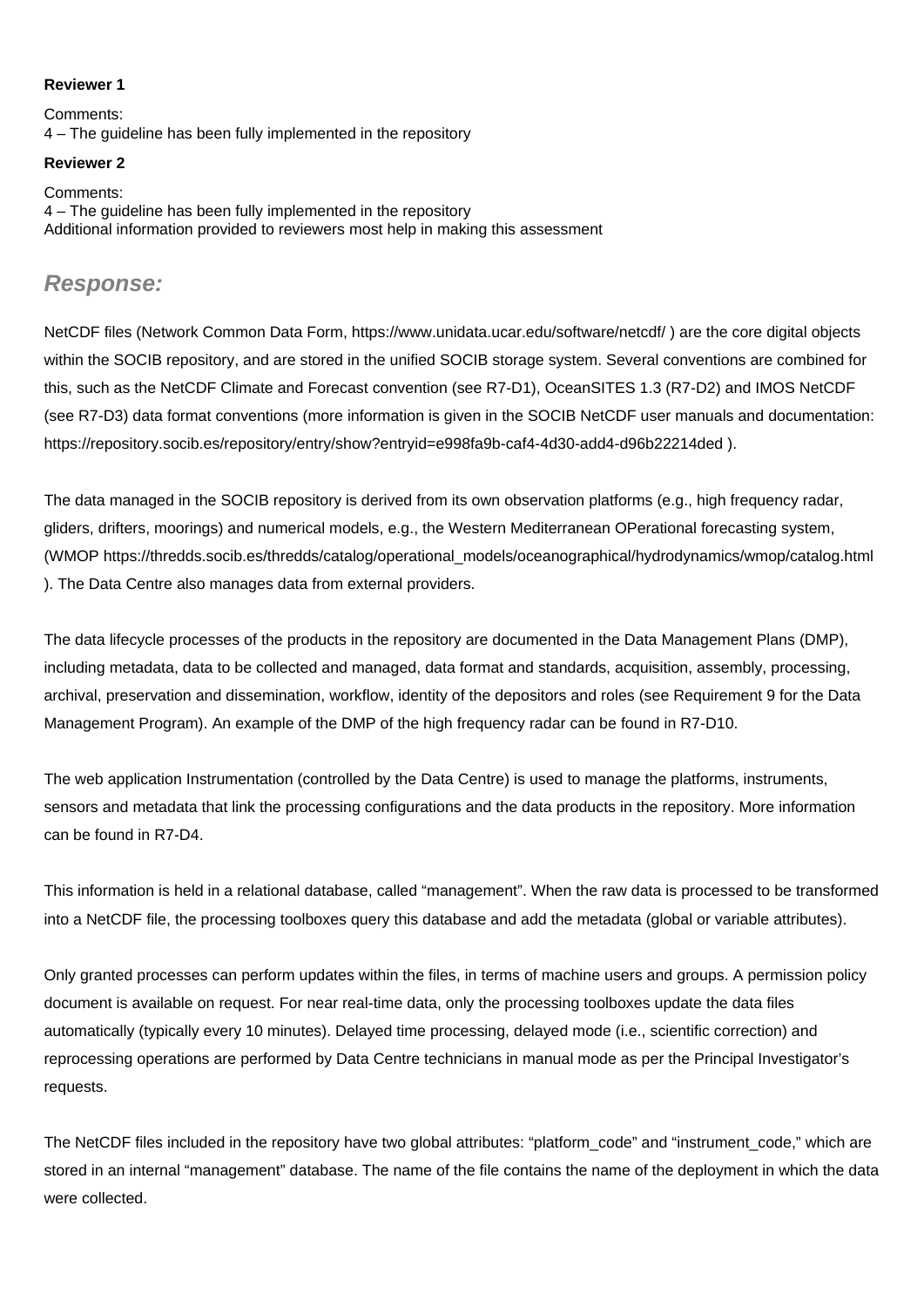Changes in the data and metadata are noted at the NetCDF file level and the data product level:

- The global attribute "history" is added in the files, thus providing an audit trail for modifications to the original data, through a timestamp indicating the date and time when the program was executed. If an existing NetCDF file is generated again by a newer version of the processing application, the new version and timestamp will be appended to the current "history" value. This can occur either if it has been reprocessed or because new data has been added. In addition, corrections, data cleaning operations and delayed mode curation of the data also imply appending a new value to the corresponding "history" global attribute.

- At the data product level, each new version has an associated changelog, and as data products are collections of NetCDF files, this includes summarised information of all changes. This file is automatically generated based on the list of changes registered in the database.

All data objects, whether high level data products or individual NetCDF files, have a Persistent Identifier (PID) to identify them univocally. More information can be found in Requirement 13.

The repository does not maintain explicit URL links between datasets, but data are generated with processing levels: L0 (original data in NetCDF format), and L1 (L0 data plus quality control, derived data, homogeneous time intervals, resampling, etc.). The repository is organised hierarchically like a file system. L0 and L1 are at the same level (deployment folder), and thus there is an implicit link between the L0 and L1 dataset versions. Delayed mode changes and advanced data transformations are represented by L1 corr and L2 processing levels, which are also implicitly linked to their source datasets.

The repository does not explicitly compare the essential properties of different versions of the same file, but the "history" attribute provides information about the versions of the processing tools used to generate the file. The essential properties can be easily determined by keeping track of the processing tools versions (Git repositories and related best practices in software development management) and tracking the database configuration (using a system that relates all changes to specific users). The nature of the data processing can thus be determined along with the properties generated.

The "data mode" global attribute indicates whether the data was processed in real time, delayed time or delayed mode. Further explanations of these data modes are given in the SOCIB data policy: <http://socib.es/?seccion=dataCenter&facility=accessPolicy>

As mentioned, the whole data lifecycle is automated, from the sensors sending their data to the final introduction into the repository made by the corresponding processing application. When a new instrument or sensor is added to the SOCIB sensor network, Data Centre technicians add the new configuration to the databases, set up the necessary QC automated tests, develop new parsing functions (if needed) and finally ensure that the data are correctly added to the repository.

Real-time QC tests are performed during the automatic process, which flag individual data bits with specific quality levels. These tests are discussed in the document R10-D5. They are based on several tests approved by the relevant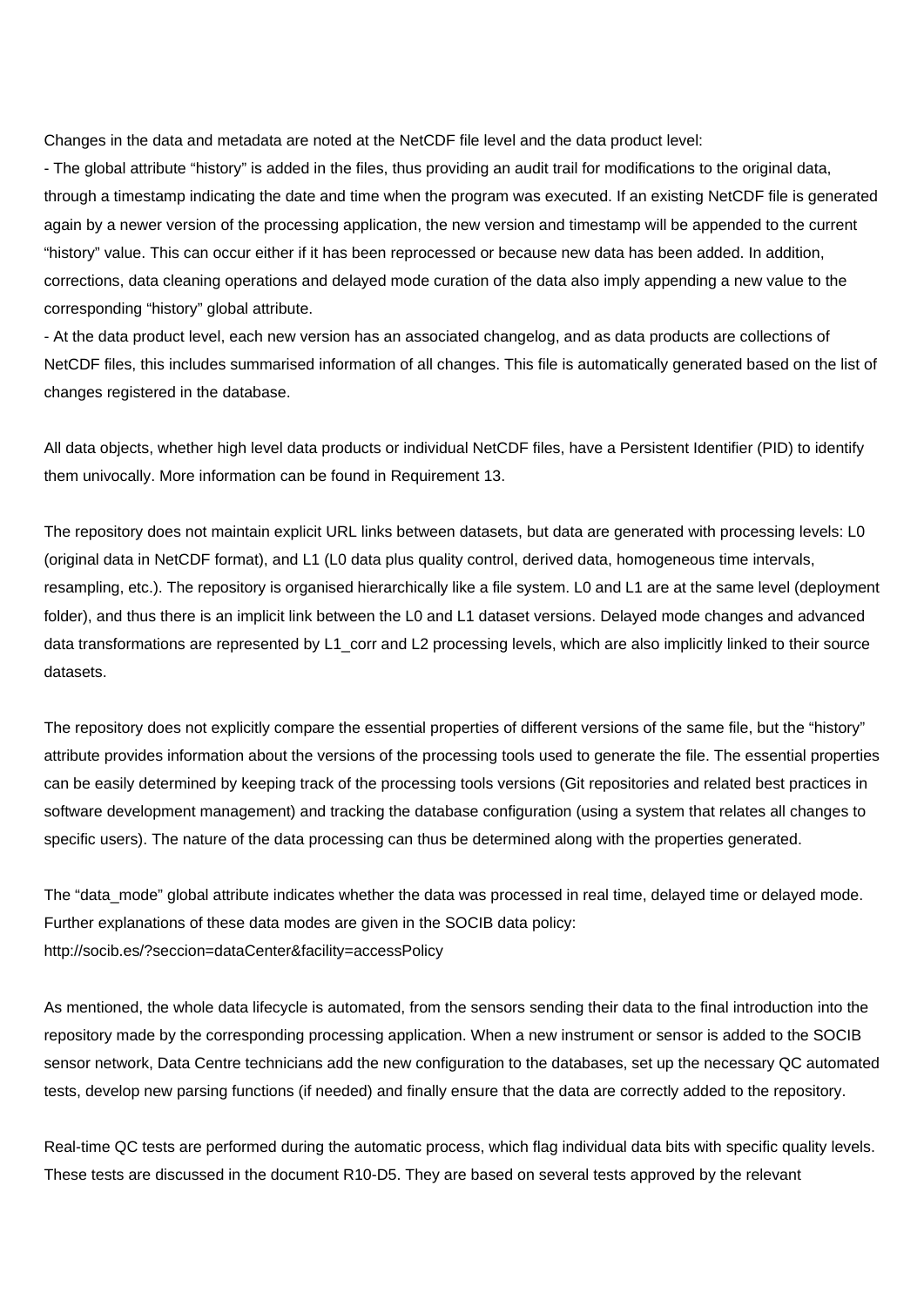communities, and after checking the variables a quality flag is added, following the Argo Quality Flag scale (see R11-D1). The values applied to Quality Control mainly follow the framework of operational oceanography programs. For example, the recommendations issued by the EuroGOOS Data Management Exchange and Quality Working group (EuroGOOS Data MEQ, see R7-D6) are applied in addition to the quality control procedures of the Argo community: Argo CTD and trajectory data (see R7-D8), Bio-ARGO (see R7-D9) or EGO gliders NetCDF format (see R14-D2).

Additional information is given in Requirement 11, concerning the SOCIB Data Quality Strategy. SOCIB staff periodically revise the data manually. Any errors are then reported through an internal form and fixed as soon as possible.

All changes in the metadata and configuration databases, which are used by the processing tools, are tracked. The ingestion process is also automatically monitored, and the results are reviewed by technical and scientific staff to ensure the authenticity and integrity of all data collection. In addition, a software tool is run in the background to validate the metadata included in the resulting NetCDF files, and those used during the processing. This software sends a notification when any information appears to be missing or incorrect, and it registers the issue so it can be fixed in later revisions.

The main processing application has a notification system that sends an email to the Data Centre staff when a problem is detected. Any issues are stored in an internal database and remain open until they are fixed.

All changes in the configuration database are tracked. Thus, when any problem due to human error changes the configuration, both the change and who made it can be checked, thus reducing the time required to solve it.

Linked documents:

R7-D1\_NetCDF Climate and Forecast (CF) Metadata Conventions ( [http://cfconventions.org/cf-conventions/v1.6.0/cf-conventions.pdf\)](http://cfconventions.org/cf-conventions/v1.6.0/cf-conventions.pdf) R7-D2\_OceanSITES Data Format Reference Manual ( [http://www.oceansites.org/docs/oceansites\\_data\\_format\\_reference\\_manual.pdf](http://www.oceansites.org/docs/oceansites_data_format_reference_manual.pdf) ) R7-D3\_IMOS NetCDF User's manual( [http://imos.org.au/fileadmin/user\\_upload/shared/emii/IMOS\\_netCDF\\_usermanual\\_v1.2.pdf](http://imos.org.au/fileadmin/user_upload/shared/emii/IMOS_netCDF_usermanual_v1.2.pdf) ) R7-D4\_PUM-DCF\_instrumentation-database-processing-configuration ( <https://repository.socib.es/repository/entry/show?entryid=97ea3a7f-a8a0-445f-860a-1352b78bd4a9>) R7-D5\_ DataCite Metadata Schema Documentation for the Publication and Citation of Research Data( [https://schema.datacite.org/meta/kernel-4.0/doc/DataCite-MetadataKernel\\_v4.0.pdf](https://schema.datacite.org/meta/kernel-4.0/doc/DataCite-MetadataKernel_v4.0.pdf) ) R7-D6\_Recommendations for in-situ data Near Real Time Quality Control ( [http://eurogoos.eu/download/Recommendations-for-RTQC-procedures\\_V1\\_2.pdf](http://eurogoos.eu/download/Recommendations-for-RTQC-procedures_V1_2.pdf) ) R7-D8\_Argo Quality Control Manual for CTD and Trajectory Data ( <http://dx.doi.org/10.13155/33951>) R7-D9\_Argo quality control manual for biogeochemical data ( <http://dx.doi.org/10.13155/40879>) R7-D10\_DMP\_HFR\_SOCIB-Coastal-High-Frequency-Radar-Data-Management-Plan ( <https://repository.socib.es/repository/entry/show?entryid=181f7e65-081b-4973-ad46-379af372b8bb>)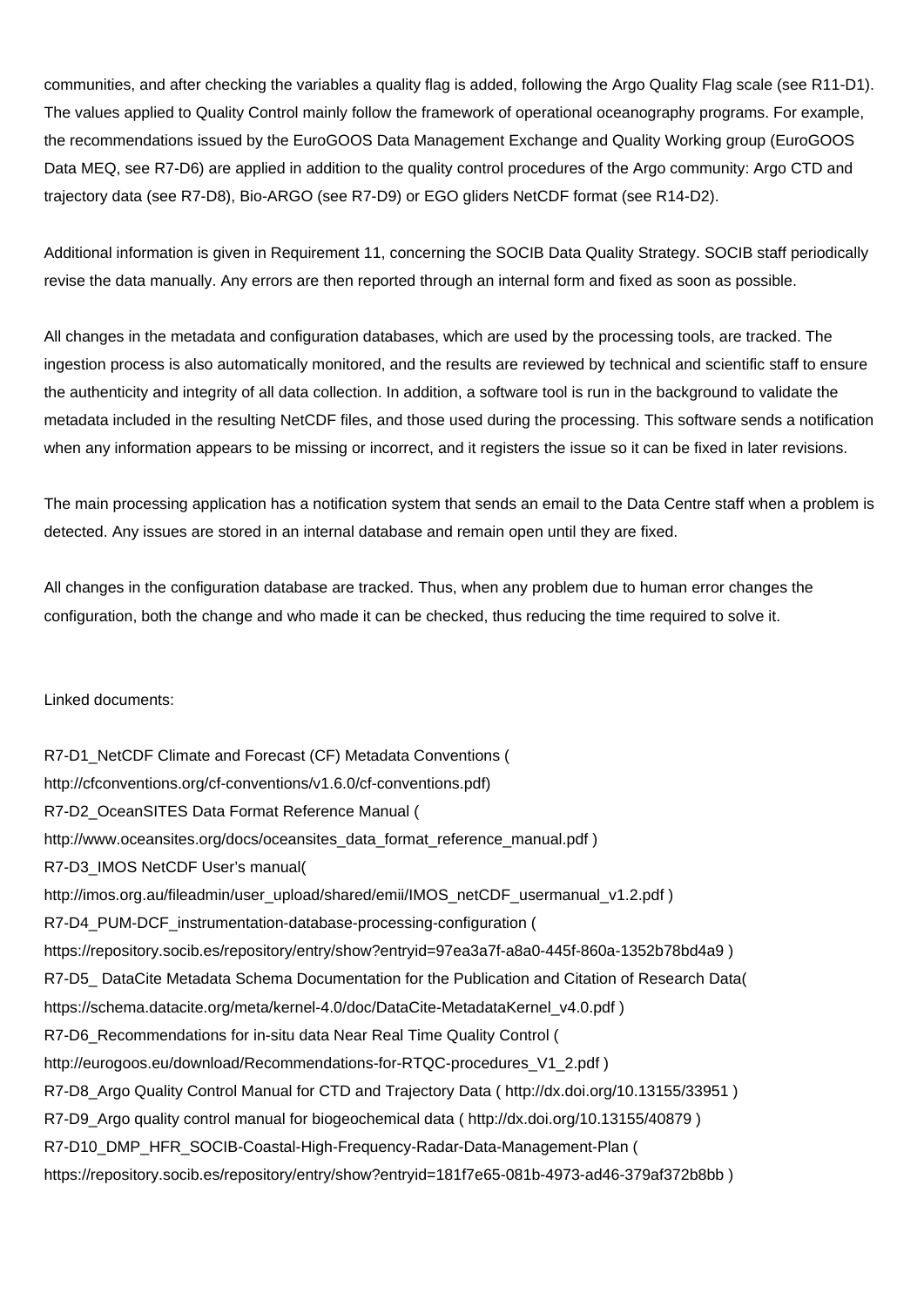R10-D5\_QUID\_DCF\_SOCIB-QC-procedures ( <https://repository.socib.es/repository/entry/show?entryid=a85d659d-b469-4340-ae88-c361333c68b6> ) R11-D1\_Argo quality control manual ( <http://www.coriolis.eu.org/content/download/370/2828/file/argo-quality-control-manual.pdf> ) R14-D2\_EGO gliders NetCDF format reference manual( <https://archimer.ifremer.fr/doc/00239/34980/> )

**Reviewer Entry**

**Reviewer 1**

Comments: Approved.

## **Reviewer 2**

Comments:

# **8. Appraisal**

# **R8. The repository accepts data and metadata based on defined criteria to ensure relevance and understandability for data users.**

# **Compliance Level:**

4 – The guideline has been fully implemented in the repository

### **Reviewer Entry**

### **Reviewer 1**

Comments: 4 – The guideline has been fully implemented in the repository

### **Reviewer 2**

Comments: 4 – The guideline has been fully implemented in the repository Extra guidance an reports helpful - some more generic information on preferred/acceptable formats (outside of DM plans) might be beneficial in the future.

# **Response:**

The data selection for the repository is conducted by qualified technicians or scientists based on the Global Ocean Observing System (GOOS, <https://www.goosocean.org/> ). SOCIB adopts common standards and focuses on the Essential Ocean Variables ( [https://www.goosocean.org/index.php?option=com\\_content&view=article&id=14&Itemid=114](https://www.goosocean.org/index.php?option=com_content&view=article&id=14&Itemid=114) ).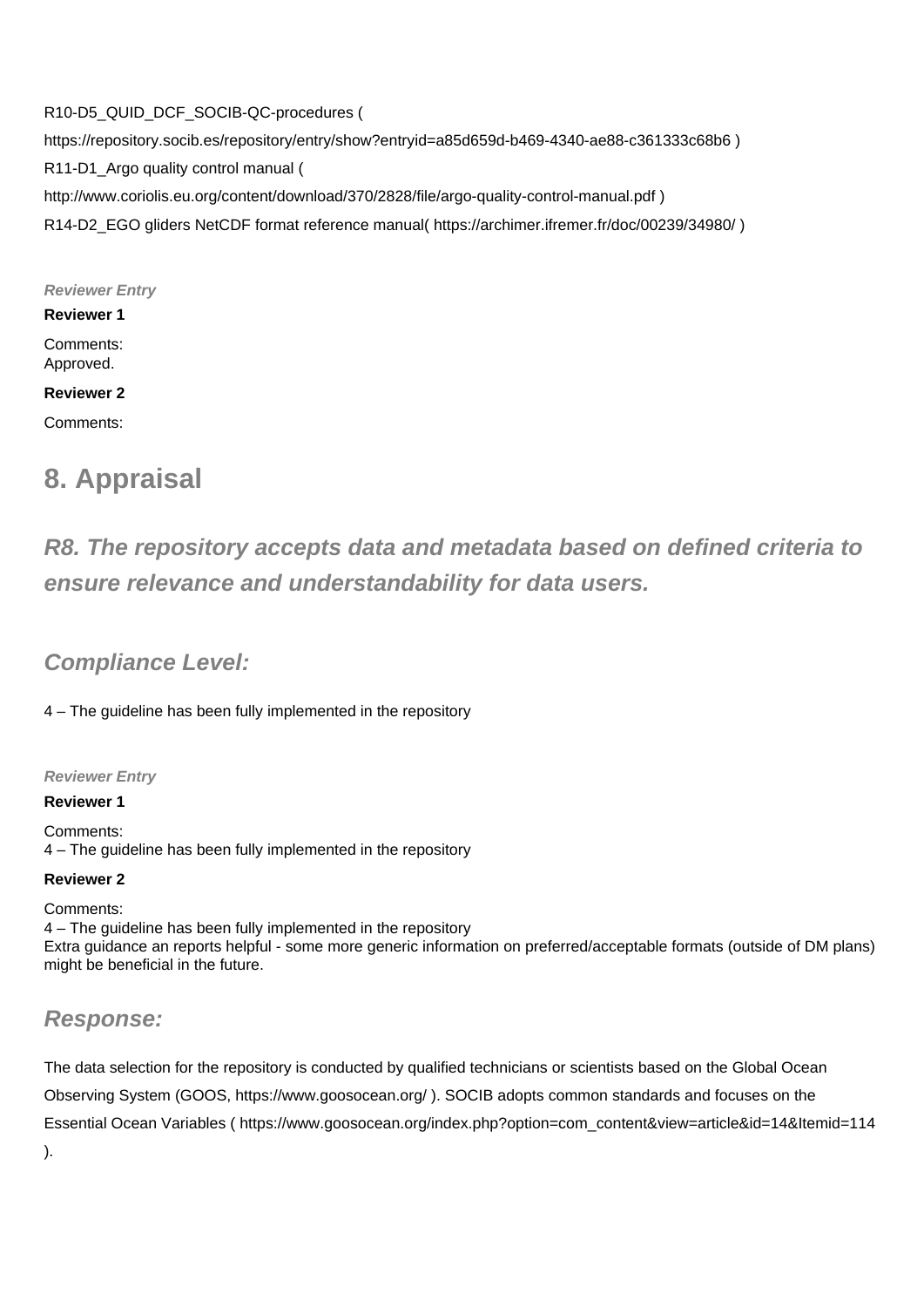As a general rule, the SOCIB Data Centre receives a minimum required level of metadata to interpret and use for the data provided (Principal Investigator, abstract, variables, project, units, instruments and sensors, etc.). This information is included in the management database ("Instrumentation" application).

If this information is not introduced properly, the processing tools will not produce the corresponding NetCDF files. Only essential file system users have write permissions for the repository. These few users are permitted to introduce or modify files following well-defined rules and attributions (a permission policy document is available to reviewers on request).

All data holdings are under the umbrella of Data Management Plan documents, in which all required metadata are specified. The level of curation of the datasets is increased in a later step (delayed mode), and at each step new metadata is added describing the method of the curation used.

For example, scientific calibration procedures on glider data collection are routinely produced. Information concerning the correction is recorded in the metadata file, along with the creation of the corresponding corrected variables and assignment of their associated errors. The information required in the metadata file must be precisely defined to guarantee the traceability of the processing (Allen et al., 2017, <https://repository.oceanbestpractices.org/handle/11329/884>).

The preferred formats are listed in the Data Management Plans (DMPs). Each internal SOCIB program (fixed stations, lagrangian platforms, research vessel, beach monitoring, etc.) has a DMP, along with each European project (see example R7-D10).

Oceanographic data formats depend on the type of data (ocean profiles, time-series, satellite, geographic information systems, etc). The supplied version of a data file, which comes from the different instruments and sensors, is known within SOCIB as a "raw file". This closely corresponds to the OAIS Submission Information Package (SIP), and the file formats are normally American Standard Code for Information Interchange (ASCII), comma delimited value (CSV), and Network Common Data Form (NetCDF) with Clime-Forecast (CF) conventions formats, although as mentioned, the exact file formats are described in each DMP.

Once the raw files are processed (ingested) through the corresponding applications, all elements of the deposited files are transformed into a valid preservation format, which is NetCDF as the de facto standard in the designated community (oceanography). This transformation is performed by in-house developed applications and toolboxes (a processing application, glider toolbox, radar toolbox). In some cases, they can be adapted to ingest new data formats (creating a new parsing function), but as this may not be trivial it must be considered during workflow planning. The maintenance of the processing applications and their backwards compatibility (reprocessing) plays a key role in ensuring SOCIB can ingest the data.

The information in the resulting OAIS Dissemination Information Package (DIP), or the NetCDF file, may come from a collection of SIPs. Thus, a one-to-one relationship between SIPs and DIPs may not always occur.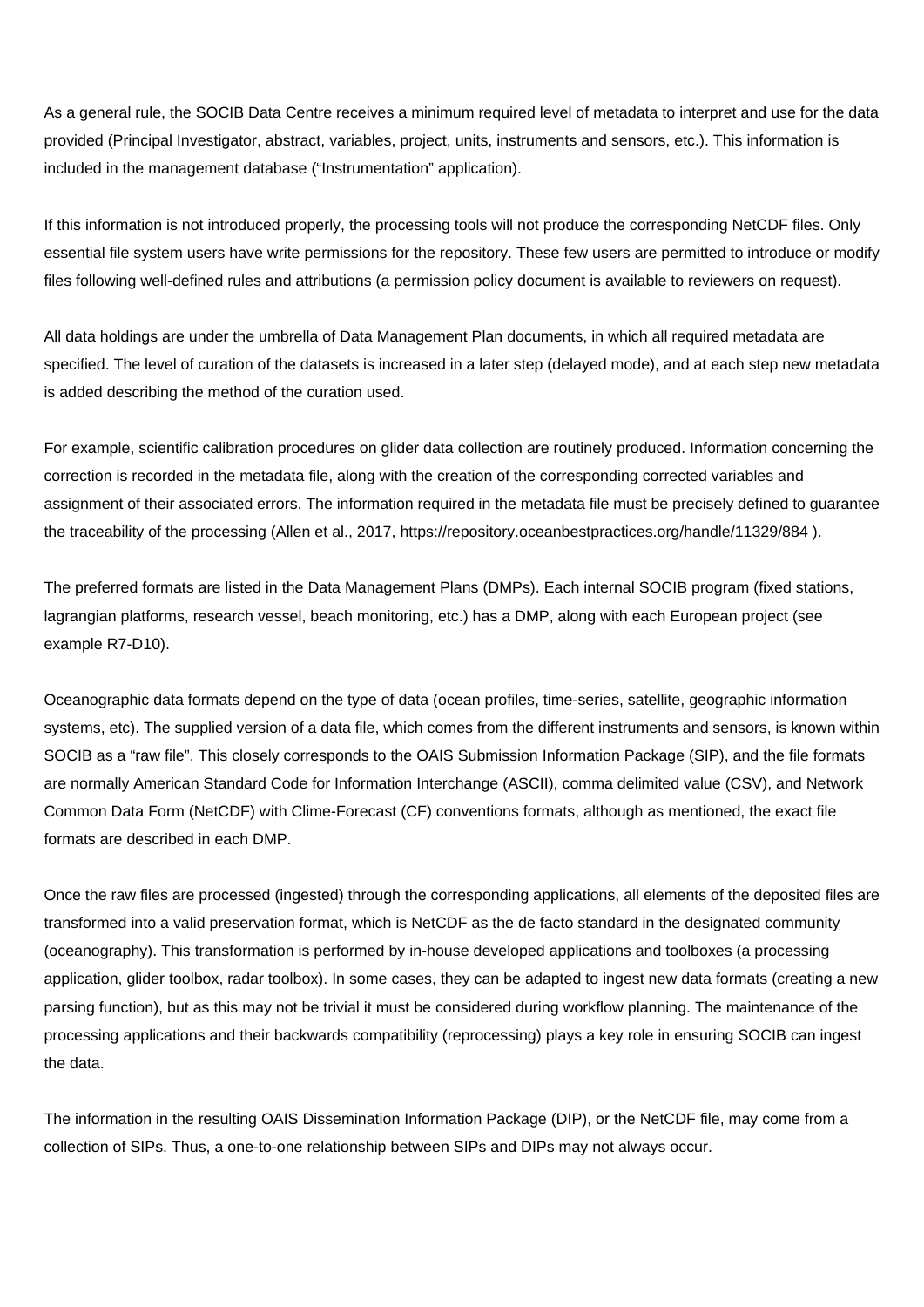The version resulting from the ingestion process (NetCDF file) is also an Archival Information Package (AIP) in OAIS terms, as are the original raw files. All actions related to the preservation of the data are documented in the corresponding Data Management Plan (DMP).

More information about the pre-ingestion and the ingestion processes is provided in the Preservation Plan (see the Data Management section <https://www.socib.es/data/data-management> or R10-D1).

Linked documents:

R10-D1\_STRP\_SCB\_Data-Repository-Preservation-Plan ( <https://repository.socib.es/repository/entry/show?entryid=504dd999-0e5e-49c0-b2e1-790559055fd0>) R7-D10\_DMP\_HFR\_SOCIB-Coastal-High-Frequency-Radar-Data-Management-Plan ( <https://repository.socib.es/repository/entry/show?entryid=181f7e65-081b-4973-ad46-379af372b8bb>)

## **Reviewer Entry**

# **Reviewer 1**

Comments: Approved.

### **Reviewer 2**

Comments:

# **9. Documented storage procedures**

# **R9. The repository applies documented processes and procedures in managing archival storage of the data.**

# **Compliance Level:**

4 – The guideline has been fully implemented in the repository

### **Reviewer Entry**

**Reviewer 1**

Comments: 4 – The guideline has been fully implemented in the repository

### **Reviewer 2**

Comments: 4 – The guideline has been fully implemented in the repository

**Response:**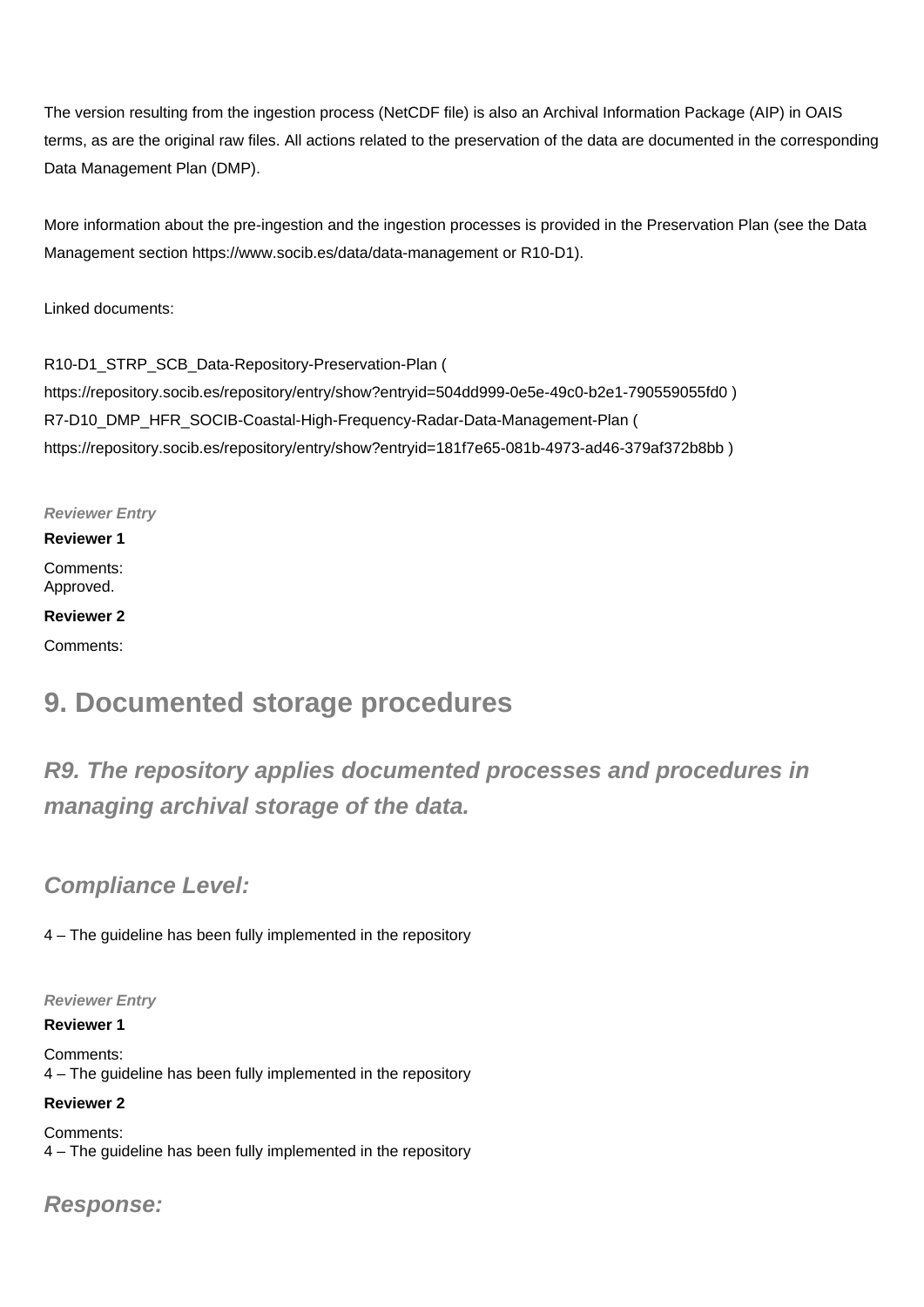As introduced in Requirements 1 and 6, the SOCIB Data Centre has been working since 2018 in a Data Management Program based on a Data Management Maturity model (CMMI Institute,

<https://cmmiinstitute.com/resource-files/public/dmm-model-at-a-glance>), to enable its data management capability to be developed, improved and measured. This Program is organised into five categories (Data Management Strategy, Data Governance, Data Quality, Data Operations, and Platforms & Architecture) and has a direct impact on the data repository. Each category contains different process areas that help with the organisation of the documentation and the management of the relevant processes and procedures.

The data lifecycle processes of the data products in the repository are documented in the Data Management Plans (DMP). These include metadata, data to be collected and managed, data format and standards, acquisition, assembly, processing, archival, preservation and dissemination, workflow, and the identity of the depositors and their roles.

As mentioned in Requirement 8, all of the SOCIB internal programs (fixed stations, lagrangian platforms, research vessel, etc.), their corresponding day-to-day operations, and projects (national and international) are documented in the corresponding DMP. An example of the DMP of the High Frequency radar can be found in R7-D10.

SOCIB uses the Data Management Program (DMPr) as a management techniques strategy, similar to OAIS ( <http://www.oais.info/>). SOCIB's preservation plan (see R10-D1) is mainly based on the OAIS model, and is a good example of the relationship between them.

The Data Protection and Data Backup Plan is documented in several internal and private documents managed by the Computing & IT Service. The main elements of data protection and data integrity are:

1. Define an appropriate user profile strategy with different levels of access: domain users with read-only access and full-access facility superusers.

2. Maintain a filesystem access control policy including three access levels: read-only, full rights and root access.

3. Use suitable RAID levels on storage systems and servers, as a mechanism for protection against hardware failures and data corruption.

4. Establish and operate an IT infrastructure monitoring and alert system, for faster response and recovery.

5. Use an external monitoring service (checks every 30 minutes) to guarantee the availability of online data and services.

6. Keep IT redundancy, in terms of hardware components, servers and networks to ensure data and services availability.

The Computing & IT Service is responsible for data protection and backup policies, protecting data from compromise and ensuring that they can be restored quickly and safely after any corruption or loss. The data backup strategy for each data stream is designed in accordance with its nature, volume, criticality, reproducibility and high availability requirements. The strategy is divided into five main categories: data file systems, application and log file systems, virtualization services, databases and users' data. (More details are available on request).

Backups are kept in two locations (SOCIB and IMEDEA offices) separated by more than 10 kilometres (for more information, see Requirement 16).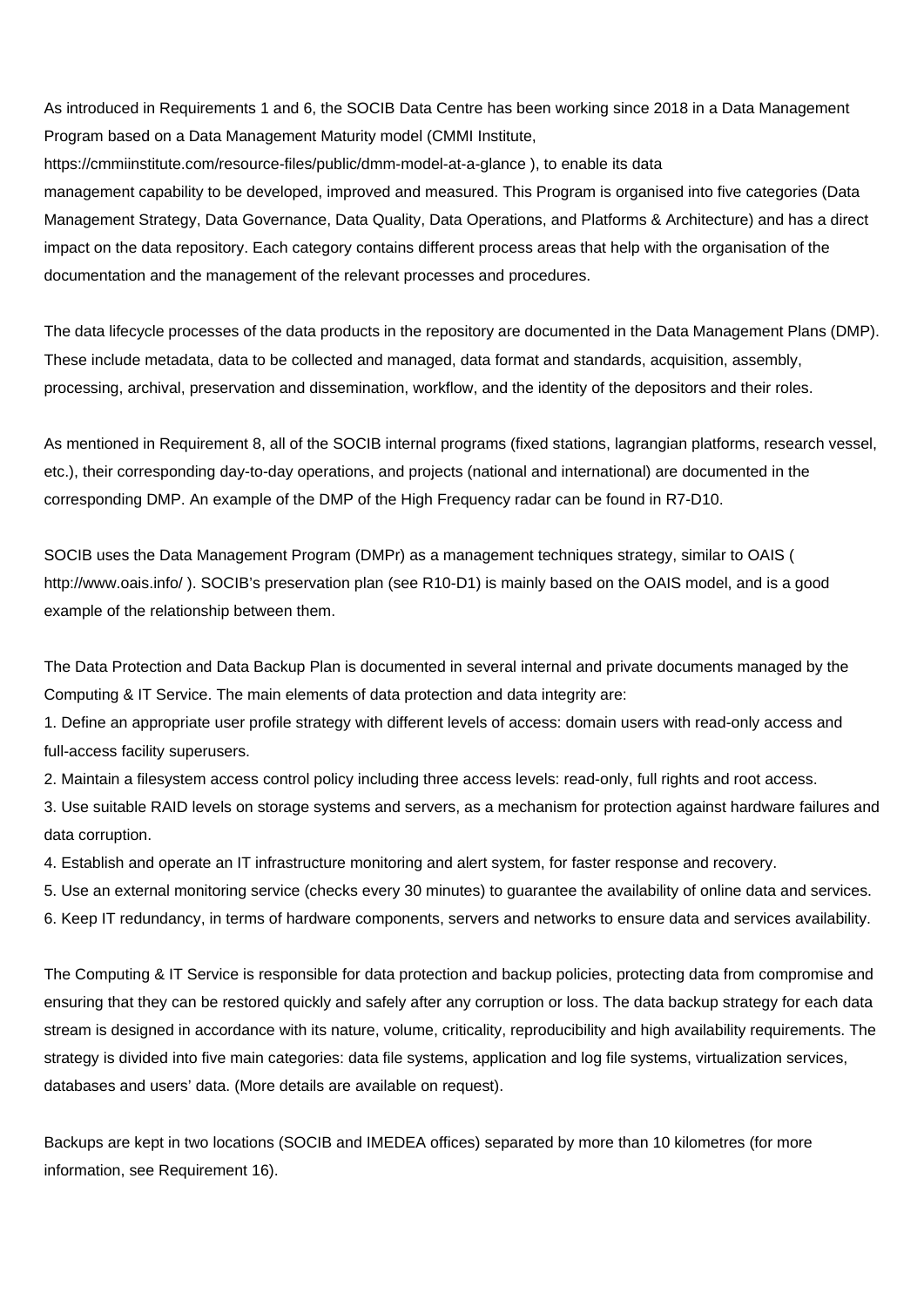The consistency and integrity of backups is ensured by a backup quality control system, which establishes a combination of manual and automatic methods for guaranteeing the quality of copies. The system consists of three components:

1. A monitoring and alert system to ensure the integrity of the backup procedure (both for local and remote procedures).

2. IT Staff carries out a weekly manual overview to ensure that all the backups are properly completed (weekly summary control).

3. Historical backups are checked every three months.

The Backup Quality Control System is a work-in-progress, aimed at improving the quality and availability of the backup copies.

All storage equipment (see Requirement 15 for a complete description) is fully maintained and monitored, to ensure its level of performance and high reliability. Currently, the Computing & IT Service maintains hardware support agreements and service contracts for all main storage systems, to guarantee the operability of the SOCIB Data Centre. In addition, all storage systems are permanently monitored through a combination of built-in functions, custom procedures and different alert and notification services, to detect and react to any problem.

Linked documents:

R10-D1\_STRP\_SCB\_Data-Repository-Preservation-Plan ( <https://repository.socib.es/repository/entry/show?entryid=504dd999-0e5e-49c0-b2e1-790559055fd0>) R7-D10\_DMP\_HFR\_SOCIB-Coastal-High-Frequency-Radar-Data-Management-Plan ( <https://repository.socib.es/repository/entry/show?entryid=181f7e65-081b-4973-ad46-379af372b8bb>)

**Reviewer Entry Reviewer 1** Comments: Approved. **Reviewer 2** Comments:

# **10. Preservation plan**

**R10. The repository assumes responsibility for long-term preservation and manages this function in a planned and documented way.**

**Compliance Level:**

4 – The guideline has been fully implemented in the repository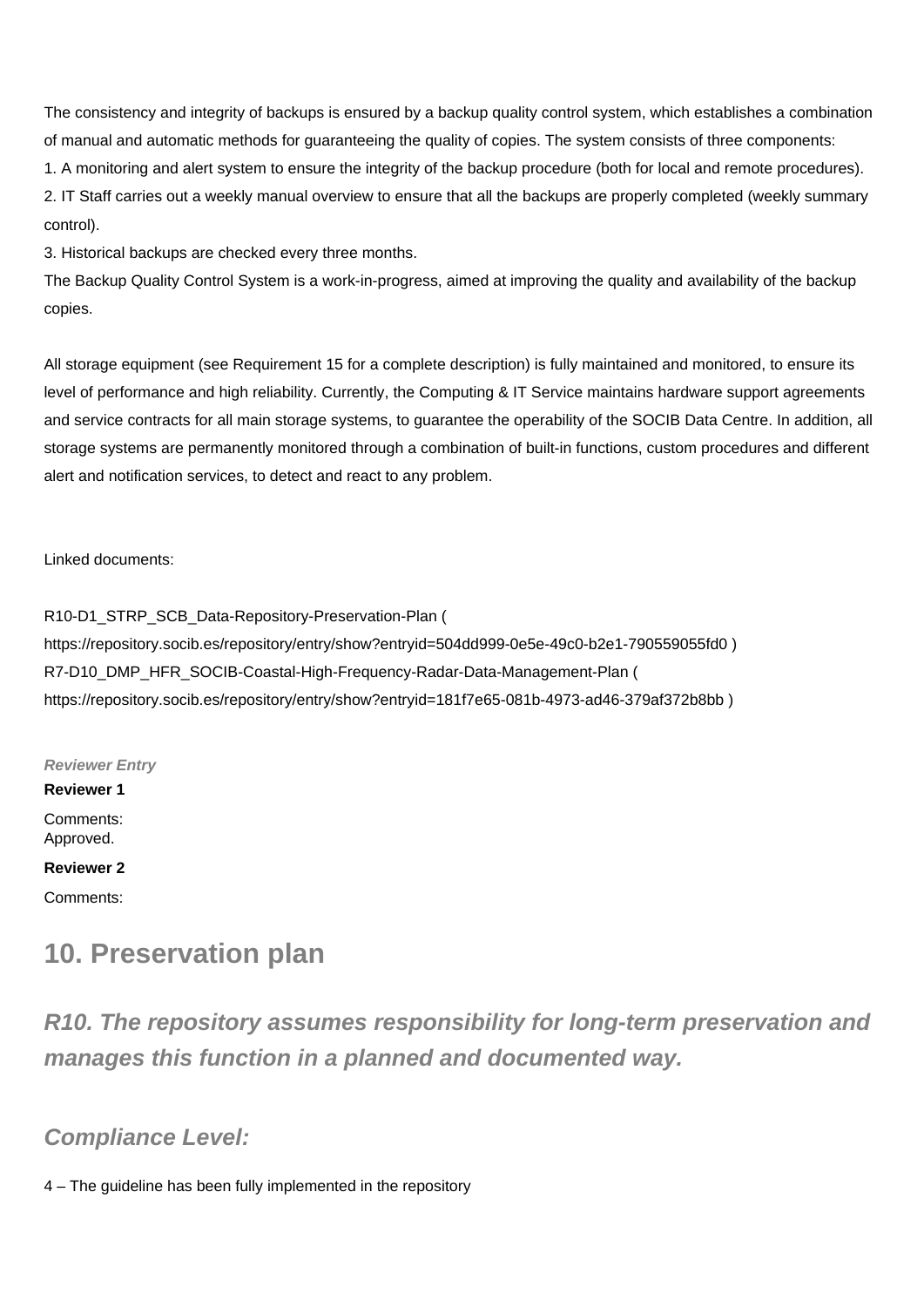### **Reviewer Entry**

#### **Reviewer 1**

Comments: 4 – The guideline has been fully implemented in the repository

#### **Reviewer 2**

Comments: 4 – The guideline has been fully implemented in the repository Extra information is most useful - publishing openly yearly preservation plans in the future would be beneficial in demonstrating repository work in this area.

# **Response:**

The SOCIB Data Repository's Preservation Plan is published in the Data Management section of the repository web page: <https://www.socib.es/data/data-management>(also see R10-D1).

Following the licences policy stated in Requirement 2, SOCIB has the rights to preserve the data in the repository to ensure it remains accessible, usable and understandable over time by the designated community. SOCIB will take any necessary action, such as updating metadata, forward migrating formats or re-processing data sets. The SOCIB staff are aware of the state-of-the-art of the related formats, conventions and software, and regularly participate in conferences and workshops.

Changes in the technology, methodologies and standards used by the Designated Community are considered in the SOCIB Data Repository. Through several partnerships, SOCIB is co-author/collaborator on some of the formats and standards, which are updated regularly.

SOCIB is already working on several plans related to future migrations (2021-2024), as Requirement 14 shows.

Specific actions regarding digital preservation are:

- Annual security backups of the data (Requirement 9)

- The documents repository is maintained and preserved through the implementation of the SOCIB Data Management Program

- Some SOCIB data products have a DOI (see Requirement 13 for details), and all the metadata describing them is preserved through the global DOI system (i.e., through Digital.CSIC and DataCite)

- The metadata of a NetCDF file is contained in the file itself (autocontained) in addition to the data, so the relationship between the metadata and its corresponding data is ensured.

- Each published NetCDF file has a unique identifier, which is a global metadata attribute.

- Continuity of the NetCDF format ( <https://www.unidata.ucar.edu/software/netcdf/>), CF conventions (

<http://cfconventions.org/>), DataCite metadata schema (<https://schema.datacite.org/> ) and DOI system (for metadata). - Continuity and improvement of the SOCIB Data Catalog ( <http://apps.socib.es/data-catalog/> ), management database and SOCIB web services in general. Ensuring preservation in the long-term, may thus be more difficult, but the DOI's strategy for data products and their snapshots help to solve this problem (see R10-D2).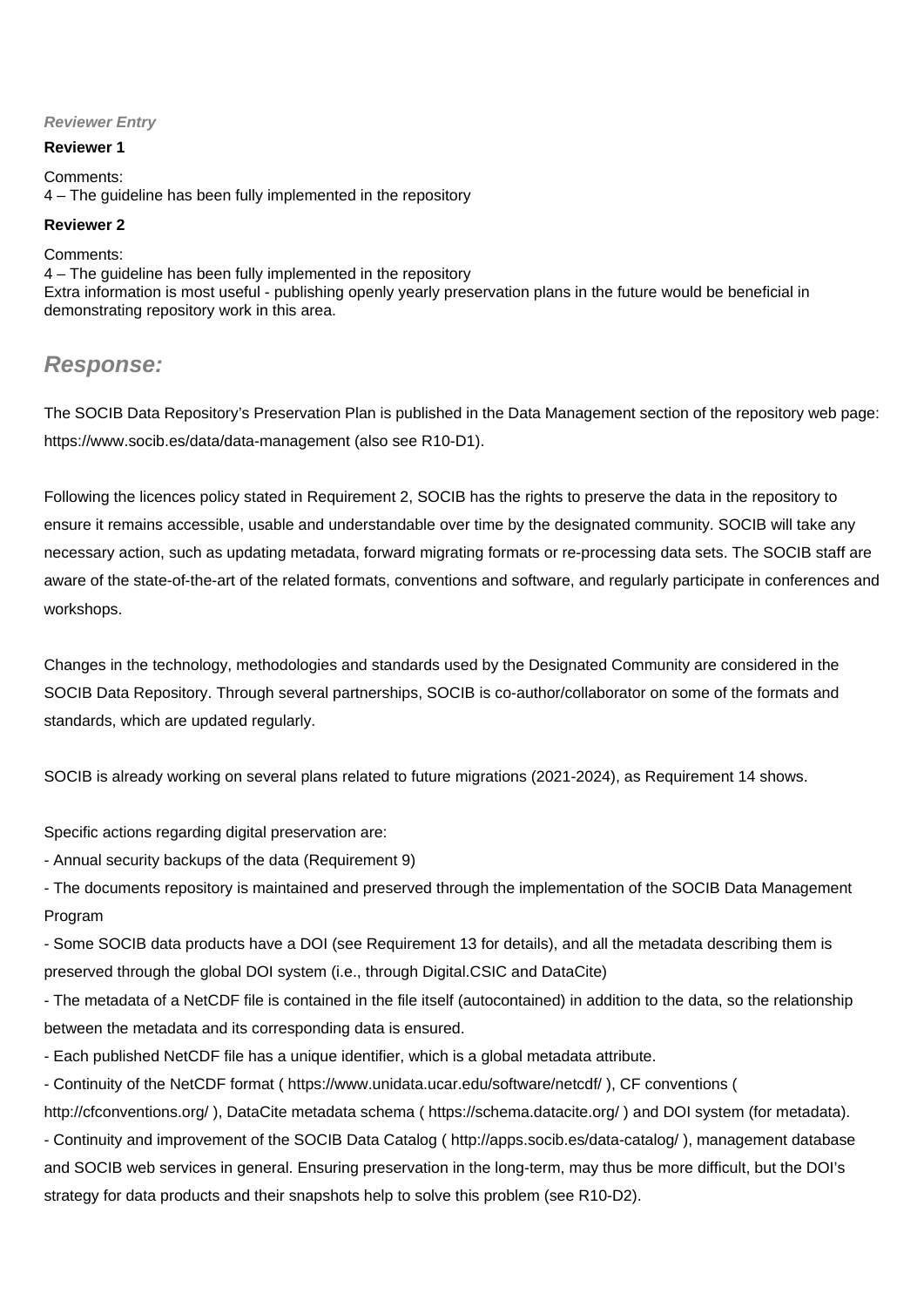In terms of managed documentation and preservation levels, SOCIB is continuously improving documents such as the NetCDF user manual and associated documents (see R10-D4), the Quality Control procedures (see R10-D5), and the Product User Manual data catalog (see R10-D6), to support usability in the designated community. These are publicly available through the Data Management section of the repository web page: <https://www.socib.es/data/data-management.>

SOCIB has a public Data API (<http://api.socib.es/home/>) to access the repository (meta)data independently of the actual file format. In addition, the SOCIB Data Centre developed a web application called Data Catalog (<http://apps.socib.es/data-catalog/> ), on top of the API and other SOCIB web services, to provide a more user-friendly interface and to support the SOCIB DOI system landing pages. Thus, the end user need not be concerned with format changes.

The SOCIB Data Centre will make the necessary changes to the API and web services if a file format changes, to ensure continued access to the data.

The management of the data lifecycle is a main objective of the SOCIB Data Centre. This can achieve the effective management of the SOCIB data holdings included in the repository. Data management includes data acquisition processes, metadata and formats, processing and assembly, and archival and dissemination. Data Management Plans are tools used to identify and describe all steps in the data lifecycle and the actors involved. Further documentation describing specific processes, workflows and related information are linked to each Data Management Plan document. The Data Management Plans will be published in the Data Management section ( <https://www.socib.es/data/data-management>) of the SOCIB Data Repository website.

In situ data and metadata are stored in a unified storage platform, following the backup criteria explained in Requirement 9. Automatic quality control is conducted, making the data available in a few hours (Near Real Time service is required for part of the data). These data are disseminated to other data portals like CMEMS ( <https://marine.copernicus.eu/> ) or EMODnet (<https://www.emodnet.eu/> ). For more information, see the Data Dissemination Report draft document (R10-D3).

Data processing involves managing different processes such as standardisation, data conversion, and data validation. Processes include data ingestion, quality control, the generation of new products and data archiving. The generation of metadata follows interoperable and international standards, to facilitate data discovery, through adopting the European Directive INSPIRE ( <https://inspire.ec.europa.eu/> ) (European Commission 2007).

Linked documents:

R10-D1\_STRP\_SCB\_Data-Repository-Preservation-Plan ( <https://repository.socib.es/repository/entry/show?entryid=504dd999-0e5e-49c0-b2e1-790559055fd0>) R10-D2\_DOI\_Versioning\_System (\*private document, shared with the reviewers)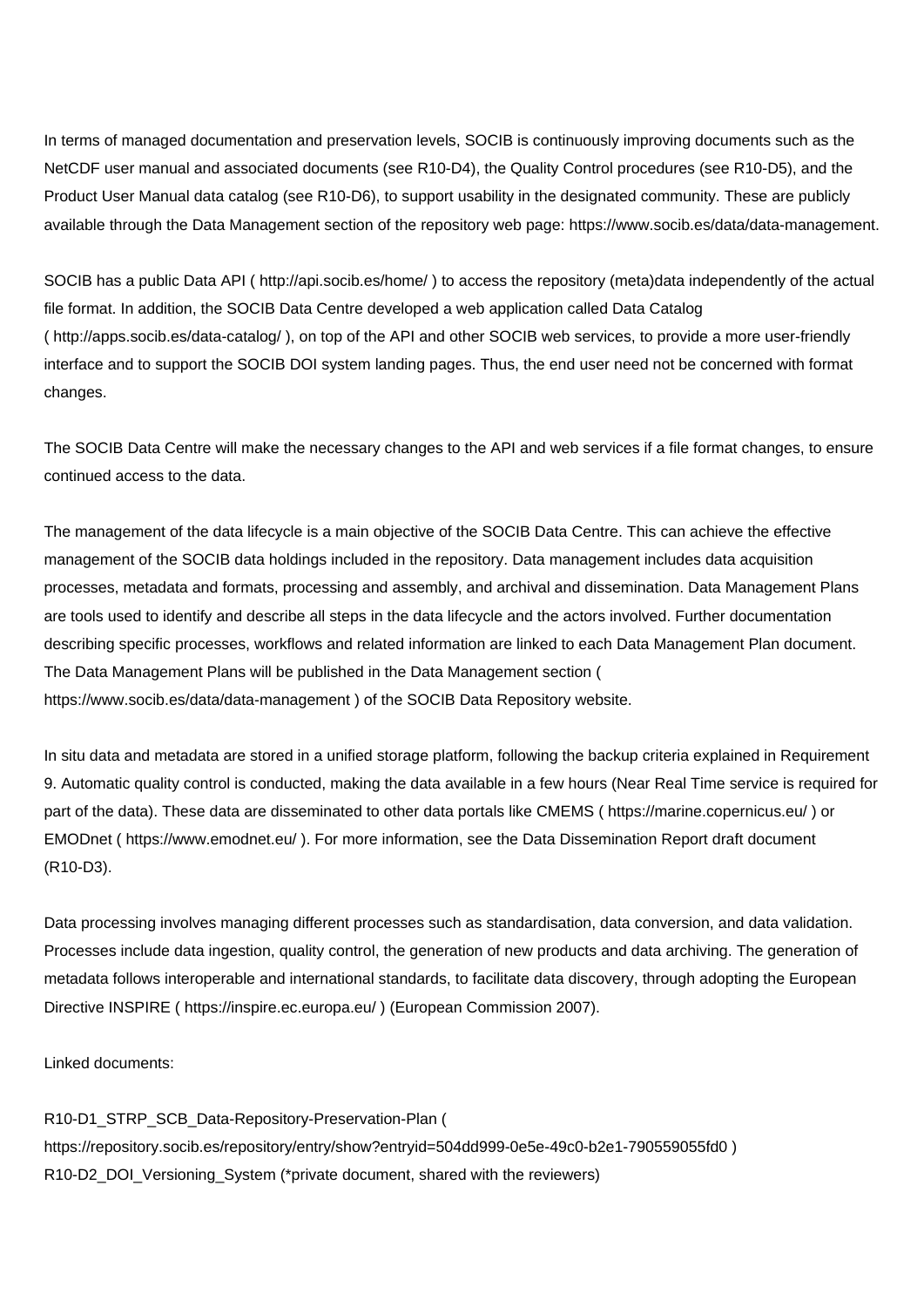R10-D3\_IREP\_DCF\_data-dissemination-report\_DMPr (\*private document, shared with the reviewers) R10-D4\_Metadata\_Management ( <https://repository.socib.es/repository/entry/show?entryid=e998fa9b-caf4-4d30-add4-d96b22214ded>) R10-D5\_QUID\_DCF\_SOCIB-QC-procedures ( <https://repository.socib.es/repository/entry/show?entryid=a85d659d-b469-4340-ae88-c361333c68b6> ) R10-D6\_PUM\_DCF\_data-products-catalog-user-manual ( <https://repository.socib.es/repository/entry/show?entryid=927c8211-610f-45fd-b63f-d844f135655c>)

**Reviewer Entry Reviewer 1** Comments: Accept **Reviewer 2** Comments:

# **11. Data quality**

**R11. The repository has appropriate expertise to address technical data and metadata quality and ensures that sufficient information is available for end users to make quality-related evaluations.**

**Compliance Level:**

4 – The guideline has been fully implemented in the repository

**Reviewer Entry**

**Reviewer 1**

Comments: 4 – The guideline has been fully implemented in the repository

**Reviewer 2** Comments: 4 – The guideline has been fully implemented in the repository Data strategy addresses this criteria.

# **Response:**

The SOCIB Data Quality Strategy (see R11\_D3) is publicly available through the repository website on the "SOCIB Data Management" section (<https://www.socib.es/data/data-management/> ). This is reviewed on a yearly basis. It is currently being re-addressed to meet the new requirements from the coastal ocean community and to ensure the IT systems that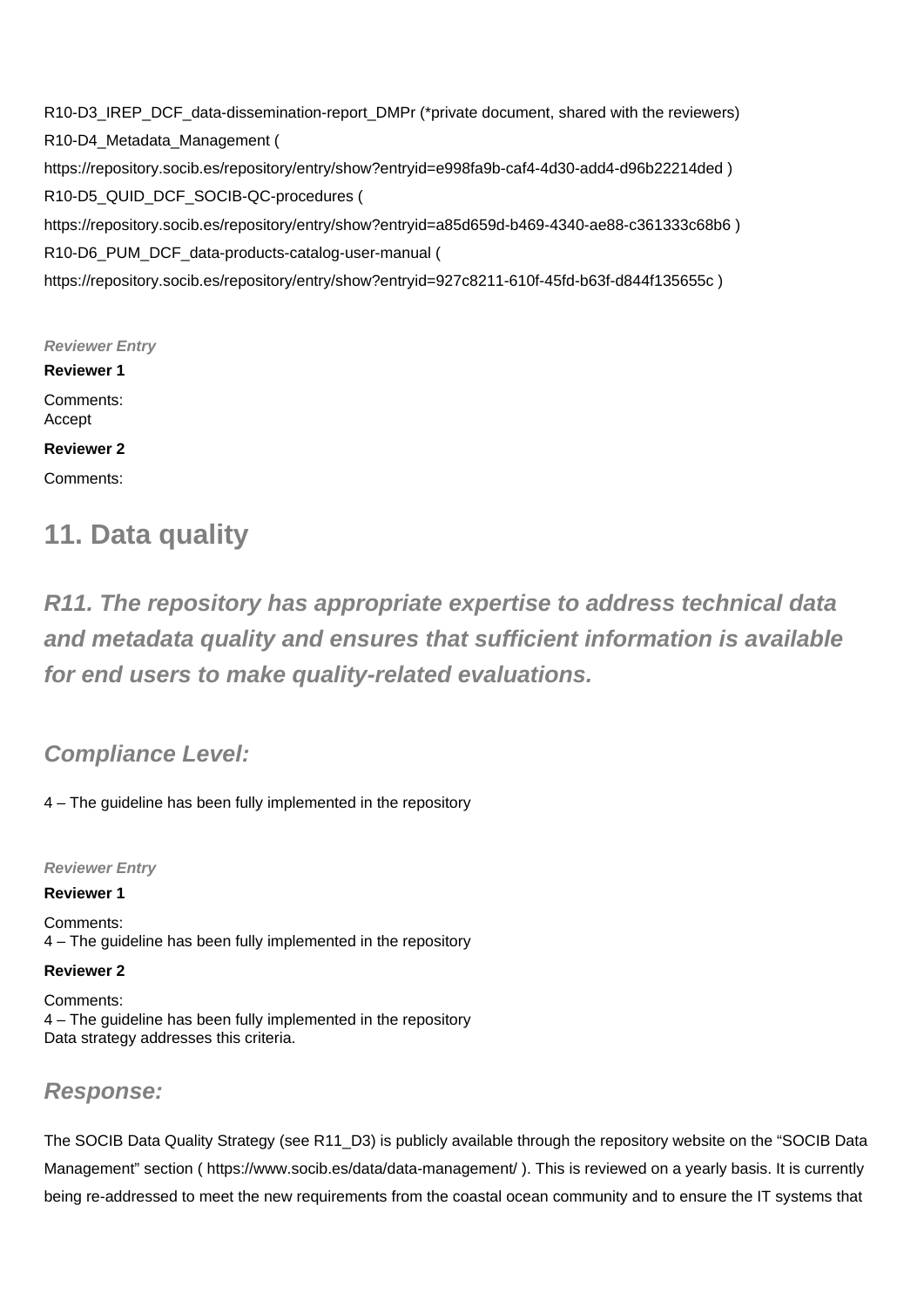power SOCIB are up to date. This new Data Quality Strategy is driven by the improvement in both (1) data assets FAIRness and (2) data quality processes and procedures. The SOCIB Data Management Program is being updated accordingly to guarantee that SOCIB benefits from the new Data Quality Strategy. Although not fully implemented, the upgraded Data Management Program is currently offering new tools and processes that improve the quality of the SOCIB data assets. Updates of the Data Management Program are conducted following two main courses of action. The first includes the three processes of Quality Assurance, Quality Control and Quality Assessment, and the second requires the IT architecture to be upgraded to ensure data quality.

As explained in Requirements 7 and 12, the real-time quality control checks applied to the data are specified in document R10-D5 . These checks are based on several tests accepted by the relevant community and after checking a variable containing a quality flag value is added, following the Argo Quality Flag scale (see R11-D1).

In Requirement 7, the documentation of the completeness of the data and metadata is discussed. The NetCDF files provided by the SOCIB repository follow the requirements of the Climate and Forecast conventions ( <http://cfconventions.org/>). Our metadata is also partially based on the OceanSites Data Format Description (see R7-D2), SOCIB's definitions include sufficient metadata to describe the variables and their physical units and dimensions. The quality of data and metadata is assessed by considering the requirements defined in international programs.

The processing applications that create the NetCDF files ensure that all the metadata fields are filled. To check if the metadata requirements are adhered to for the relevant schema, a systematic evaluation of the metadata (socib\_Data\_checker software) is periodically run to determine whether the data quality meets the requirements of the different projects. When an error is found, it is registered and noted. After the evaluation, the data asset is reprocessed to maintain the predefined quality requirements.

SOCIB is directly involved in several international projects, which provide the opportunity to share comments and actions for rating the data and metadata.

The SOCIB Repository is interoperable, which means that Google Dataset Search ( <https://datasetsearch.research.google.com/search?query=SOCIB>) is able to harvest the data product metadata. This is a work-in-progress that is being tested with some of our data products and serves to ensure the quality of our metadata, by considering Google's requirements.

According to the CMEMS In Situ TAC System Requirement Document (see R11-D2), the regional production units that collect data from nearby providers are designed to provide feedback when any original data Quality Control flag is revisited and changed due to a data reassessment. This is conducted through an ASCII comma-separated list (with one line per modified station) called the "Quality control feedback list". As a large proportion of SOCIB data is being disseminated to CMEMS, it is subject to comments by leading European parties involved in CMEMS data integration.

In addition, SOCIB operational oceanography and coastal in-situ data are continuously replicated in other regional or global data centres, according to the data management plan of international programs such as Copernicus Marine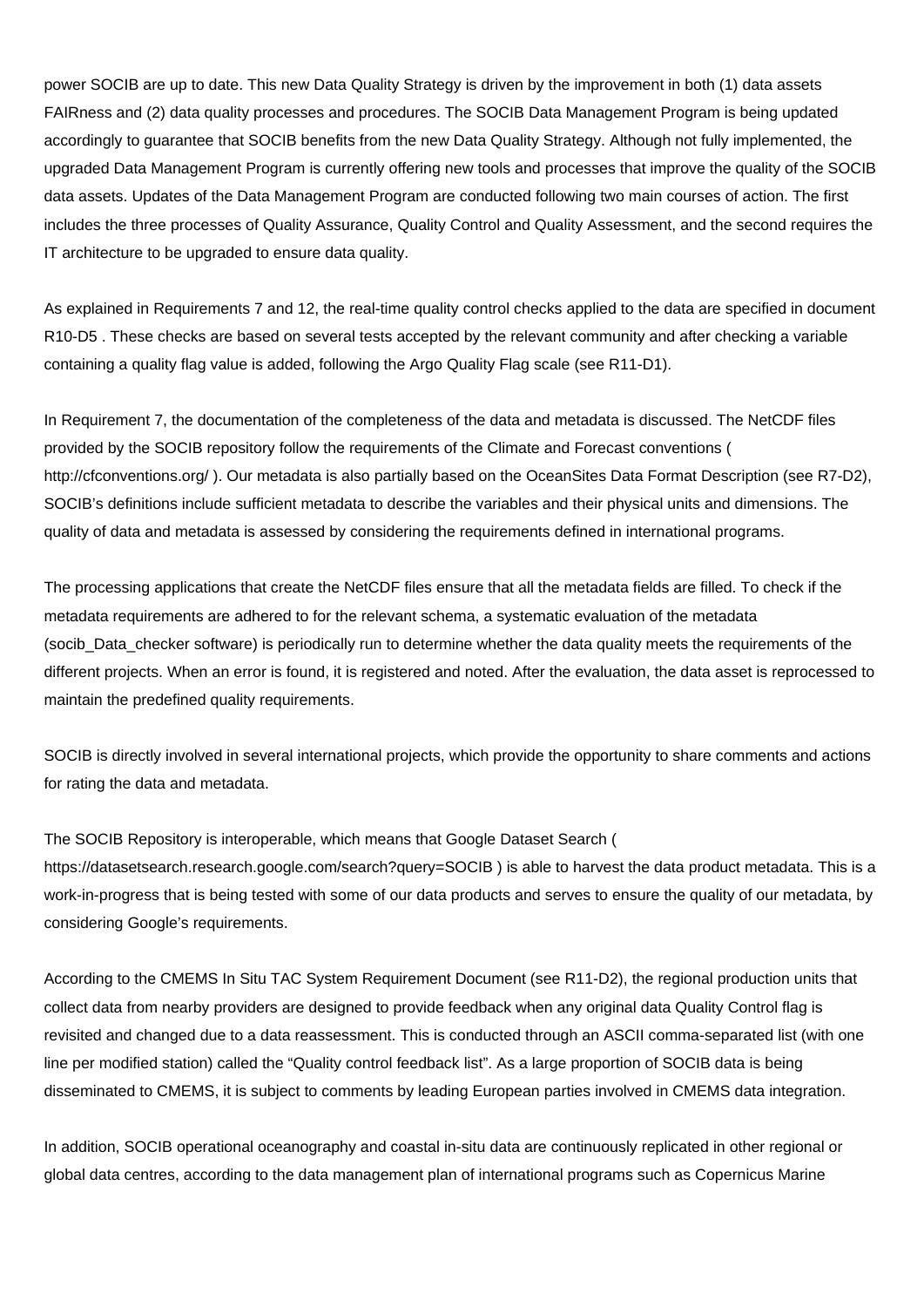Environment Monitoring Service (see R11-D2 ), EMODNET, EGO, Coriolis Argo GDAC, and ERDDAP NOAA (see draft document: R10-D3). A master copy of the data collections is kept at SOCIB.

Metadata catalogues (such as Cruise Summary reports, CSR,<https://www.seadatanet.org/Metadata/CSR-Cruises>) are included at the European level within the SeaDataNet European infrastructure.

For example, a comparison is made between glider data and the lowered CTD data from the research vessel and corrections are made where necessary This is cited in the variable salinity corr (e.g., background\_data\_used\_for\_correction: Background comparison Cruises used: 1) dep0012\_socib-rv\_scb-sbe9001\_L1\_corr\_2019-03-05).

Linked documents:

R10-D5\_QUID\_DCF\_SOCIB-QC-procedures ( <https://repository.socib.es/repository/entry/show?entryid=a85d659d-b469-4340-ae88-c361333c68b6> ) R11-D1\_Argo quality control manual ( <http://www.coriolis.eu.org/content/download/370/2828/file/argo-quality-control-manual.pdf> ) R7-D2\_OceanSITES Data Format Reference Manual ( [http://www.oceansites.org/docs/oceansites\\_data\\_format\\_reference\\_manual.pdf](http://www.oceansites.org/docs/oceansites_data_format_reference_manual.pdf) ) R11-D2\_Copernicus Marine in situ TAC - System Requirements Document (<https://archimer.ifremer.fr/doc/00297/40846/> ) R11-D3\_ADPL\_SCB\_data-quality-strategy ( <https://repository.socib.es/repository/entry/show?entryid=e4e6d093-63ec-4fd4-9bf3-6da66ae92c4d>) R10-D3\_IREP\_DCF\_data-dissemination-report\_DMPr (\*private document, shared with the reviewers)

**Reviewer Entry**

## **Reviewer 1**

Comments: Approved. It is nice to see this new initiative to leverage the Google dataset search as well.

## **Reviewer 2**

Comments:

# **12. Workflows**

**R12. Archiving takes place according to defined workflows from ingest to dissemination.**

**Compliance Level:**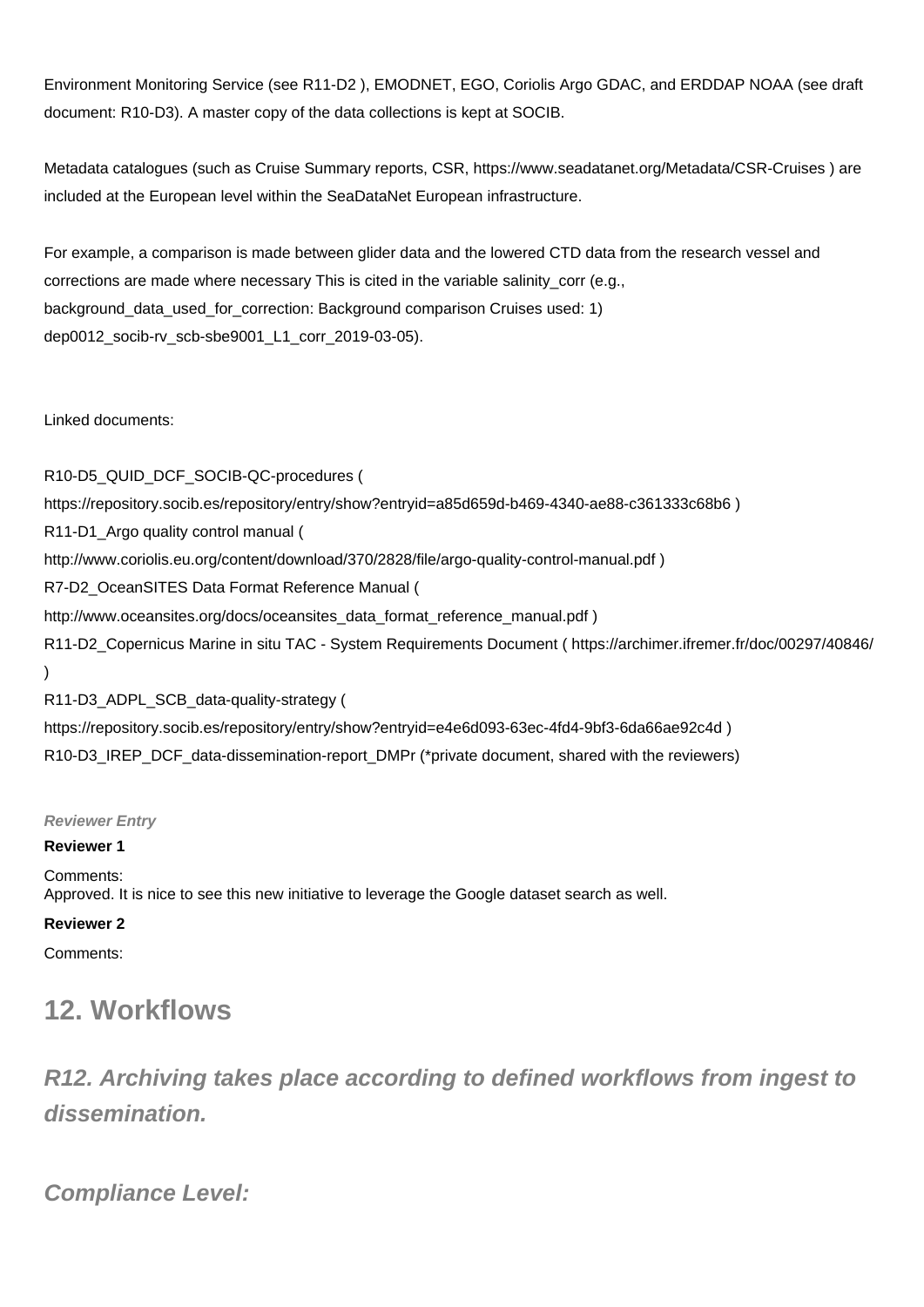#### 4 – The guideline has been fully implemented in the repository

#### **Reviewer Entry**

#### **Reviewer 1**

Comments: 4 – The guideline has been fully implemented in the repository

#### **Reviewer 2**

Comments: 4 – The guideline has been fully implemented in the repository

## **Response:**

SOCIB is working on several Data Management Plans (DMPs) (see example R7-D10) to establish which type of data and metadata are collected and stored, documented, made accessible, and preserved for future use. The DMPs state whether the data should be maintained under embargo, provide the necessary steps to either anonymize files or to provide secure access and to establish the security processes. The DMPs also define roles and responsibilities regarding data collection, processing, custody, access and preservation. They are live documents in which information regarding the data can be revised and will mature based on the progress of the project, and the observing and/or modelling program.

Data users can contact SOCIB through email (info@socib.es) for information required to handle the data in specific datasets.

SOCIB Data Centre is working on several Business Process Model and Notation (BPMN, <http://www.bpmn.org/> ) documents. These are graphic notations that logically describe how the work flows inside a project or observing system. Only generic roles are included (e.g., researcher, technician, data steward, etc.). Every BPMN is associated with a specific task in Asana (a software-as-a-service designed to improve team collaboration and work management) that considers the privacy of subjects/users (as the actors in the workflows).

Several approaches provide useful information concerning qualitative and quantitative checks of the outputs in the repository:

- Real time and historical data and metadata are checked manually. Errors found are reported to the Data Centre and the SOCIB facilities so appropriate action can be taken.

- Real Time Quality Control (see R10-D5) is applied to the data through checks based on several tests accepted by the relevant community. After checking a variable a quality flag is added (following the Argo Quality Flag scale, R11-D1). - Software is executed in the background (socib\_Data\_checker). This validates the metadata included in the NetCDF file and the metadata used during the processing (deployments, processing, instrumentation installation, etc.). If some information appears to be missing or incorrect, the software will note this and register it for a later revision.

- An ongoing implementation of automatic checks is conducted within the frame of the SOCIB Key Performance Indicators strategy, which ensures operations and overall system activity information is available for community engagement and in-house performance monitoring. This implementation will rely on the Management Services, which is a set of services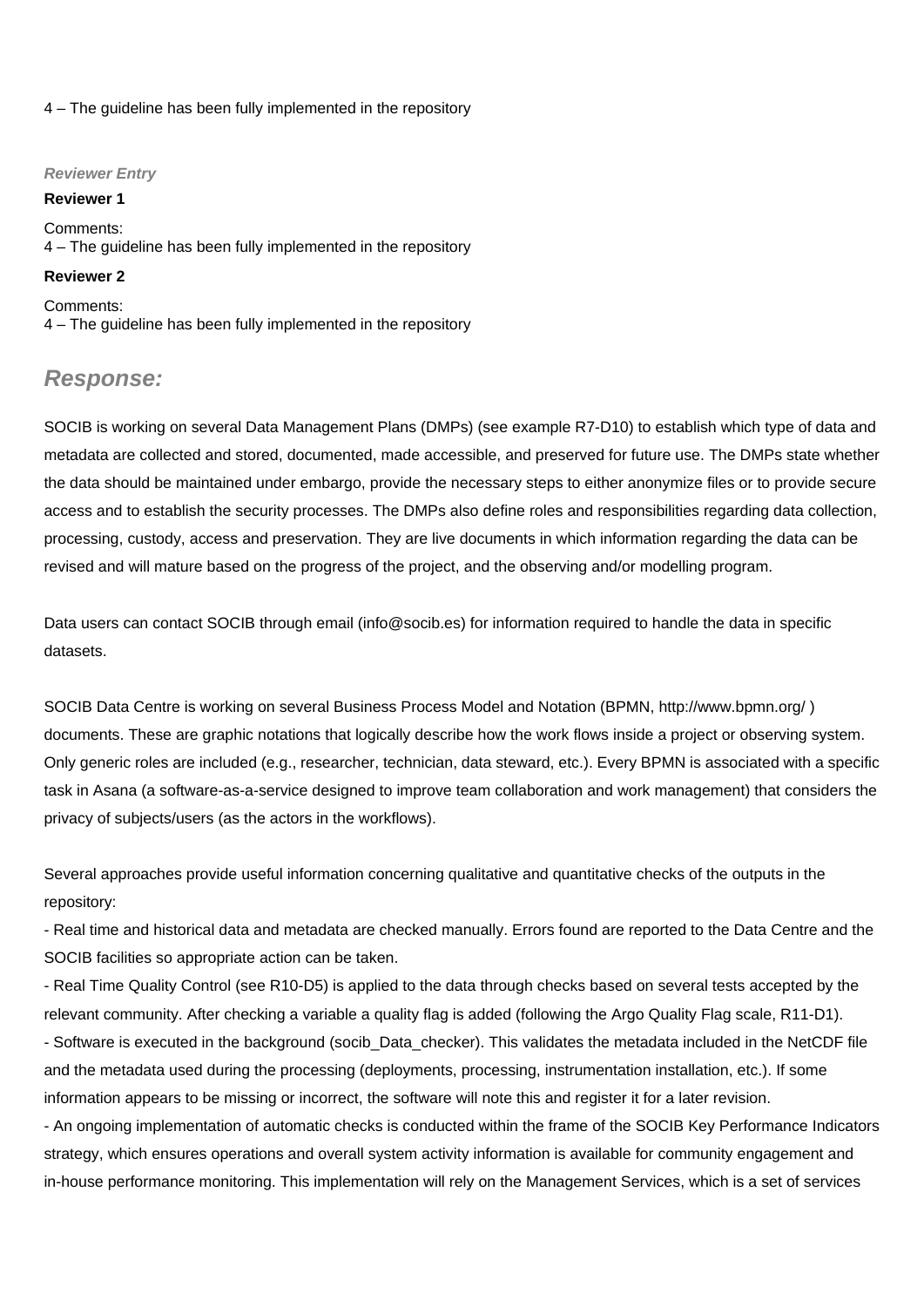returning in dataset-creation-time (indexing time) specific metrics regarding observation quality (percentage of observations qualified as good, bad etc), for example.

Before disseminating data publicly, the Principal Investigator of the observing program/project provides the Data Centre with a list of variables, units, conversion and metadata that can be made public (through the corresponding DMP). The data that do not fall within the mission are stored in the corresponding raw input data folder. This is the main folder that contains all of the non-processed data (raw format from the point of view of SOCIB Data Centre processing tools) from the various platforms, instruments, etc. SOCIB Data Centre processing tools read the files in the /socib/raw directory and select the data related to the mission/collection profile, and ignore the rest. For details about historical preservation, see Requirement 10.

The type of data managed are ocean observations with a focus on Essential Ocean Variables ( [https://www.goosocean.org/index.php?option=com\\_content&view=article&id=14&Itemid=114](https://www.goosocean.org/index.php?option=com_content&view=article&id=14&Itemid=114) ). The workflows are in continuous iteration. If ad-hoc decisions are needed to deal with special cases, they are made by the Principal Investigator and the Data Centre and documented in the metadata.

The change management of workflows is conducted through the Data Management Plan, as it is important to know who is in charge (person of contact) of every step throughout the data lifecycle (acquisition, assembly and processing, dissemination, etc).

Linked documents:

R10-D5\_QUID\_DCF\_SOCIB-QC-procedures ( <https://repository.socib.es/repository/entry/show?entryid=a85d659d-b469-4340-ae88-c361333c68b6> ) R11-D1\_Argo quality control manual ( <http://www.coriolis.eu.org/content/download/370/2828/file/argo-quality-control-manual.pdf> ) R7-D10\_DMP\_HFR\_SOCIB-Coastal-High-Frequency-Radar-Data-Management-Plan ( <https://repository.socib.es/repository/entry/show?entryid=181f7e65-081b-4973-ad46-379af372b8bb>)

**Reviewer Entry**

## **Reviewer 1** Comments: Approved.

**Reviewer 2**

Comments:

# **13. Data discovery and identification**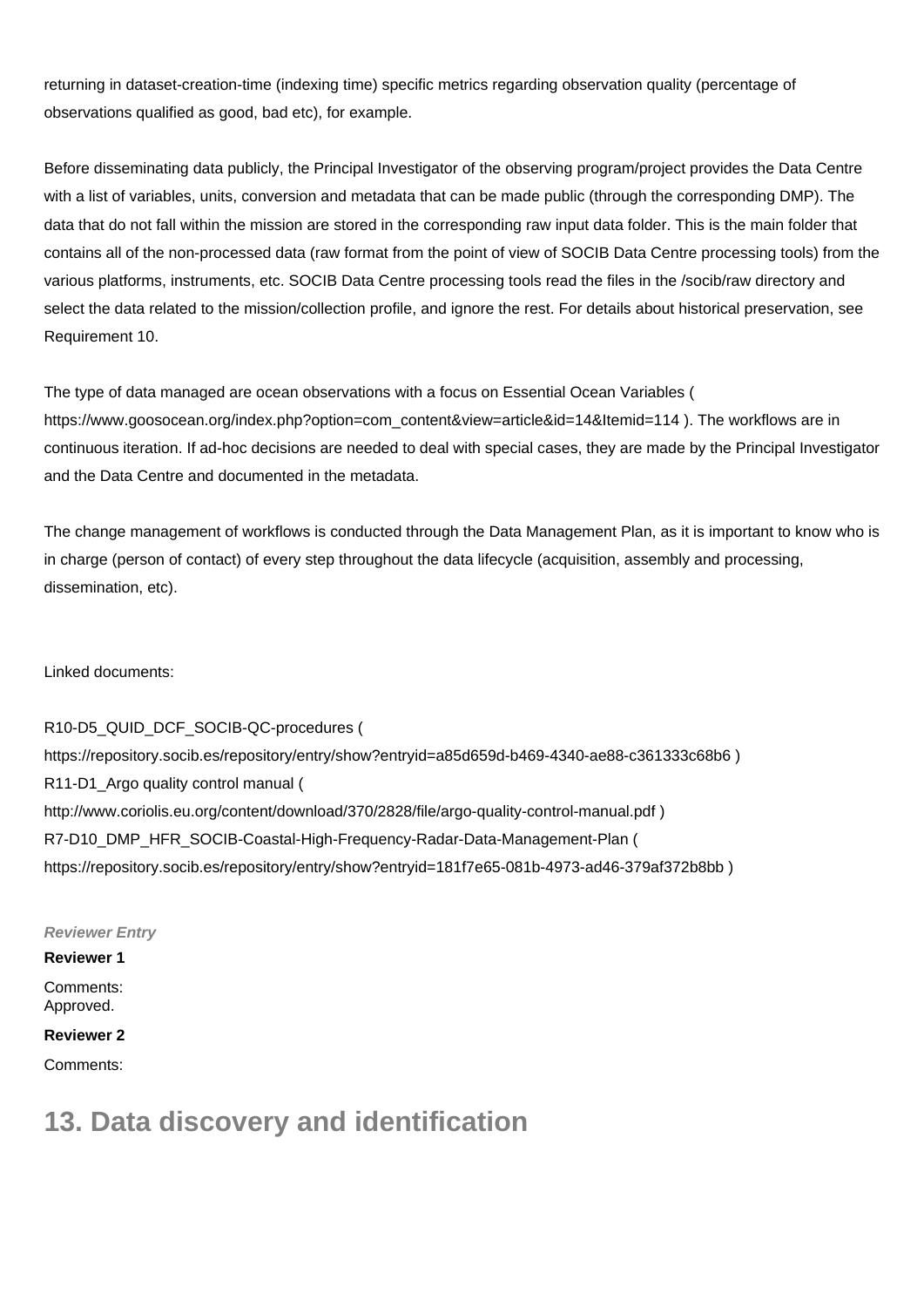# **R13. The repository enables users to discover the data and refer to them in a persistent way through proper citation.**

# **Compliance Level:**

4 – The guideline has been fully implemented in the repository

## **Reviewer Entry**

**Reviewer 1**

Comments: 4 – The guideline has been fully implemented in the repository

## **Reviewer 2**

Comments: 4 – The guideline has been fully implemented in the repository Agreed - Good range of portal access to data

# **Response:**

The search and access interfaces related to the repository are listed below:

- Observational Multi-Platform Ocean data & Ocean forecasting model data:

+ Access provided by a THREDDS Data Server: [https://thredds.socib.es.](https://thredds.socib.es)

+ Catalog and discoverability provided by a web site:<https://apps.socib.es/data-catalog> (at present for Ocean and coastal Observing data).

- Documentation: catalogued and discoverable repository of documentation provided by a RAMADDA server: <https://repository.socib.es>

- Data REST API:<https://api.socib.es/home/>provides search and discovery through the three dataset levels that are managed by the repository. The SOCIB API (Fernández J.G, et al., 2018, see R13-D1) data-entries endpoint allows quick access to the files containing the metocean observations.

## - Some of the SOCIB datasets (

<https://datasetsearch.research.google.com/search?query=socib&docid=2QVBlCJQq8pDqQxwAAAAAA%3D%3D>) can be accessed through Google Dataset Search, which helps researchers locate online data that is freely available for use.

- Several web applications have been implemented as a response to interest from a wide range of users:

+ SACOSTA: a web-based map viewer for cartographic data such as environmental sensitivity of the coastline ( <https://gis.socib.es/sacosta>).

+ LW4NC2: a web application for multidimensional data from netCDF files, usually from numerical models (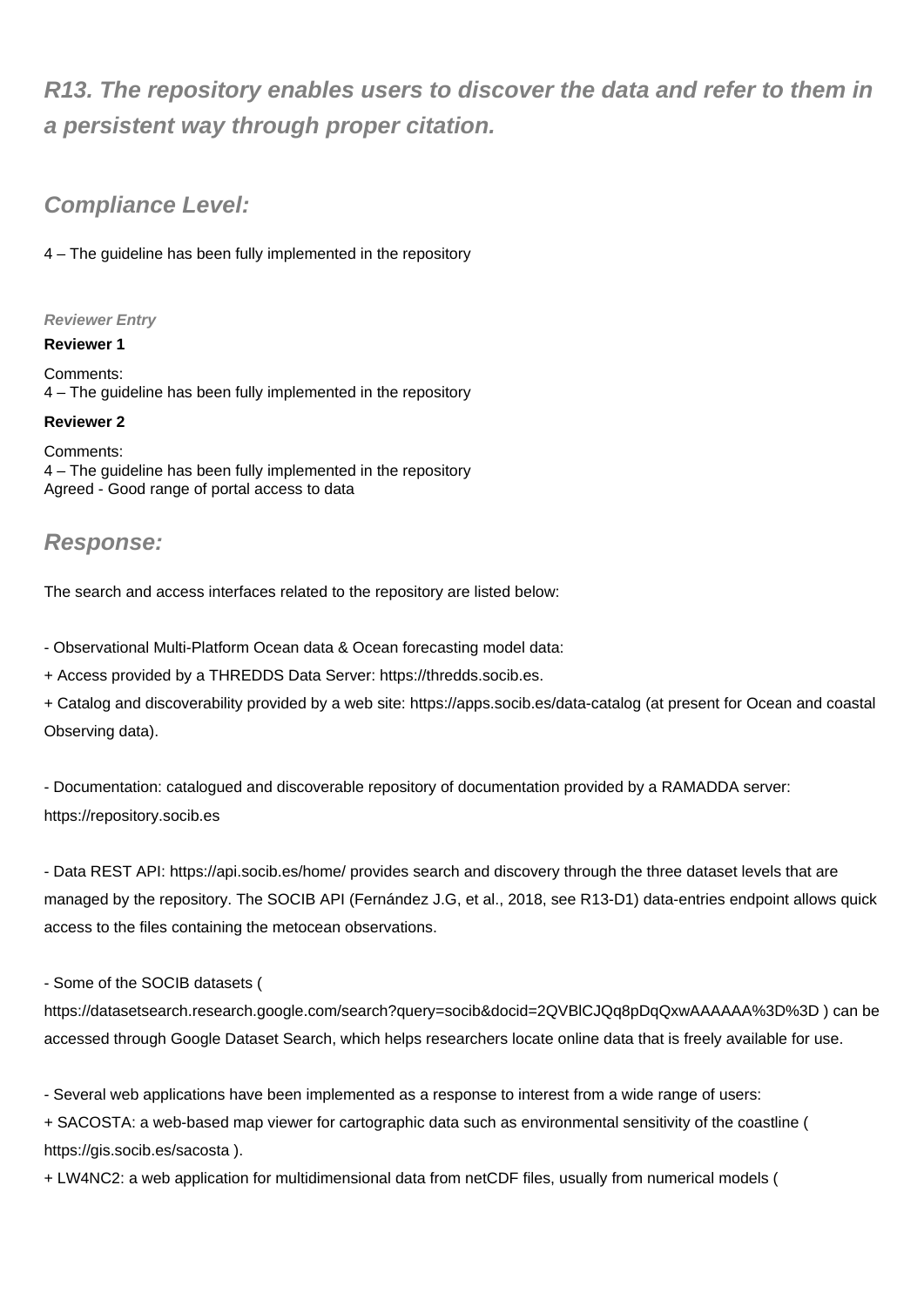<https://thredds.socib.es/lw4nc2> ).

+ BEACH DATA VIEWER: a web-based map viewer that displays historical and beach survey data ( <https://gis.socib.es/viewer> , currently being rebuilt)

+ Dapp: a web application to display information related to trajectories from mobile platforms (e.g., gliders, drifter buoys, ARGO profilers; <https://apps.socib.es/dapp>)

+ SOCIB app: for real-time data from fixed stations (oceanographic buoys, sea level stations and coastal weather stations, etc.), glider trajectories and numerical models (hydrodynamics and waves). The app is available for iOS ( <http://itunes.apple.com/us/app/socib/id482542716?mt=8>) and Android ( <https://play.google.com/store/apps/details?id=com.socib&hl=en>).

The datasets can currently be found through name, date, status (active, completed), variable, platform type, instrument type, feature type (time series, grid, trajectory), or using a specific bounding box. SOCIB is working on different strategies to define a better search following the Designated Community criteria.

The generation of metadata follows interoperable and international standards to facilitate data discovery, whilst also adopting the European Directive INSPIRE (European Commission 2007). In addition, CF vocabularies (standard names, feature type) are part of the metadata offered by the repository and are also searchable through the various discovery interfaces. In addition, Google Dataset Search harvests SOCIB data.

The SOCIB Data REST API enables machine-to-machine data and metadata harvesting regarding multiplatform observations and data-products. This system is recommended for third party aggregators, enabling them to obtain up to date reprocessed datasets.

Digital Object Identifier (DOI) system:

A Digital Object Identifier (DOI) managed by DataCite ( <https://datacite.org/> ) is assigned to a data product, after SOCIB's scientific and technical staff consider that the level of curation and quality are adequate. The metadata scheme offered by DataCite (see R7-D5) is followed to manage the data product metadata.

Data products with a DOI have a strict semantic versioning policy (<https://semver.org/>) and an archiving system to guarantee reproducibility any time the data product is requested. The data product is served in a compressed file that contains the corresponding datasets (netcdf files). The compressed file that represents a data product is periodically updated, replacing the previous one. In addition, the versioning policy indicates if a copy of the previous version must be archived to maintain reproducibility. The different versions of a data product include the time range in which such a version is valid. In addition, each version includes a change-log file with appropriate information about the changes that were applied compared to the previous version. Every time a new version is generated, regardless of its importance or relevance, the metadata in DataCite is updated. The DOI assigned to a data product never changes.

Only the latest version of the product is directly available. Older versions are available on request. Further information can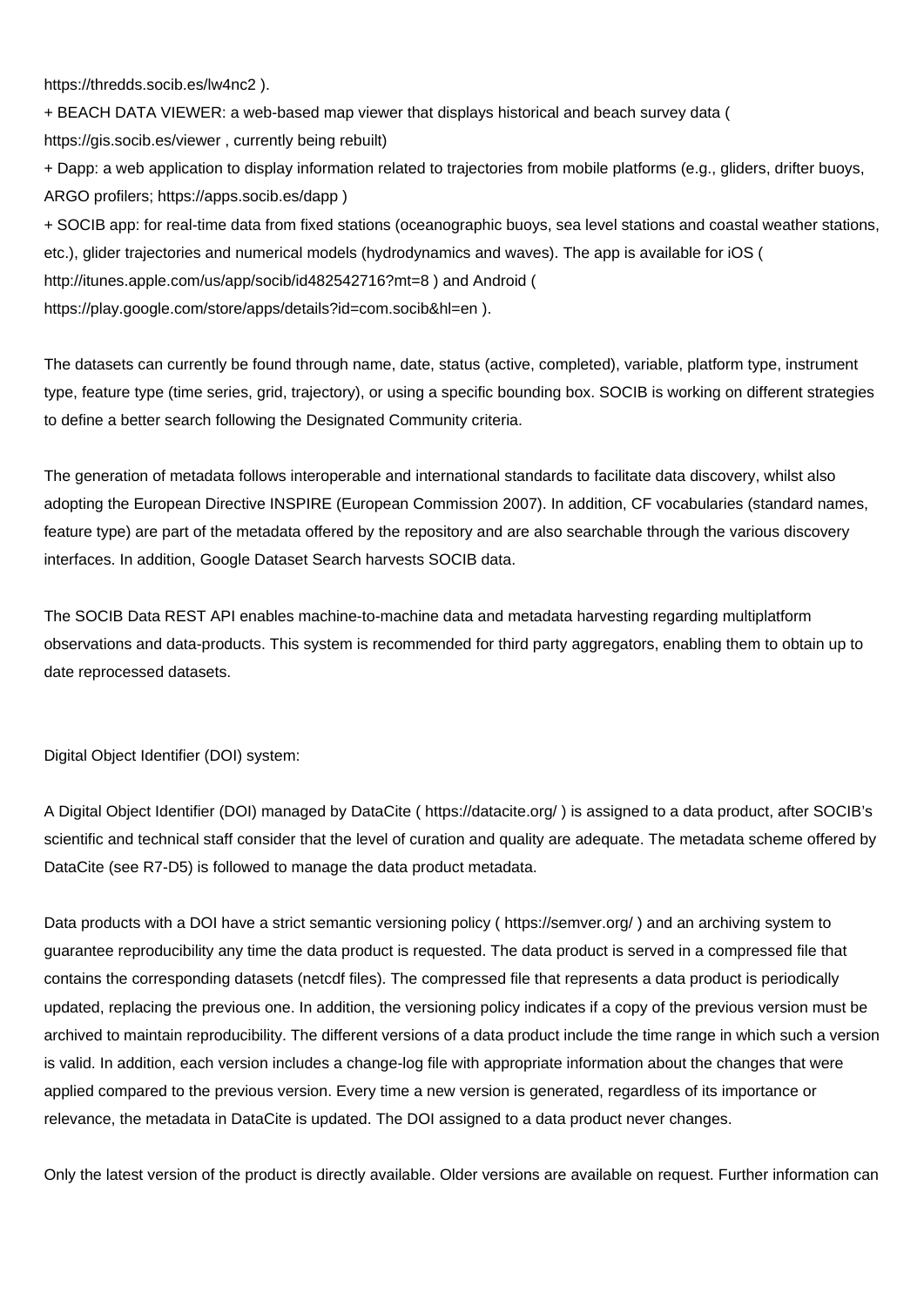be requested from the SOCIB Data Centre concerning the DOI Versioning system.

Data objects identification:

SOCIB data objects with Persistent Identifiers (PID) can be divided in three categories:

- First, high level data products, which are identified through the DOI system.

- Second, data collections belonging to high-level data products. These collections are identified by a unique local hash ID within the SOCIB data category (e.g., space name), and it is managed by an automatic system and a relational database.

- Third, the NetCDF files that comprise the data collections. Here, the PID is the unique ID attribute in the global metadata. Additionally, the file name is unique within SOCIB. These file names are managed by an automatic system and follow a documented naming convention (see R13-D2).

Ultimately, all of the data in the SOCIB Repository are contained in NetCDF files (the third category above) that are easily accessible through the Thredds server individually, regardless of the high-level data product they belong to.

Acknowledgment and citation:

The Terms of Use web page (<https://www.socib.es/data/data-terms-of-use> ) explains how to properly cite datasets and acknowledge the source of the data.

#### Linked documents:

R13-D1\_IMDIS 2018 (<https://oceanrep.geomar.de/45129/1/IMDIS2018.pdf>) R13-D2\_SPEC\_DCF\_SOCIB\_netcdf-file-naming-convention ( <http://repository.socib.es/repository/entry/show?entryid=37944bfd-1245-48cf-8a0a-7e3f74b6d458> )

#### **Reviewer Entry**

#### **Reviewer 1**

#### Comments:

Approved. Numerous pathways and parameters are available to facilitate discovery, and DataCite DOIs are applied once data are curated.

#### **Reviewer 2**

Comments:

# **14. Data reuse**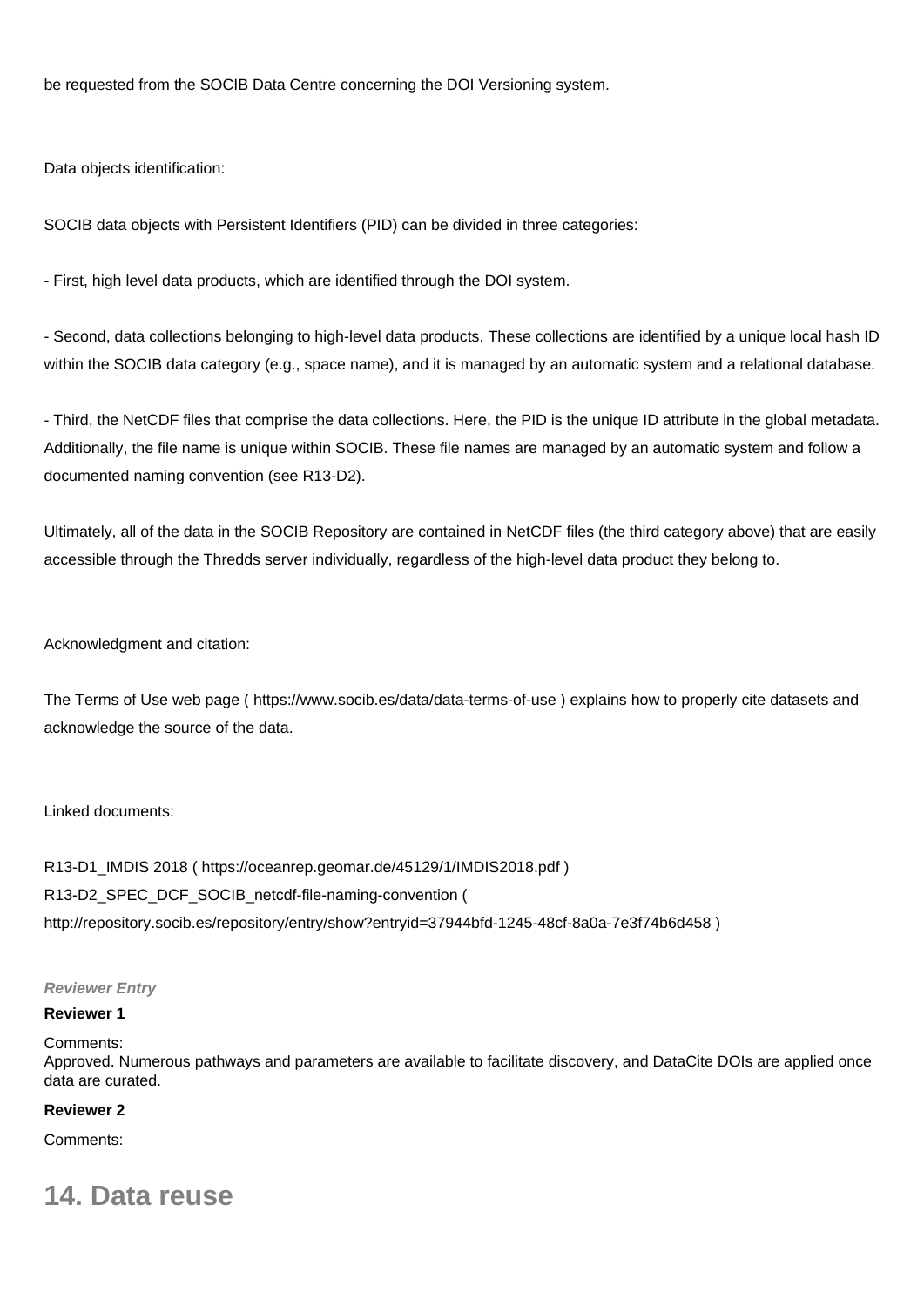**R14. The repository enables reuse of the data over time, ensuring that appropriate metadata are available to support the understanding and use of the data.**

# **Compliance Level:**

4 – The guideline has been fully implemented in the repository

## **Reviewer Entry**

**Reviewer 1**

Comments: 4 – The guideline has been fully implemented in the repository

### **Reviewer 2**

#### Comments:

4 – The guideline has been fully implemented in the repository Agreed - within the context of the NETCDF framework this criteria is met - wider usage outside source domain in 'use cases' or 'impact stories' might be useful in the future.

## **Response:**

The SOCIB Data Repository has experience in preserving and disseminating data for re-use since 2009. The NetCDF classic format is used as UNIDATA (<http://www.unidata.ucar.edu/> ) encourages the use of this format to distribute data for maximum portability. SOCIB produces extensive metadata records using the NetCDF Climate and Forecast ( <http://cfconventions.org/>), OceanSITES 1.3 (see R7-D2), and IMOS NetCDF (see R14-D1) data format conventions. However, SOCIB's conventions may diverge from these, either with internal conventions or through using other standard conventions (e.g., EGO, see R14-D2). Following the requirements of the CF conventions, SOCIB's definitions include sufficient metadata to describe the variables and their physical units and dimensions.

The metadata corresponding to the data products are mapped to the DataCite metadata schema ( <https://schema.datacite.org/> ) and every effort is made to be as complete as possible.

Changes in technology, methodologies and normalities employed by the Designated Community are accounted for by the SOCIB repository. Through the various partnerships, SOCIB is co-author/collaborator of some of the formats and standards and is updated regularly.

SOCIB is working on several plans related to future migrations (2021-2024):

- New metadata schemas and formats will be adopted for specific platform types (e.g., Glider and HF-Radar) following ongoing European/international working groups: AZTI (<https://www.azti.es/en/> ), CNR-ISMAR (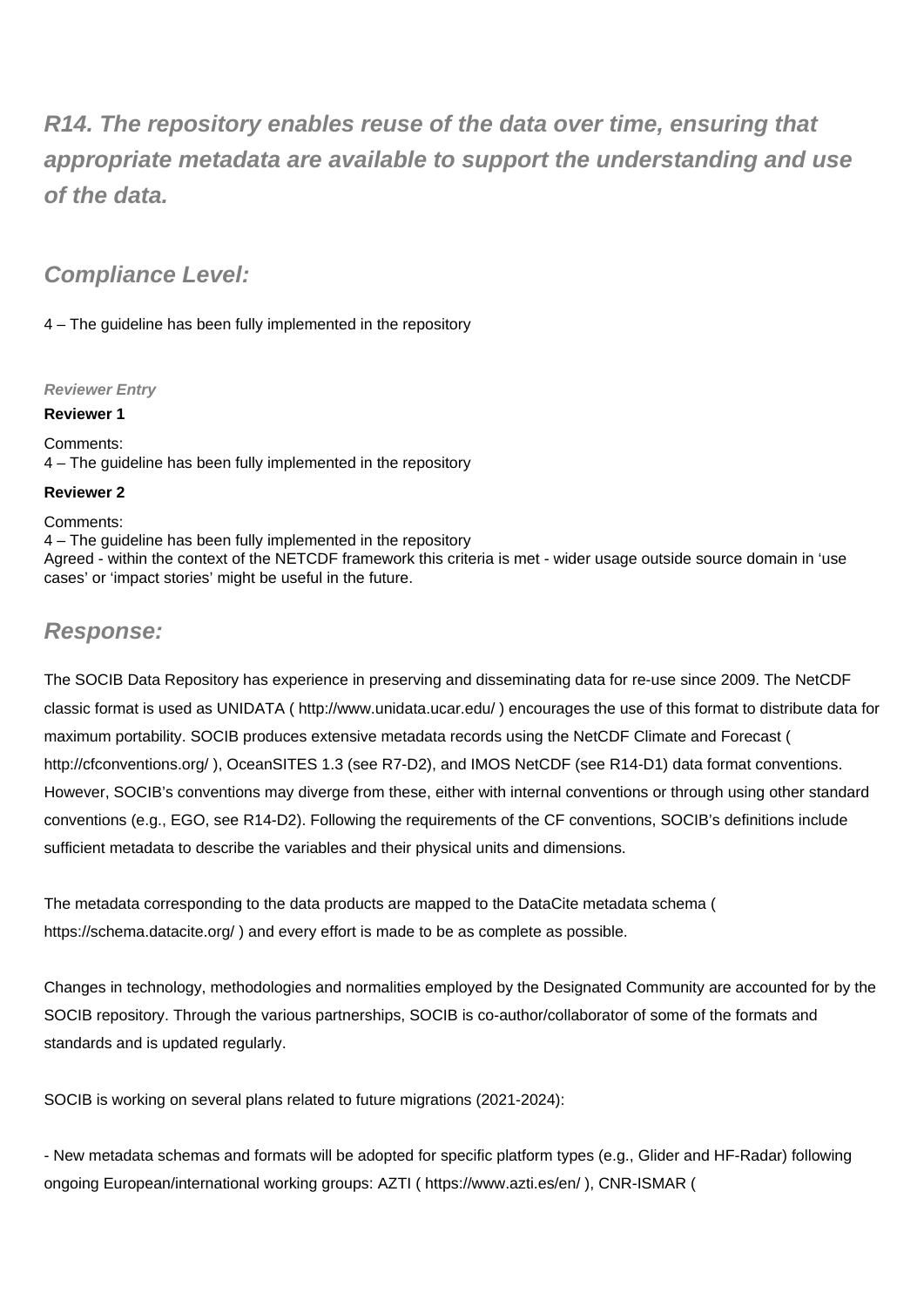[http://www.ismar.cnr.it/index\\_html-1?set\\_language=en&cl=en](http://www.ismar.cnr.it/index_html-1?set_language=en&cl=en) ), and EGO.

- Integration with the SeaDataNet European data infrastructure by implementing their metadata schema and metadata completeness and accuracy are under revision.

- Sensor data management: Sensor Model Language (ML).

- Sensor Web Enablement (SWE) paradigm: through implementing and adopting the Eurofleets+ ( <https://www.eurofleets.eu/> ) research vessel processing system and data management.

To make the data understandable, SOCIB repository has several reference manuals available to the community. The most important are the NetCDF user manual and associated documents (see R10-D4), the Quality Control procedures (see R10-D5) and the Product User Manual data catalog (see R10-D6) to support usability by the Designated Community. They are publicly available through the Data Management section of the repository web page: <https://www.socib.es/data/data-management.>

The SOCIB API home page (<https://api.socib.es/home/> ) contains a documentation section that supports the understanding of the data through a collection of API examples (see [https://github.com/socib/API\\_examples](https://github.com/socib/API_examples) ). In addition, several web applications that are accessible through the SOCIB corporate web page ( <https://www.socib.es>) have been implemented, responding to interests from a wide range of users that provide information on the data itself (as mentioned in Requirement 13 in the Search Interfaces section).

#### Linked documents:

R7-D2\_OceanSITES Data Format Reference Manual ( [http://www.oceansites.org/docs/oceansites\\_data\\_format\\_reference\\_manual.pdf](http://www.oceansites.org/docs/oceansites_data_format_reference_manual.pdf) ) R10-D4\_Metadata\_Management ( <https://repository.socib.es/repository/entry/show?entryid=e998fa9b-caf4-4d30-add4-d96b22214ded>) R10-D5\_QUID\_DCF\_SOCIB-QC-procedures ( <https://repository.socib.es/repository/entry/show?entryid=a85d659d-b469-4340-ae88-c361333c68b6> ) R10-D6\_PUM\_DCF\_data-products-catalog-user-manual ( <https://repository.socib.es/repository/entry/show?entryid=927c8211-610f-45fd-b63f-d844f135655c>) R14-D1\_IMOS\_NetCDF\_file\_naming\_convention ( [http://imos.org.au/fileadmin/user\\_upload/shared/emii/IMOS\\_netCDF\\_filenaming\\_convention\\_v1.3.pdf](http://imos.org.au/fileadmin/user_upload/shared/emii/IMOS_netCDF_filenaming_convention_v1.3.pdf) ) R14-D2\_EGO gliders NetCDF format reference manual( <https://archimer.ifremer.fr/doc/00239/34980/> )

**Reviewer Entry**

## **Reviewer 1** Comments: Approved.

**Reviewer 2**

Comments:

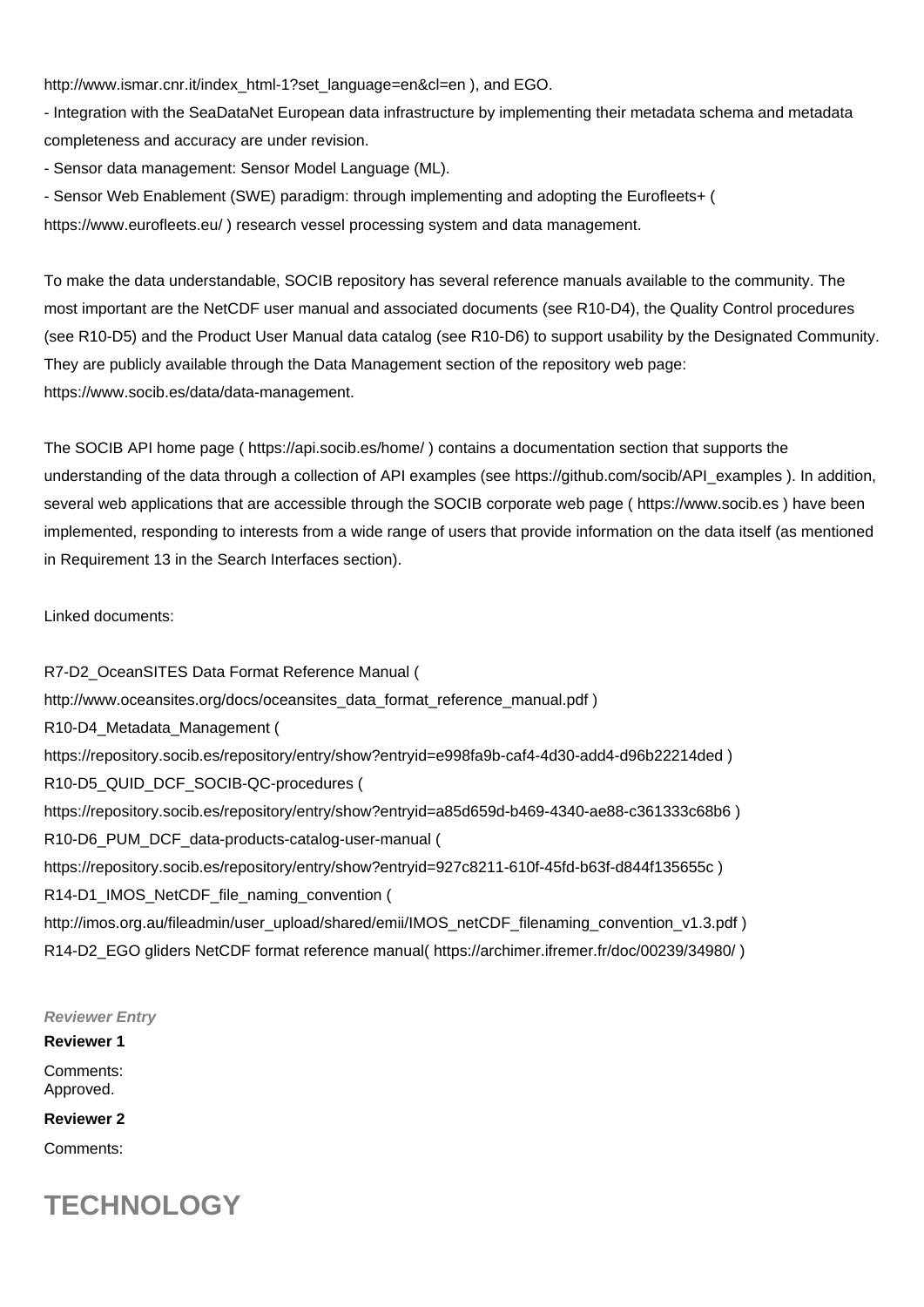# **15. Technical infrastructure**

**R15. The repository functions on well-supported operating systems and other core infrastructural software and is using hardware and software technologies appropriate to the services it provides to its Designated Community.**

# **Compliance Level:**

4 – The guideline has been fully implemented in the repository

## **Reviewer Entry**

### **Reviewer 1**

Comments: 4 – The guideline has been fully implemented in the repository

#### **Reviewer 2**

Comments: 4 – The guideline has been fully implemented in the repository

# **Response:**

The total storage space capacity is around 270 TB for main storage and 350 TB for backup purposes, geographically distributed between the two data centres (SOCIB and IMEDEA) but globally conforming to a unified storage system. Independent file systems provide a hierarchical storage system, organising data into the four main components of data (both observational data and numerical models), users and areas (Windows, MacOS and Linux users, and storage related to facilities and services), general services (virtual machines, applications, logs and databases) and HPC (both serial and parallel computing). Data is stored in separated shared file systems, enabling its concurrent and distributed access. The storage systems use various technologies and architectures, aimed at providing the optimum storage capability and performance for all users and groups.

Briefly, Flash storage memory and SSDs drives support high-performance storage tiers, whereas NL-SAS and SAS drives provide high-capacity tiers. Backup systems mainly use NL-SAS and SATA disks, prioritising capacity over performance.

NFS and CIFS provide the ability to share centralised file systems between different users and servers, while the iSCSI service stores servers' OS and configurations for the virtualization environment. The backup system consists of various external storage systems, for backup up of all scientific and staff data, applying appropriate archiving policies. Both storage and backup systems implement different levels of RAID technology (RAID 5 or RAID 6) to offer a high availability fault tolerance storage solution. Storage and backup policies ensure storage data are compliant with current legislation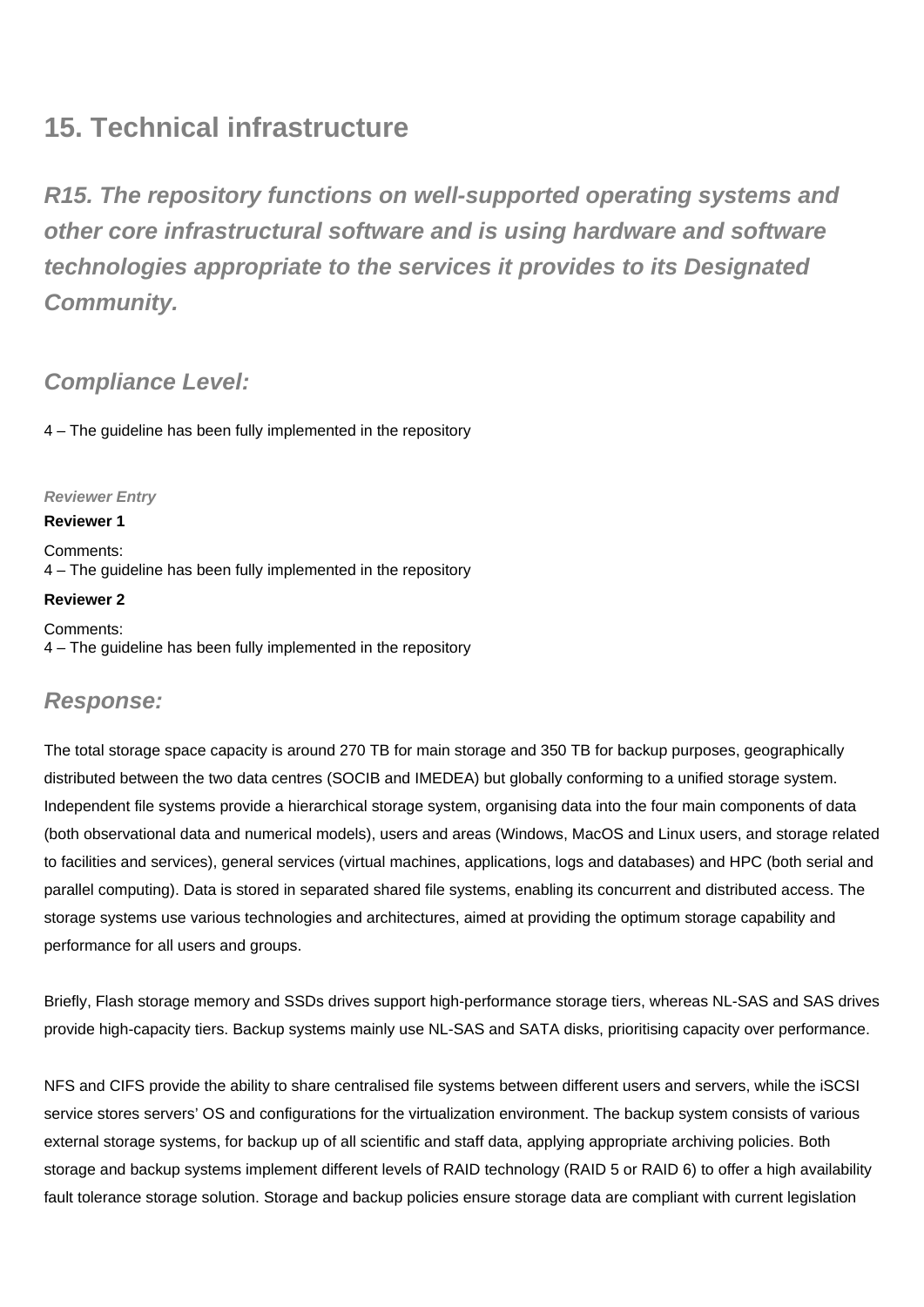and provide a suitable recovery system.

All storage equipment is fully maintained and monitored, to ensure a high level of performance and reliability. The Computing & IT Service maintains hardware support agreements and service contracts for main storage systems and service equipment, to guarantee the operability of SOCIB Data Centre. The Investment Plan 2021-2024 (see R3-D1) incorporates necessary upgrades, new acquisitions and any required renewal in terms of IT infrastructure, which guarantee the continuity of operations and data availability.

Software tools are provided and maintained according to the versions of standardised formats and the community guidelines. This makes them easier to generate and readable in the long term. Most software produced by SOCIB is stored in a private Git repository (document available on request). A catalog of software resources used in the infrastructure is available. A SPARQL database was recently created and the population with this information is being implemented, to make it easier to maintain and operate useful queries (work in progress).

Information about Operating Systems, software packages, firmware versions or any relevant patches or upgrading installations are fully documented, managed and kept up-to-date by IT staff.

The Data Centre system's main components are:

- An instrumentation application ("Instrumentation") developed at SOCIB to manage all platforms, metadata and processing configurations, centralised in a database through a web interface. This is developed in Java, and makes extensive use of standard, open source, community-based libraries.

- The "management" database contains the configurations of all platforms as long as the metadata or any other data necessary to perform the processing are implemented with PostgreSQL. The software used is pgAdmin.

- A processing application has been developed at SOCIB to address all collected platform data and to perform data calibration, derivation, quality control and standardisation. This is developed in Java and makes extensive use of standard, open source, community-based libraries. It uses the NetCDF Java library from Unidata. The tools to develop and manage this project include Apache Maven (build system), JUnit 5 and the Mockito framework for unit testing.

- SOCIB Data Catalog API: a REST API that enables the discovery of the SOCIB data catalog and retrieves its data directly in JSON format and through interoperable web services (OPeNDAP, WMS, WCS). The technologies used are Python, Django REST framework, Panda and Swagger (OpenAPI) among others.

- SOCIB Data Products Catalog: a user-friendly website to access and discover SOCIB's data repository. SOCIB DOI system: technologies used include Backbone.js and Django.

- A layer of RESTful web services has been developed at SOCIB to ease the development of both internal and external applications, such as web or mobile applications.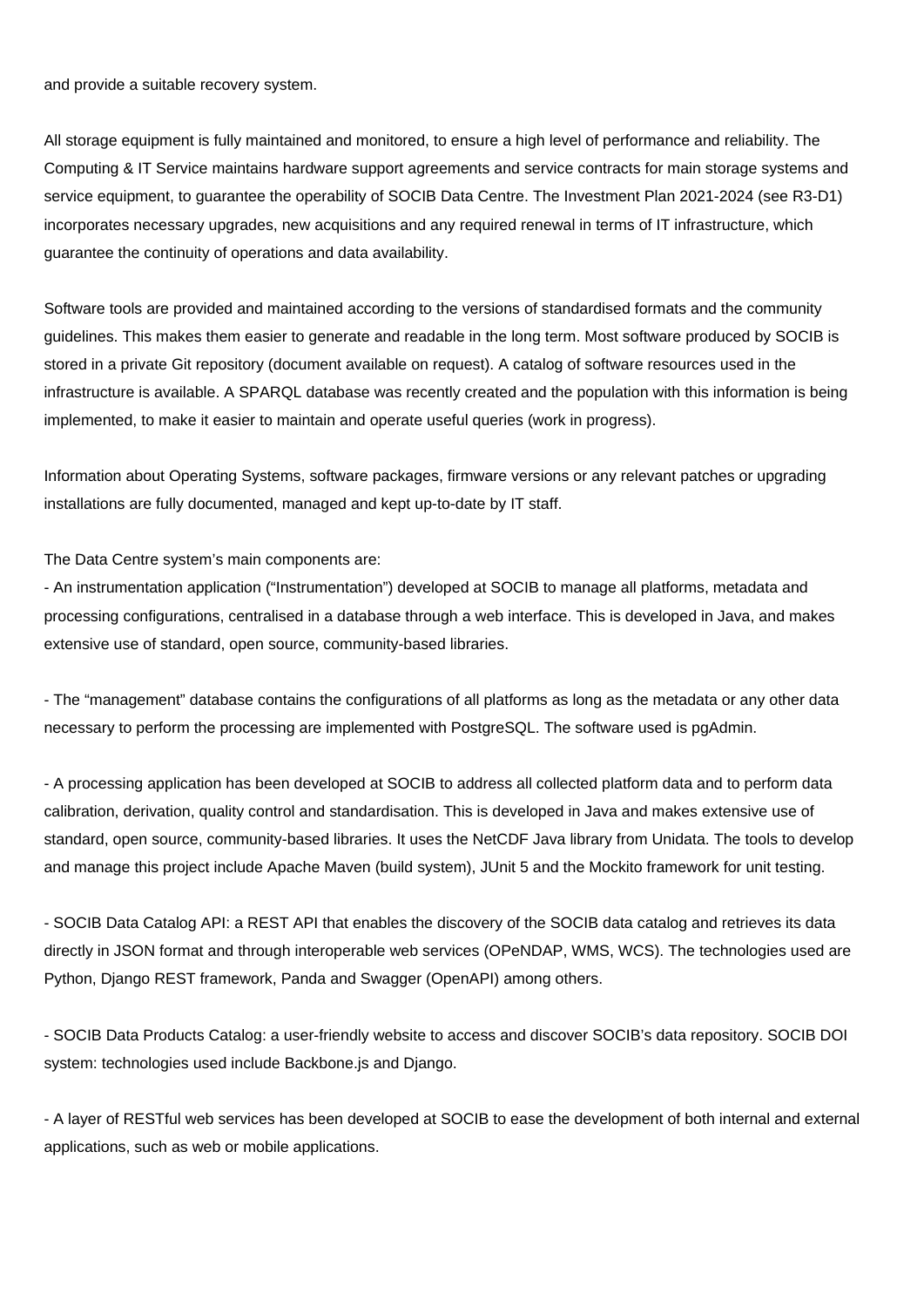- A set of tools for data visualisation and real time monitoring developed at SOCIB.

A new architecture based on DevOps principles is under development, to introduce Continuous Integration and Continuous Deployment (CI/CD) practices in all its software projects.

Some software produced by SOCIB, which is used internally, is distributed as open-source software through SOCIB's Github repository:<https://github.com/socib.>These applications or libraries are used extensively by the community. Examples: Glider toolbox ( [https://github.com/socib/glider\\_toolbox](https://github.com/socib/glider_toolbox) ), Leaflet.TimeDimension (<https://github.com/socib/Leaflet.TimeDimension>).

Connectivity for real-time to near real-time data streams is ensured and has sufficient bandwidth to meet the global responsibilities of the repository. Whenever possible, remote stations are provided with reliable communications based on fiber-optic networks. Complex stations, characterised by difficult access conditions, use wireless mobile telecommunication networks of at least 4G or 3G. The SOCIB Research Vessel is equipped with a double-network infrastructure, which combines a mobile communication system (for near-shore communications) and a global mobile satellite communication system (for offshore communications). Communication from the main office is accomplished through a 1Gbps monomode optic fiber connection with the University of the Balearic Islands (UIB). In addition, another monomode optical fiber link between the secondary office (IMEDEA) and UIB is in place. UIB is the local node of the RedIRIS Spanish National Research and Education Network (NREN), which connects most Spanish universities and research centres.

Linked documents:

R3-D1-SOCIB\_Strategic\_Plan\_2021\_2024 ( <https://repository.socib.es/repository/entry/show?entryid=328e6a1d-7630-4672-a086-0be6ebae5529> )

**Reviewer Entry**

### **Reviewer 1**

Comments: Approved.

## **Reviewer 2**

Comments: Good description of supporting infrastructure and software technologies used.

# **16. Security**

**R16. The technical infrastructure of the repository provides for protection of the facility and its data, products, services, and users.**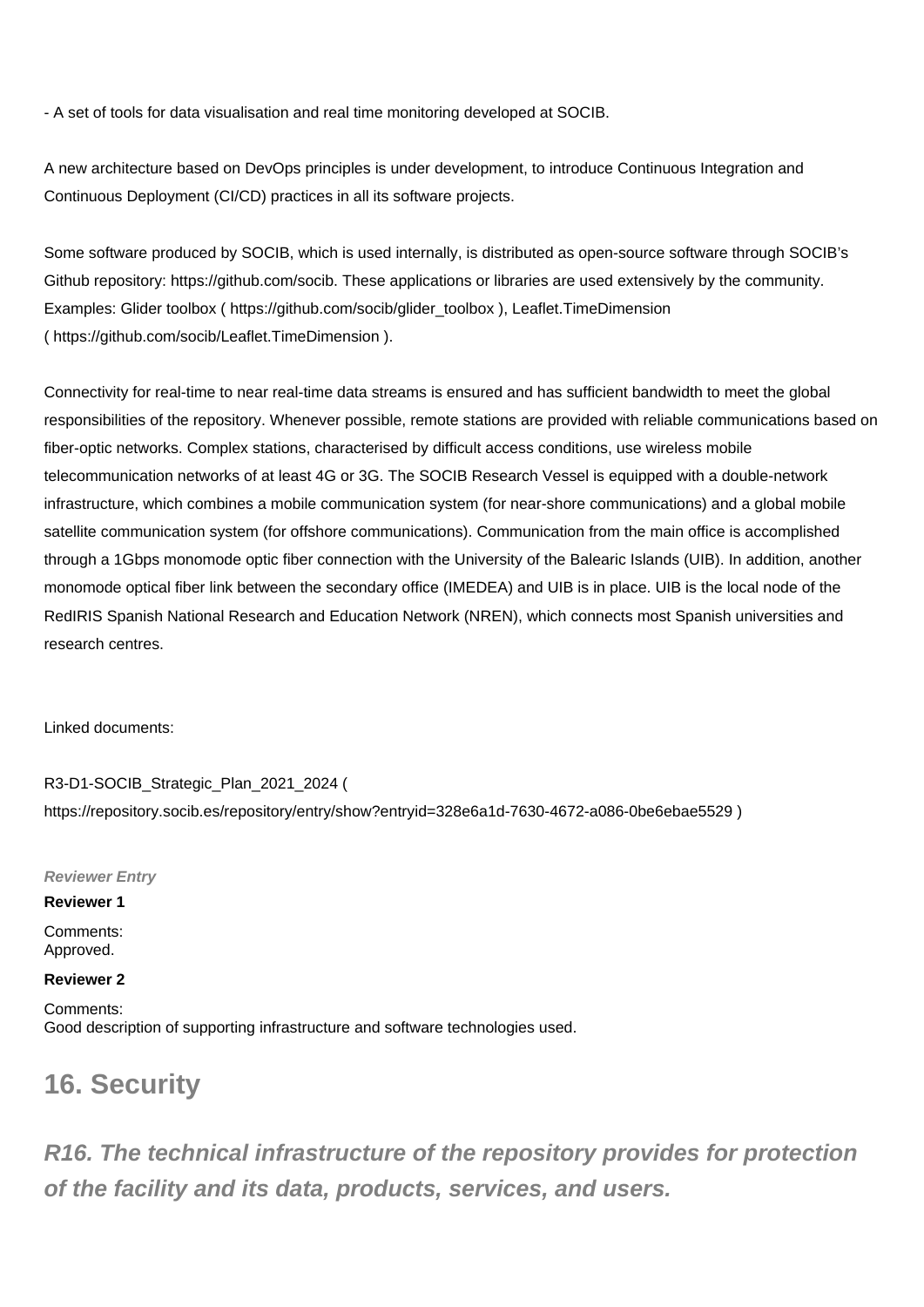# **Compliance Level:**

## 4 – The guideline has been fully implemented in the repository

## **Reviewer Entry**

**Reviewer 1** Comments: 4 – The guideline has been fully implemented in the repository

## **Reviewer 2**

Comments: 4 – The guideline has been fully implemented in the repository

# **Response:**

The head of the Computing & IT Service is the nominated security officer. This person is qualified and has a Master's degree in Computer Science from the University of the Balearic Islands. The Computing & IT Service team performs daily security oversight and incident response.

Data holdings are stored in two Data Centres separated by more than 10 kilometres; the main Centre is located at the ParcBit IT Campus ( [https://www.socib.es/?seccion=textes&id\\_textotextes=localizacion](https://www.socib.es/?seccion=textes&id_textotextes=localizacion) ) (Palma, Mallorca) and the secondary Centre at IMEDEA (<https://imedea.uib-csic.es/donde.php?lang=en>) (Esporles, Mallorca). Access to both campuses is controlled by gatekeepers and security services.

These two Data Centres are secured areas with access limited to authorised personnel (Computing & IT Service staff). Access is only possible using keys that are kept in a secure and safe place and only accessible to IT staff. Occasional access for external personnel is permitted, but only under supervision of one of the members of the Computing & IT Service.

Both facilities are equipped with security and environmental monitoring systems over the network. A camera system allows video surveillance and monitoring to record human activity, while integrated sensors monitor variables such as temperature, humidity or air flow. These active network monitoring systems protect data holdings from security or environmental threats, providing an automatic alert notification system to ensure immediate detection and enable rapid response. In addition, the SOCIB Data Centre is equipped with an automatic fire detection and suppression system, specifically designed to operate within data centre/computing facilities. Access to the internal network (LAN) is only granted to SOCIB personnel or to authorised guest users under the supervision of SOCIB staff. Access to IT resources is granted through a user-password authorization policy, mainly based on an LDAP directory service.

Both facilities provide secured wireless networks (WPA2), protected by password and isolated from the wired local network. SOCIB personnel and guest users access segregated networks (with different identifier SSIDs), to control their access to network resources.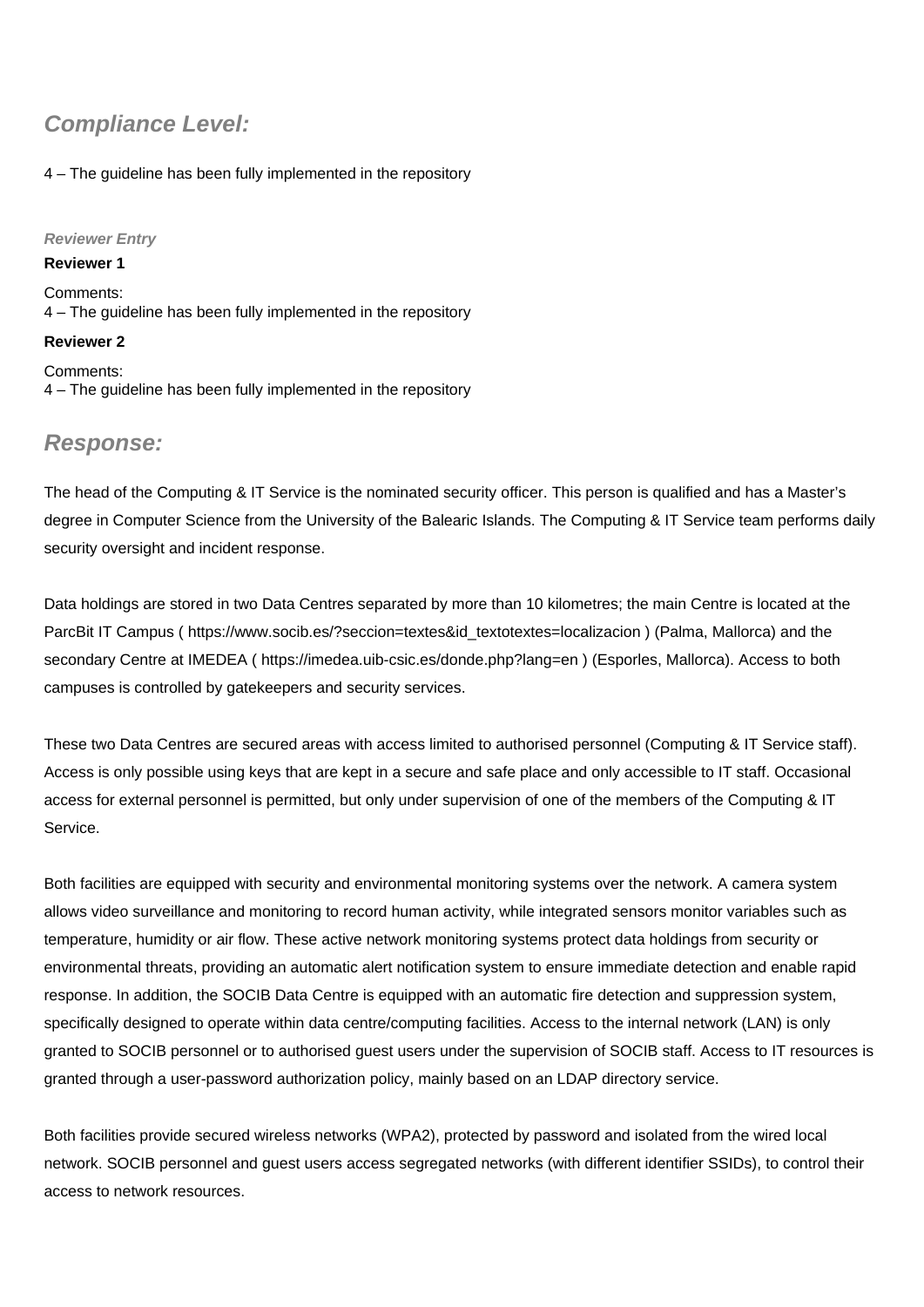When members leave the organisation their user accounts are immediately disabled. Any former member maintains access to their personal data for a month before being erased. The work-related content is kept in an archive location in the organisation's storage resources.

External network access is controlled at the first level by the University of the Balearic Islands (UIB) IT and Network Department, and at a second level by SOCIB C&IT Service. Most of the data are open and accessible to the general public, but in special cases some network access control policies are applied to ensure private access to protected resources. Access control is provided by different mechanisms such as hardware firewalls (under UIB supervision), software firewalls or intrusion prevention software (prevent DDoS attacks). All network access is monitored and access is logged and monitored; any suspicious requests are black-listed and access is prohibited.

Access to some of the services and applications are restricted only to authenticated users. Typically, the authorization relies on the LDAP service described above. In some circumstances, external users with granted access to specific restricted resources are managed by means of a hidden (access protected within the organisation) configuration file or database record containing their credentials. This method will be overridden when the new SOCIB corporate website is deployed (early next year), as this will contain a new

Authentication and Authorization system. These restriction methods are used to manage the private access to the data sets that are not fully accessible (publicly), as mentioned in R2.

All IT equipment connected to the SOCIB network is fully protected with complete, updated and trustable software (antivirus, firewall, anti-malware software, etc.). The E-mail service is protected with spam filters, antivirus software, phishing protection and management of authorised devices.

SOCIB personnel must agree to an Information Technology contract clause to ensure good practices for the users of the IT infrastructure.

**Reviewer Entry Reviewer 1** Comments: Approved. **Reviewer 2**

Comments:

# **APPLICANT FEEDBACK**

# **Comments/feedback**